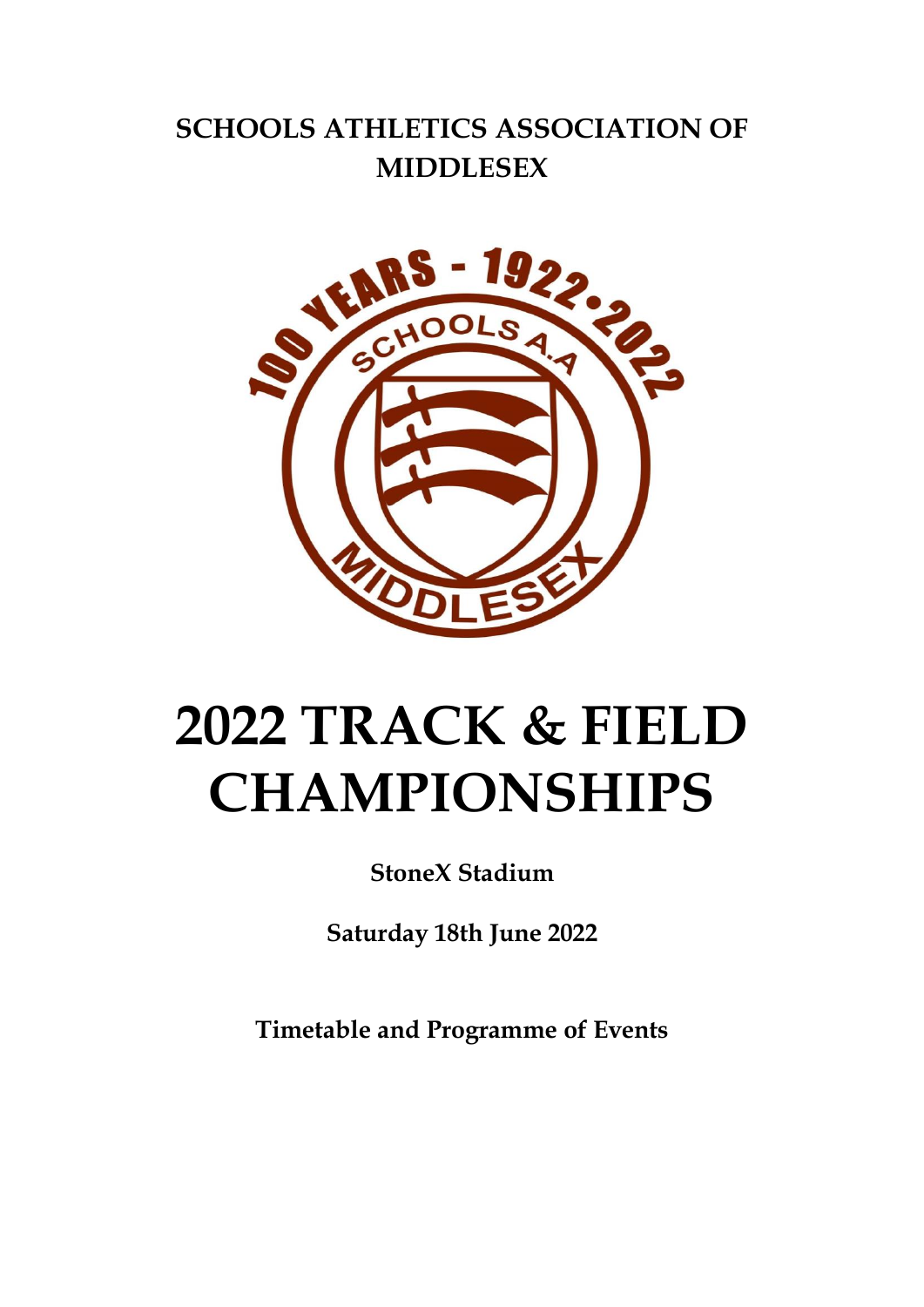

Dear Athletes, Team Managers, Parents, Coaches, Officials and Supporters

A warm welcome to the Centenary Year Schools' Athletic Association of Middlesex (SAAM) Track and Field Championships 2022 on behalf of the organising Borough of Barnet and the SAAM Executive Committee.

100 years on from the foundation of our Association it is fitting that this is a return to County Competition in its traditional format. One of the founding principles of the Association was to give athletes from schools in Boroughs throughout Middlesex the opportunity to demonstrate their Track and Field talents and try and claim the title of Middlesex Schools' Champion!

Over the last 100 years Middlesex has produced some outstanding athletes, who ran, jumped and threw at the same venues we still compete at today, and went on to win Olympic, World, European, Commonwealth and British titles. We know that some of the athletes we will see in action today will follow in the footsteps of those well known Middlesex athletes, some of whose names you can see on the roll of honour on the back of the programme. At the time of writing one of our current Senior athletes - Nia Wedderburn Goodison - is competing in Switzerland against a former Middlesex athlete (and Olympic & World medallist) Desiree Henry in her first overseas international competition. Last year Nia was the English Schools 200m Champion, who knows what the future holds?

Over the last two years we have developed a new website so you can stay in touch with us and what is happening over the course of the yea[r www.middlesexschoolsathletics.org](http://www.middlesexschoolsathletics.org/)

We intend to use it more and more so please bookmark it and look out for updates.

We also have our social media accounts on Instagram and Twitter [@middlesexschoolsathletics](https://www.instagram.com/middlesexschoolsathletics/) and [@SAAM1922](https://twitter.com/saam1922) where we post the best of what happens during the Athletics year.

The English Schools' Athletics Association (ESAA) have started a [gofundme](https://gofund.me/edf6b5ba) page to try and SOS (Save Our Schools Athletics) as the National Championships have an uncertain financial future. If you can make a contribution, no matter how small, it will go towards safeguarding the future of the premier Athletics event for school students in the UK.

This year as we select our team to represent Middlesex at the English Schools Championships, there is one word from the new Olympic motto which takes on more importance than ever before - "Together". As we try to recover from a global pandemic and see a return to normal competition, it is vital we learn the lesson that no matter what part of Middlesex, or for that matter the wider Athletics world, we are from it is when we come together for a common cause that we are at our strongest. 100 years from now perhaps people will be looking back at today's programme and imagining what it was like to compete back in 2022.

For everyone competing, organising, team managing, officiating or supporting today take inspiration from the fact that you really are making history.

Colin Henderson

SAAM Honorary Secretary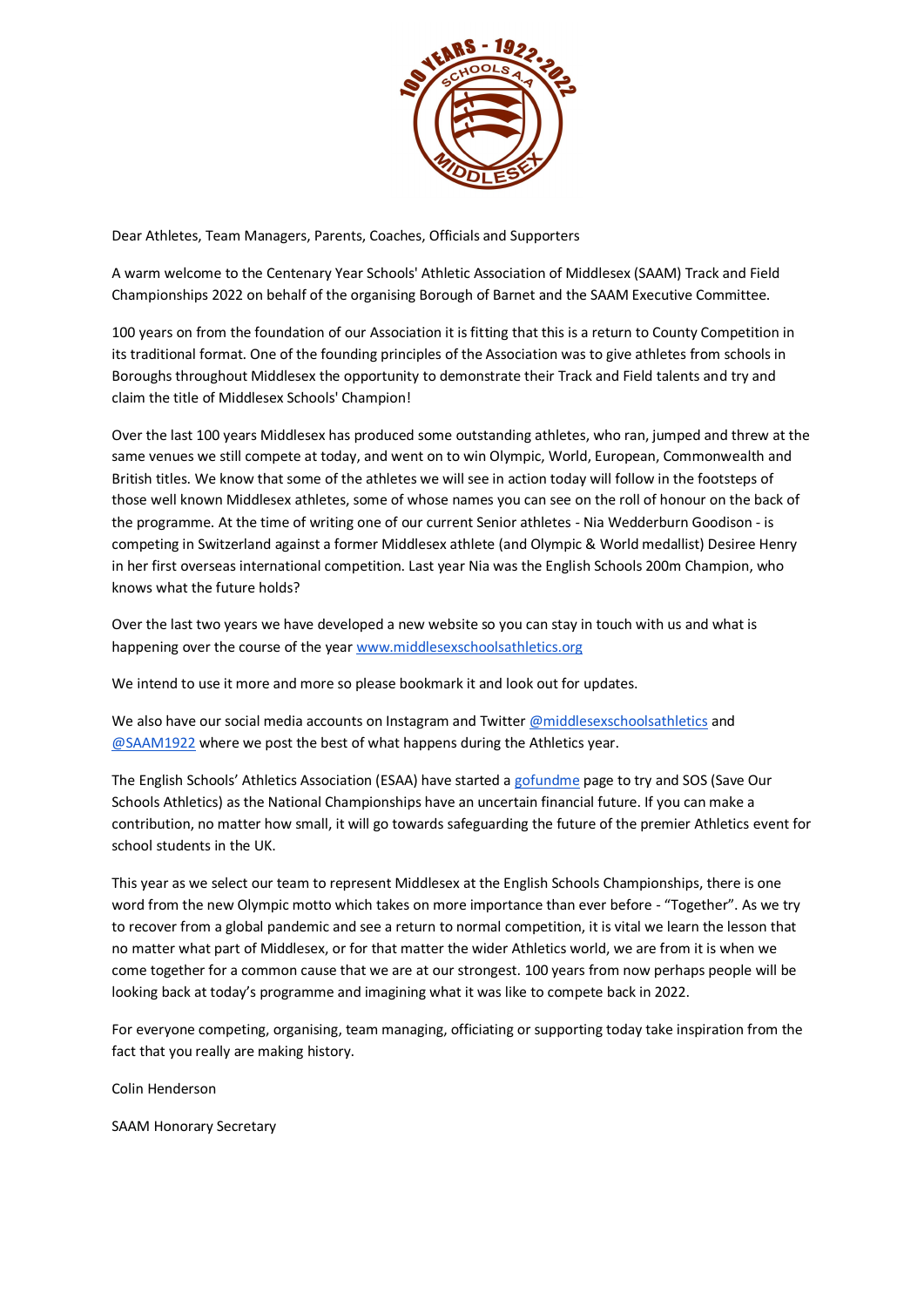## **Competing Numbers**

| <b>Barnet</b>              | $\mathbf 1$ | 2  | 3  | 1A  |
|----------------------------|-------------|----|----|-----|
| <b>Brent</b>               | 4           | 5  | 6  | 4A  |
| <b>Ealing</b>              | ⇁           | 8  | 9  | 7A  |
| <b>Enfield</b>             | 10          | 11 | 12 | 10A |
| <b>Haringey</b>            | 13          | 14 | 15 | 13A |
| <b>Harrow</b>              | 16          | 17 | 18 | 16A |
| Hillingdon                 | 19          | 20 | 21 | 19A |
| <b>Hounslow</b>            | 22          | 23 | 24 | 22A |
| Richmond                   | 25          | 26 | 27 | 25A |
| <b>Additional Athletes</b> | 30          | 31 | 32 |     |

|                                    |                                                 | OFFICIALS MIDDLESEX SCHOOLS CHAMPIONSHIPS 2022 STONE X STADIUM |                                             |                          |                                                                                                                            |
|------------------------------------|-------------------------------------------------|----------------------------------------------------------------|---------------------------------------------|--------------------------|----------------------------------------------------------------------------------------------------------------------------|
|                                    |                                                 |                                                                |                                             |                          |                                                                                                                            |
|                                    |                                                 |                                                                |                                             |                          | Each borough is required to provide at least 2 officials for the morning and afternoon, roles will be allocated on the day |
|                                    |                                                 |                                                                |                                             |                          |                                                                                                                            |
|                                    | Meeting organisers Ty Holden (Barnet)           |                                                                | Field Referee 4 lan Farr                    |                          |                                                                                                                            |
|                                    |                                                 |                                                                |                                             | Field 3 Steve Hewett     |                                                                                                                            |
| Technical Manager 4 Steve Marshall |                                                 |                                                                |                                             | Field 2 Carole Harris    |                                                                                                                            |
|                                    | Emma Gouge                                      |                                                                |                                             | Field 2 Neville Thompson |                                                                                                                            |
| <b>Track Referee 3</b>             |                                                 |                                                                |                                             | Field 2 Paul Bolton      |                                                                                                                            |
|                                    |                                                 |                                                                |                                             | Field 2 Colin Henderson  |                                                                                                                            |
|                                    | Starter/Assistant 4   Ivor Wigget (from 1 30pm) |                                                                |                                             | Field 2 Simon Baker      |                                                                                                                            |
| Starter/Assistant 3 John Falvey    |                                                 |                                                                |                                             | Field 2 John Kaponi      |                                                                                                                            |
| Starter/Assistant 2 Jenny Lambert  |                                                 |                                                                |                                             | Field (Unq) Andy Howell  |                                                                                                                            |
|                                    |                                                 |                                                                | Field (Ung) Rob Mack                        |                          |                                                                                                                            |
| Seeding Officer Jan Buoy           |                                                 |                                                                |                                             | Field (Ung) Julie Brown  |                                                                                                                            |
|                                    |                                                 |                                                                |                                             | Field (Ung) David Woolf  | Pioneer                                                                                                                    |
|                                    |                                                 |                                                                |                                             |                          |                                                                                                                            |
| <b>Chief Track Judge 2</b>         |                                                 |                                                                |                                             |                          |                                                                                                                            |
|                                    | Judge 4 Claudia Reed                            |                                                                | <b>Presentations &amp; Evie Harrison JG</b> |                          | <b>Stewart Orton JB</b>                                                                                                    |
|                                    | Judge 1 Idris Hamud                             |                                                                | Middlesex Nominations Sophie Nicholas IG    |                          | Paul Bolton IB                                                                                                             |
|                                    | Judge (EO) Gwen Sutherland 1pm onwards          |                                                                |                                             |                          |                                                                                                                            |
|                                    | Judge (Ung) Sean Sutherland                     |                                                                | Refreshments Dave Bradley                   |                          |                                                                                                                            |
|                                    | Judge (Unq) Jacqui Agyepong                     |                                                                |                                             |                          |                                                                                                                            |
| Judge (Unq)                        |                                                 |                                                                | First Aid Amaris                            |                          |                                                                                                                            |
| Judge (Unq)                        |                                                 |                                                                |                                             |                          |                                                                                                                            |
| Chief Timekeeper 2 Phil Welch      |                                                 |                                                                |                                             |                          |                                                                                                                            |
|                                    | Timekeeper Mike Keeler                          |                                                                |                                             |                          |                                                                                                                            |
|                                    |                                                 |                                                                |                                             |                          |                                                                                                                            |
| <b>Photo Finish</b>                |                                                 |                                                                |                                             |                          |                                                                                                                            |
| Photo Finish 4 John Wright         |                                                 |                                                                |                                             |                          |                                                                                                                            |
|                                    | Photo Finish 1 Clyde Gordon                     |                                                                |                                             |                          |                                                                                                                            |
|                                    | Photo Finish 2 Stephen Potter                   |                                                                |                                             |                          |                                                                                                                            |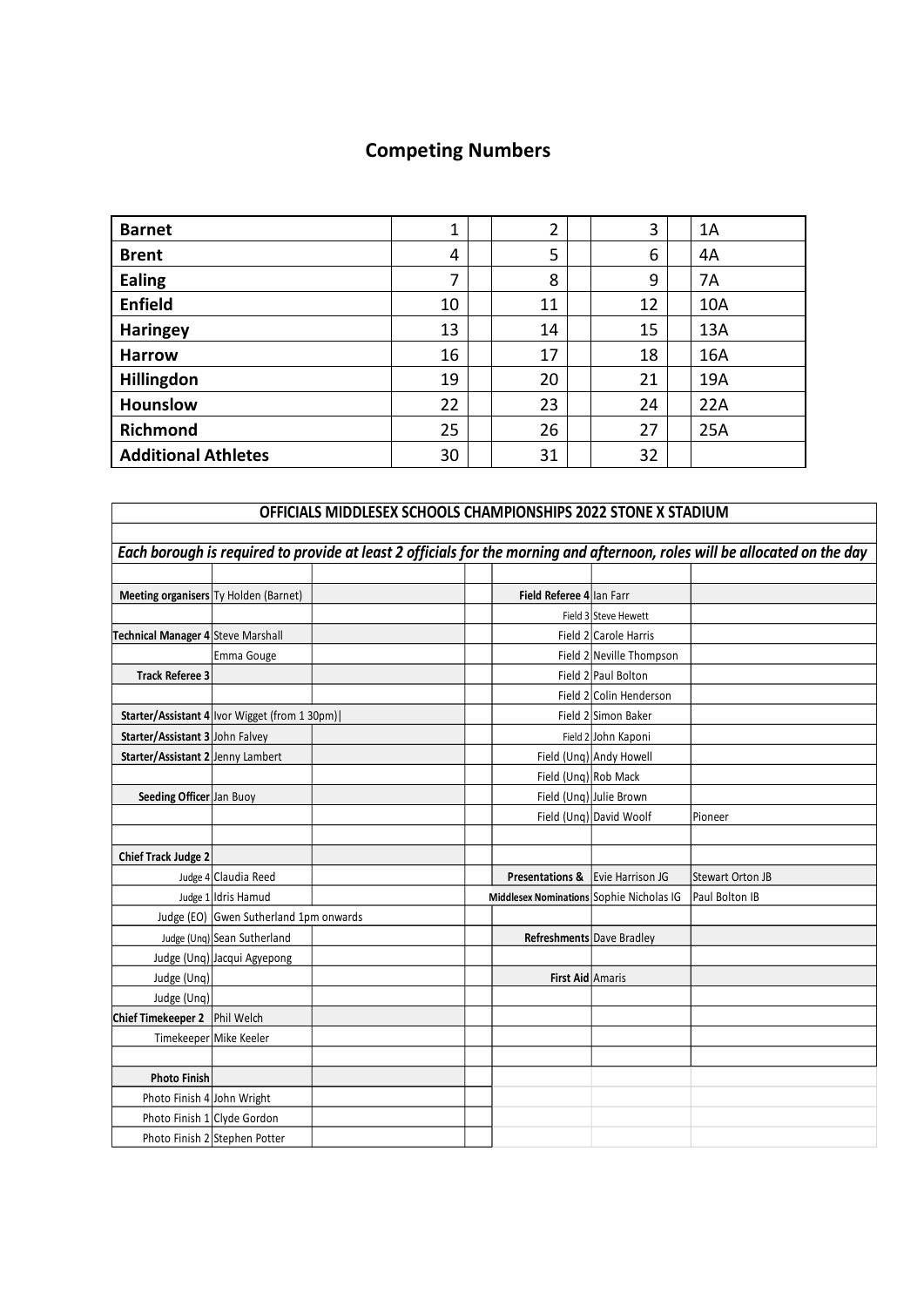|                      |         | <b>MIDDLESEX SCHOOLS ATHLETICS CHAMPIONSHIPS</b> |                      |         |                                                           |                              |
|----------------------|---------|--------------------------------------------------|----------------------|---------|-----------------------------------------------------------|------------------------------|
|                      |         | StoneX Stadium, Saturday June 18th, 2022         |                      |         |                                                           |                              |
|                      |         |                                                  |                      |         |                                                           |                              |
| <b>TIMETABLE</b>     |         |                                                  |                      |         |                                                           |                              |
|                      |         |                                                  |                      |         |                                                           |                              |
| <b>MORNING TRACK</b> |         |                                                  | <b>MORNING FIELD</b> |         |                                                           |                              |
|                      |         |                                                  |                      |         |                                                           |                              |
| T.1                  | 10.20am | INTER U/17 BOYS 400M HURDLES<br>Final            | F1                   | 10.00am | JUNIOR U/15 GIRLS JAVELIN<br>13 Competitors               |                              |
| T <sub>.2</sub>      | 10.30am | <b>INTER U/17 GIRLS 300M HURDLES</b>             | F2a                  | 10.00am |                                                           | JUNIOR U/15 GIRLS POLE VAULT |
|                      |         | <b>0 Competitors</b>                             |                      |         | 2 Competitors                                             |                              |
| T <sub>.3</sub>      | 10.40am | JUNIOR U/15 GIRLS 800M<br>3 Heats                | F2b                  | 10.00am | <b>0 Competitors</b>                                      | JUNIOR U/15 BOYS POLE VAULT  |
| T.4                  | 10.50am | JUNIOR U/15 BOYS 800M                            | F2c                  | 10.00am | <b>INTER U/17 GIRLS POLE VAULT</b>                        |                              |
|                      |         | 3 Heats                                          |                      |         | 3 Competitors                                             |                              |
| T.5                  | 11.05am | INTER U/17 GIRLS 800M<br>2 Heats                 | F2d                  | 10.00am | <b>INTER U/17 BOYS POLE VAULT</b><br><b>0 Competitors</b> |                              |
| T.6                  | 11.10am | INTER U/17 BOYS 800M                             | F <sub>3</sub>       | 10.30am |                                                           | JUNIOR U/15 GIRLS LONG JUMP  |
|                      |         | 3 Heats                                          |                      |         | 12 Competitors                                            |                              |
| T.7                  | 11.25am | JUNIOR U/15 GIRLS 200M<br>2 Heats                | F4                   | 10.30am | 12 competitors                                            | JUNIOR U/15 GIRLS HIGH JUMP  |
| T.8                  | 11.35am | JUNIOR U/15 BOYS 200M                            | F <sub>5</sub>       | 10.30am | JUNIOR U/15 GIRLS SHOT PUT                                |                              |
|                      |         | 3 Heats                                          |                      |         | 13 Competitors                                            |                              |
| T.9                  | 11.50am | INTER U/17 GIRLS 200M<br>2 Heats                 | F <sub>6</sub>       | 11.15am | JUNIOR U/15 BOYS JAVELIN<br>9 Competitors                 |                              |
| <b>T.10</b>          | 12.00pm | INTER U/17 BOYS 200M                             | F7                   | 12.00pm |                                                           | JUNIOR U/15 BOYS LONG JUMP   |
|                      |         | 3 Heats                                          |                      |         | 11 Competitors                                            |                              |
| T.11                 | 12.10pm | INTER U/17 GIRLS 300M<br>2 Heats                 | F8                   | 12.00pm | 15 Competitors                                            | JUNIOR U/15 BOYS HIGH JUMP   |
| T.12                 | 12.15pm | JUNIOR U/15 BOYS 300M                            | F9                   | 12.00pm |                                                           | JUNIOR U/15 BOYS TRIPLE JUMP |
|                      |         | 3 Heats                                          |                      |         | 15 Competitors                                            |                              |
| T.13                 | 12.25pm | JUNIOR U/15 GIRLS 300M                           | F <sub>10</sub>      | 12.00pm | JUNIOR U/15 BOYS SHOT PUT                                 |                              |
|                      |         | 2 Heats                                          |                      |         | 16 Competitors                                            |                              |
| T.14                 | 12.35pm | INTER U/17 BOYS 400M                             | F11                  | 12.15pm | <b>INTER U/17 BOYS JAVELIN</b>                            |                              |
|                      |         | 2 Heats                                          |                      |         | 10 Competitors                                            |                              |
| T.15                 | 12.45pm | JUNIOR U/15 GIRLS 100M                           |                      |         |                                                           |                              |
|                      |         | 3 Heats                                          |                      |         |                                                           |                              |
| T.16                 | 12.55pm | JUNIOR U/15 BOYS 100M                            |                      |         |                                                           |                              |
|                      |         | 3 Heats                                          |                      |         |                                                           |                              |
| T.17                 | 1.10pm  | INTER U/17 GIRLS 100M                            |                      |         |                                                           |                              |
|                      |         | 2 Heats                                          |                      |         |                                                           |                              |
| <b>T.18</b>          | 1.15pm  | INTER U/17 BOYS 100M                             |                      |         |                                                           |                              |
|                      |         | 3 Heats                                          |                      |         |                                                           |                              |
| T.19a                | 1.25pm  | INTER U/17 BOYS 1500M SC                         |                      |         |                                                           |                              |
|                      |         | 1 Competitor                                     |                      |         |                                                           |                              |
| T.19b                | 1.35 pm | INTER U/17 GIRLS 1500M SC                        |                      |         |                                                           |                              |
|                      |         | 1 Competitor                                     |                      |         |                                                           |                              |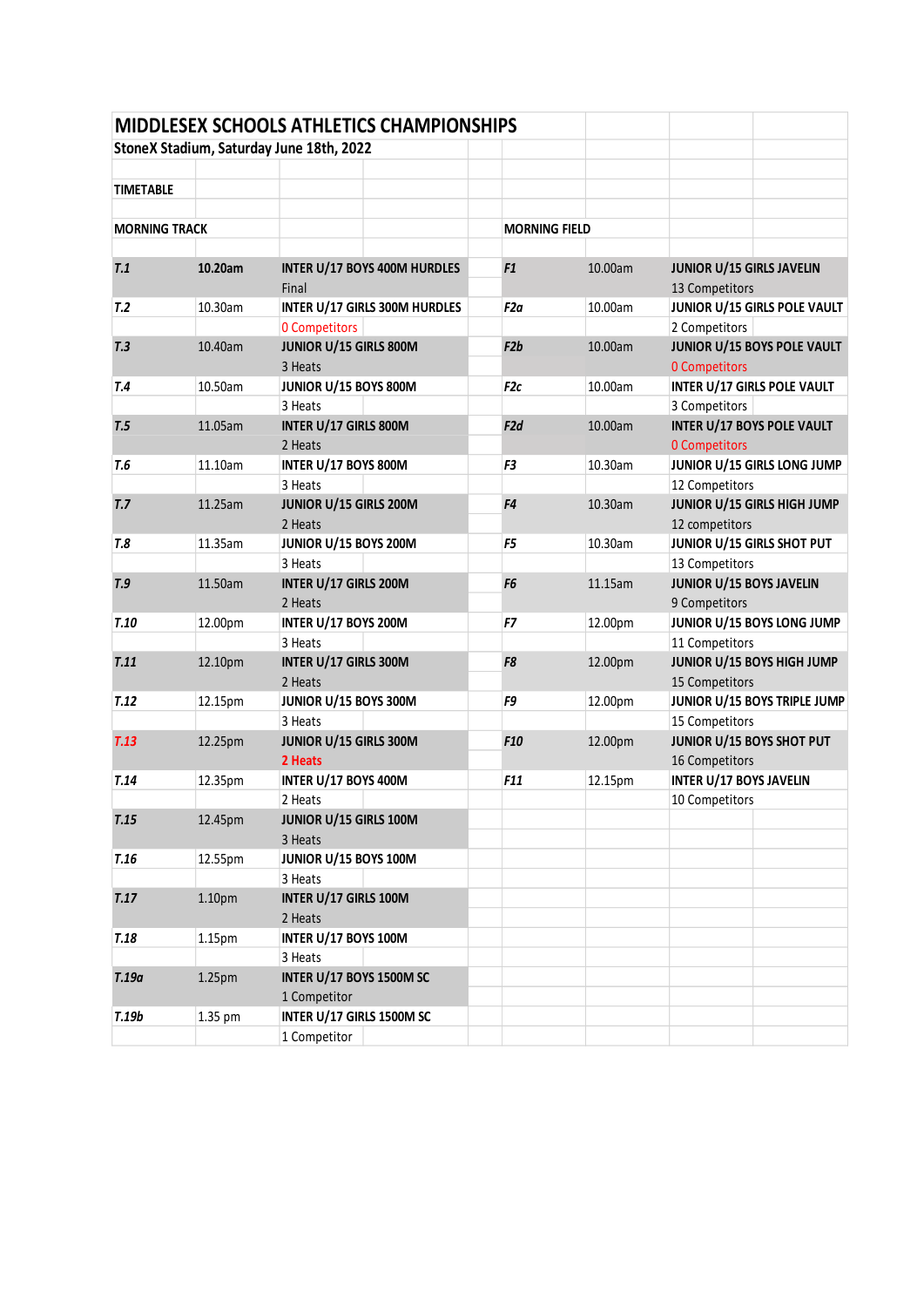|                        |        | <b>MIDDLESEX SCHOOLS ATHLETICS CHAMPIONSHIPS</b> |                        |        |                                                    |  |
|------------------------|--------|--------------------------------------------------|------------------------|--------|----------------------------------------------------|--|
|                        |        | StoneX Stadium, Saturday June 18th, 2022         |                        |        |                                                    |  |
|                        |        |                                                  |                        |        |                                                    |  |
| <b>TIMETABLE</b>       |        |                                                  |                        |        |                                                    |  |
| <b>AFTERNOON TRACK</b> |        |                                                  | <b>AFTERNOON FIELD</b> |        |                                                    |  |
|                        |        |                                                  |                        |        |                                                    |  |
| T.20                   | 2.00pm | JUNIOR U/15 GIRLS 75M HURDLES<br>2 heats         | F12                    | 2.30pm | <b>INTER U/17 GIRLS JAVELIN</b><br>4 Competitors   |  |
| T.21                   | 2.10pm | INTER U/17 GIRLS 80M HURDLES                     | <b>F13</b>             | 2.30pm | INTER U/17 GIRLS TRIPLE JUMP                       |  |
|                        |        | Final                                            |                        |        | 7 Competitors                                      |  |
| T.22                   | 2.15pm | JUNIOR U/15 BOYS 80M HURDLES<br>2 Heats          | F <sub>14</sub>        | 2.30pm | <b>INTER U/17 GIRLS LONG JUMP</b><br>9 Competitors |  |
| T.23                   | 2.25pm | INTER U/17 BOYS 100M HURDLES                     | F15                    | 2 15pm | JUNIOR U/15 BOYS DISCUS                            |  |
| T.24                   | 2.35pm | Final<br>JUNIOR U/15 GIRLS 1500M                 | F <sub>16</sub>        | 2.30pm | 13 Competitors<br>INTER U/17 GIRLS HIGH JUMP       |  |
|                        |        | Final                                            |                        |        | 5 Competitors                                      |  |
| T.25                   | 2.45pm | JUNIOR U/15 BOYS 1500M                           | <b>F17</b>             | 2.30pm | <b>INTER U/17 GIRLS SHOT PUT</b>                   |  |
|                        |        | Final                                            |                        |        | 10 Competitors                                     |  |
| T.26                   | 2.55pm | INTER U/17 GIRLS 1500M<br>Final                  | F <sub>18</sub>        | 3.30pm | INTER U/17 BOYS TRIPLE JUMP<br>12 Competitors      |  |
| T.27                   | 3.05pm | <b>INTER U/17 BOYS 1500M</b>                     | F19                    | 3.30pm | INTER U/17 BOYS LONG JUMP                          |  |
| T.28a                  | 3.15pm | Final<br>INTER U/17 BOYS 3000M                   | F <sub>20</sub>        | 3.30pm | 14 Competitors<br>INTER U/17 BOYS HIGH JUMP        |  |
|                        |        | Final                                            |                        |        | 10 Competitors                                     |  |
| T.28b                  | 3.15pm | INTER U/17 GIRLS 3000M                           | F21                    | 3.30pm | <b>INTER U/17 BOYS SHOT PUT</b>                    |  |
|                        |        | Final<br>JUNIOR U/15 BOYS 300M                   | <b>F22</b>             | 3.30pm | 14 Competitors<br>JUNIOR U/15 GIRLS DISCUS         |  |
| T.29                   | 3.30pm | Final                                            |                        |        | 8 Competitors                                      |  |
| T.30                   | 3.35pm | JUNIOR U/15 GIRLS 300M                           | <b>F23a</b>            | 4.15pm | JUNIOR U/17 BOYS DISCUS                            |  |
|                        |        | Final                                            |                        |        | 9 Competitors                                      |  |
| T.31                   | 3.40pm | INTER U/17 GIRLS 300M<br>Final                   | F23b                   | 4.15pm | <b>INTER U/17 GIRLS DISCUS</b><br>4 Competitors    |  |
| T.32                   | 3.45pm | INTER U/17 BOYS 400M                             |                        |        |                                                    |  |
|                        |        | Final                                            |                        |        |                                                    |  |
| T.33                   | 3.50pm | JUNIOR U/15 GIRLS 800M<br>Final                  |                        |        |                                                    |  |
| T.34                   | 3.55pm | JUNIOR U/15 BOYS 800M                            |                        |        |                                                    |  |
|                        |        | Final                                            |                        |        |                                                    |  |
| T.35                   | 4.00pm | INTER U/17 GIRLS 800M<br>Final                   |                        |        |                                                    |  |
| T.36                   | 4.05pm | INTER U/17 BOYS 800M                             |                        |        |                                                    |  |
|                        |        | Final                                            |                        |        |                                                    |  |
| T.37                   | 4.15pm | JUNIOR U/15 GIRLS 200M                           |                        |        |                                                    |  |
| <b>T.38</b>            | 4.20pm | Final<br>JUNIOR U/15 BOYS 200M                   |                        |        |                                                    |  |
|                        |        | Final                                            |                        |        |                                                    |  |
| T.39                   | 4.25pm | INTER U/17 GIRLS 200M                            |                        |        |                                                    |  |
|                        |        | Final                                            |                        |        |                                                    |  |
| T.40                   | 4.30pm | INTER U/17 BOYS 200M<br>Final                    |                        |        |                                                    |  |
| T.41                   | 4.40pm | JUNIOR U/15 GIRLS 100M                           |                        |        |                                                    |  |
|                        |        | Final                                            |                        |        |                                                    |  |
| T.42                   | 4.45pm | JUNIOR U/15 BOYS 100M                            |                        |        |                                                    |  |
| T.43                   | 4.50pm | Final<br>INTER U/17 GIRLS 100M                   |                        |        |                                                    |  |
|                        |        | Final                                            |                        |        |                                                    |  |
| T.44                   | 4.55pm | INTER U/17 BOYS 100M                             |                        |        |                                                    |  |
|                        |        | Final                                            |                        |        |                                                    |  |
| T.45                   | 5.05pm | JUNIOR U/15 BOYS 80M HURDLES<br>Final            |                        |        |                                                    |  |
| T.46                   | 5.10pm | JUNIOR U/15 GIRLS 75M HURDLES                    |                        |        |                                                    |  |
|                        |        | Final                                            |                        |        |                                                    |  |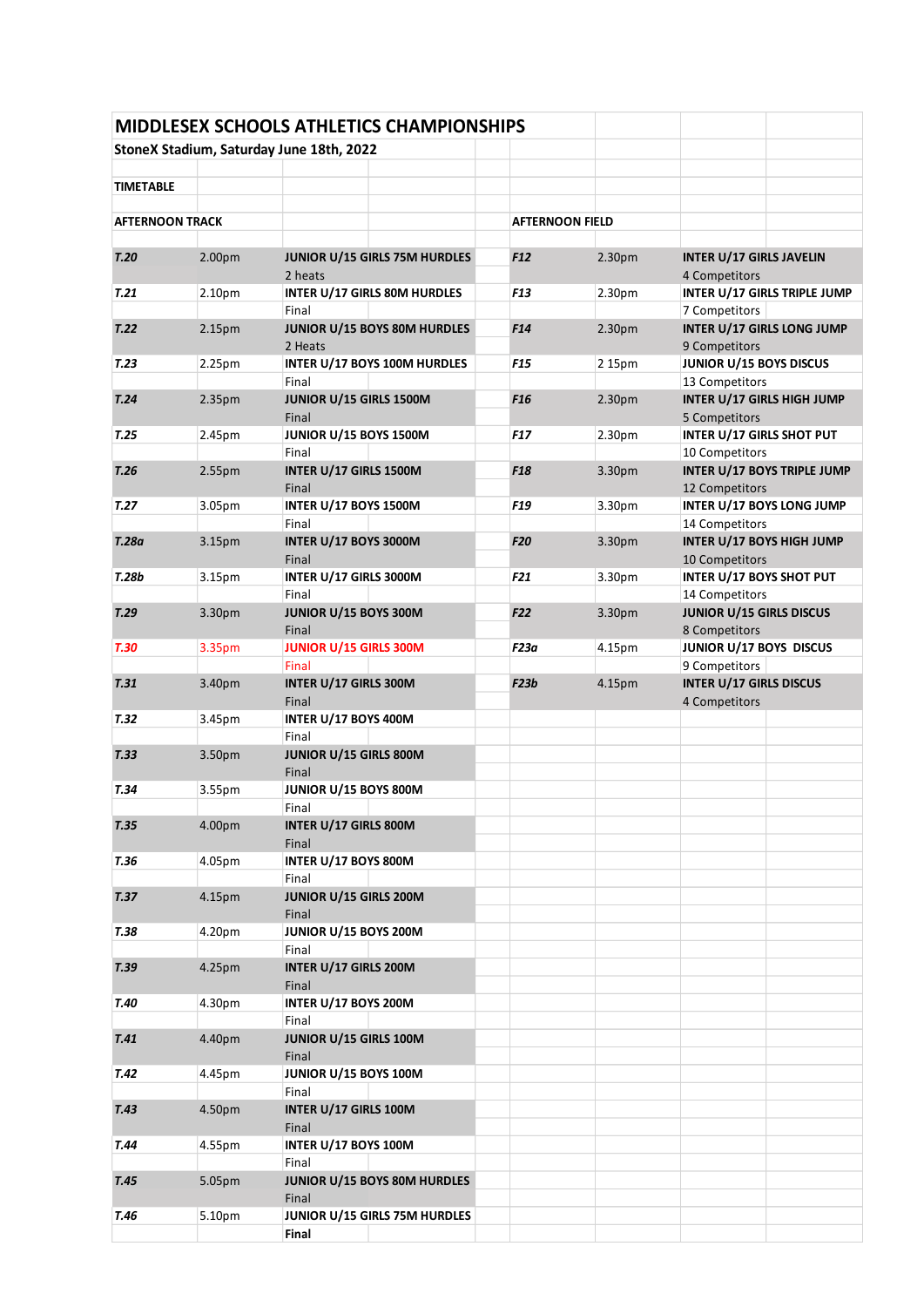|         |                |                                 | SCHOOLS ATHLETIC ASSOCIATION OF MIDDLESEX                                |                            |                      |         |                |                          |                                                              |                                                                                                                                                  |                  |
|---------|----------------|---------------------------------|--------------------------------------------------------------------------|----------------------------|----------------------|---------|----------------|--------------------------|--------------------------------------------------------------|--------------------------------------------------------------------------------------------------------------------------------------------------|------------------|
|         |                |                                 | <b>TRACK &amp; FIELD CHAMPIONSHIPS 2022</b>                              |                            |                      |         |                |                          |                                                              |                                                                                                                                                  |                  |
|         |                |                                 |                                                                          |                            |                      |         |                |                          |                                                              |                                                                                                                                                  |                  |
|         |                |                                 |                                                                          |                            |                      |         |                |                          |                                                              |                                                                                                                                                  |                  |
| 2 heats |                | Winner plus six fastest losers  | The following qualification rules will apply to track events with heats: |                            |                      |         |                |                          |                                                              | In events of 1500m or more in distance the seeding officer reserves<br>the right to split the field in to two races if the number of competitors |                  |
| 3 heats |                | Winner plus five fastest losers |                                                                          |                            |                      |         |                |                          | is greater than can be safely accommodated in a single race. |                                                                                                                                                  |                  |
| 4 heats |                | Winner plus four fastest losers |                                                                          |                            |                      |         |                |                          |                                                              |                                                                                                                                                  |                  |
|         |                |                                 |                                                                          |                            |                      |         |                |                          |                                                              |                                                                                                                                                  |                  |
|         |                | <b>MORNING TRACK EVENTS</b>     |                                                                          |                            |                      | T.4     |                | JUNIOR U/15 BOYS 800M    |                                                              | (Continued)                                                                                                                                      |                  |
| T.1     |                |                                 | INTER U/17 BOYS 400M HURDLES                                             |                            |                      | 10.50am |                | 27 Toby                  | Gaitt                                                        | <b>Orleans Park</b>                                                                                                                              | Richmond         |
| 10.20am |                | NS 56.20 EQS 58.00 CS 60.50     |                                                                          |                            |                      |         |                | 25A Dexter               | Hackett                                                      | <b>Orleans Park</b>                                                                                                                              | Richmond         |
|         |                |                                 | CBP 57.0 N LOLLY (HOUNSLOW) 1980                                         |                            |                      |         |                |                          |                                                              |                                                                                                                                                  |                  |
|         |                |                                 |                                                                          |                            |                      |         |                |                          |                                                              |                                                                                                                                                  |                  |
|         | 25             | Hayden                          | Christian                                                                | Hampton                    | Richmond             | T.5     |                | INTER U/17 GIRLS 800M    |                                                              |                                                                                                                                                  |                  |
|         | 26             | Aaron                           | Mills                                                                    | Hampton                    | Richmond             | 11.05am |                | NS 2.13 EQS 2.16 CS 2.25 |                                                              |                                                                                                                                                  |                  |
|         |                |                                 |                                                                          |                            |                      |         |                |                          | CBP 2.13.8 A WINTER (HILLINGDON) 1982                        |                                                                                                                                                  |                  |
|         |                |                                 |                                                                          |                            |                      |         |                |                          |                                                              |                                                                                                                                                  |                  |
| T.2     |                |                                 | INTER U/17 GIRLS 300M HURDLES                                            |                            |                      |         | 1              | Charlotte                | Harris                                                       | Mill Hill County                                                                                                                                 | Barnet           |
| 10.30am |                | NS 45.0 EQS 46.4 CS 50.0        |                                                                          |                            |                      |         | $\overline{2}$ | Mya                      | Mairs Ingram                                                 | Wren Academy                                                                                                                                     | Barnet           |
|         |                |                                 | CBP 46.2 T DUNCAN (ENFIELD) 1995                                         |                            |                      |         | 4              | Estelle                  | Norton                                                       | QPCS                                                                                                                                             | Brent            |
|         |                |                                 |                                                                          |                            |                      |         | 5              | Eden                     | Noble Cleary                                                 | QPCS                                                                                                                                             | Brent            |
|         |                | No Competitors                  |                                                                          |                            |                      |         | 7              | Eadi                     | Solanki Jackson                                              | <b>NHEHS</b>                                                                                                                                     | Ealing           |
|         |                |                                 |                                                                          |                            |                      |         | 13             | Larissa                  | Wilson                                                       | Fortismere                                                                                                                                       | Haringey         |
|         |                |                                 |                                                                          |                            |                      |         | 14             | Hattie                   | Munday                                                       | Highgate Wood                                                                                                                                    | Haringey         |
| Т.З     |                | JUNIOR U/15 GIRLS 800M          |                                                                          |                            |                      |         |                | 13A Alice May            | <b>Scott Denness</b>                                         | Gladesmore                                                                                                                                       | Haringey         |
| 10.40am |                | NS 2.15 EQS 2.19 CS 2.29        |                                                                          |                            |                      |         | 16             | Grace                    | Van de North                                                 | <b>NLCS</b>                                                                                                                                      | Harrow           |
|         |                |                                 | CBP 2.16.4 A WINTER (HILLINGDON) 1981                                    |                            |                      |         | 19             | Hollie                   | Ford                                                         | <b>Bishop Ramsey</b>                                                                                                                             | Hillingdon       |
|         |                |                                 |                                                                          |                            |                      |         | 20             | Malika                   | Di Alwis                                                     | Swakeley's                                                                                                                                       | Hillingdon       |
|         | 1              | Holly                           | Light                                                                    | Ashmole                    | Barnet               |         | 22             | Charlotte                | Brown                                                        | Gumley                                                                                                                                           | Hounslow         |
|         | 4              | Scarlett                        | Hunn                                                                     | QPCS                       | <b>Brent</b>         |         | 23             | Isabella                 | Stone                                                        | <b>Kew House</b>                                                                                                                                 | Hounslow         |
|         | 5              | Evie                            | Roe                                                                      | QPCS                       | Brent                |         |                |                          |                                                              |                                                                                                                                                  |                  |
|         | 6              | Isabel                          | Upstore                                                                  | QPCS                       | Brent                |         |                |                          |                                                              |                                                                                                                                                  |                  |
|         | $\overline{7}$ | Kara                            | Larkham                                                                  | St Benedict's              | Ealing               | T.6     |                | INTER U/17 BOYS 800M     |                                                              |                                                                                                                                                  |                  |
|         | 8              | Natasha                         | Bennet                                                                   | <b>NHEHS</b>               | Ealing               | 11.10am |                | NS 1.57 EQS 1.59 CS 2.05 |                                                              |                                                                                                                                                  |                  |
|         | 9              | Emma                            | Scott                                                                    | <b>NHEHS</b>               | Ealing               |         |                |                          | CBP 1.57.4 G SLADE (HOUNSLOW) 1979                           |                                                                                                                                                  |                  |
|         | 10             | Selma                           | Tivnaan                                                                  | Highlands                  | Enfield              |         |                |                          |                                                              |                                                                                                                                                  |                  |
|         | 11             | Billy                           | Fudge                                                                    |                            | Enfield              |         | $\mathbf{1}$   | Daniel                   | Banyard                                                      | East Barnet                                                                                                                                      | Barnet           |
|         | 13             | ALexia                          | Lopes                                                                    | Heartlands                 | Haringey             |         | 2              | Josh                     | Agambar                                                      | Ashmole                                                                                                                                          | Barnet           |
|         | 14             | Maggi                           | Ferguson                                                                 | APS                        | Haringey             |         | 3              | Josiah                   | Pierre Williams                                              | SMSJ                                                                                                                                             | Barnet           |
|         | 15             | Vita                            | Braden                                                                   | Highgate                   | Haringey             |         | 4              | Preston                  | Fearon                                                       | QPCS                                                                                                                                             | Brent            |
|         |                | 13A Melissa                     | Amara                                                                    | HHS                        | Haringey             |         | 5              | Mikail                   | Shahid                                                       | PRESTON MANOR                                                                                                                                    | Brent            |
|         |                | 16 Lily                         | Spacatrossi                                                              | <b>NLCS</b>                | Harrow               |         | 6              | Nathaniel                | Djanogry                                                     | <b>JFS</b>                                                                                                                                       | Brent            |
|         |                |                                 |                                                                          |                            |                      |         |                | Edward                   | Flewitt                                                      | Twyford                                                                                                                                          | Ealing           |
|         | 19             | Angielina                       | Isaacs                                                                   | Ruislip High               | Hillingdon           |         | 7              |                          |                                                              |                                                                                                                                                  |                  |
|         |                | 20 Aaliyah - Zahra              | Fazel                                                                    | St Helen's                 | Hillingdon           |         | 10             | Oscar                    | Tivnaan                                                      | Highlands                                                                                                                                        | Enfield          |
|         |                | 21 Isla                         | McGovern                                                                 | <b>Bishop Ramsey</b>       | Hillingdon           |         | 13             | Dodanum                  | Mahari                                                       |                                                                                                                                                  | Haringey         |
|         |                | 19A Amae                        | Van Zyl                                                                  | <b>Bishop Ramsey</b>       | Hillingdon           |         | 14             | Hani                     | Hechachena                                                   | Heartlands                                                                                                                                       | Haringey         |
|         | 22 Lili        |                                 | Vas                                                                      | Chiswick                   | Hounslow             |         | 15             | Kieran                   | kelly                                                        | Heartlands                                                                                                                                       | Haringey         |
|         |                | 23 Alice                        | Brougham                                                                 | Kew House                  | Hounslow             |         |                | 13A George               | Saint                                                        |                                                                                                                                                  | Haringey         |
|         | 25             | Matilda                         | Dibb                                                                     | Grey Court                 | Richmond             |         | 16             | Jonah                    | Esposito                                                     | Harrow School                                                                                                                                    | Harrow           |
|         |                | 26 Zara                         | Luck                                                                     | Waldergrave                | Richmond             |         | 19             | William                  | Lamas                                                        | Ruislip High                                                                                                                                     | Hillingdon       |
|         |                |                                 |                                                                          |                            |                      |         | 20             | Charlie                  | Cadman                                                       | <b>Bishop Ramsey</b>                                                                                                                             | Hillingdon       |
|         |                |                                 |                                                                          |                            |                      |         | 22             | Liam                     | Henry                                                        | Gunnersbury                                                                                                                                      | Hounslow         |
| Т.4     |                | JUNIOR U/15 BOYS 800M           |                                                                          |                            |                      |         | 24             | James                    | Skinner                                                      | Isleworth & Syon                                                                                                                                 | Hounslow         |
| 10.50am |                | NS 2.02 EQS 2.04 CS 2.13        |                                                                          |                            |                      |         | 25             | Charlie                  | Richardson                                                   | Grey Court                                                                                                                                       | Richmond         |
|         |                |                                 | CBP 1.57 E KIMANI (BARNET) 1981                                          |                            |                      |         | 26             | Fred                     | Bate                                                         | Hampton                                                                                                                                          | Richmond         |
|         |                |                                 |                                                                          |                            |                      |         |                |                          |                                                              |                                                                                                                                                  |                  |
|         | $\mathbf{1}$   | Euan                            | Philips                                                                  | Finchley CH                | Barnet               |         |                |                          |                                                              |                                                                                                                                                  |                  |
|         | 2              | Karan                           | Somani                                                                   | QE Boys                    | Barnet               | T. 7    |                | JUNIOR U/15 GIRLS 200M   |                                                              |                                                                                                                                                  |                  |
|         | 4              | Danny                           | Gobishaei                                                                | Ark Elvin                  | Brent                | 11.25am |                |                          | NS 25.50 EQS 26.20 CS 27.60                                  |                                                                                                                                                  |                  |
|         | 5              | Kimi                            | Scholz                                                                   | QPCS                       | Brent                |         |                |                          | CBP 24.74 D HENRY (ENFIELD) 2009                             |                                                                                                                                                  |                  |
|         | 6              | Arthur                          | Kequey                                                                   | QPCS                       | Brent                |         |                |                          |                                                              |                                                                                                                                                  |                  |
|         | $\overline{7}$ | Kian                            | Jordan                                                                   | Brentside                  | Ealing               |         | $\mathbf{1}$   |                          |                                                              |                                                                                                                                                  | Barnet           |
|         | 13             | Jonathan                        | Burbidge                                                                 | Highgate                   | Haringey             |         | $\overline{2}$ |                          |                                                              |                                                                                                                                                  | Barnet           |
|         | 14             | Rayane                          | Dudeye                                                                   | Gladesmore                 | Haringey             |         | 3              | Meghan                   | Light                                                        | Ashmole                                                                                                                                          | Barnet           |
|         | 15             | Samuel                          | Lindsell                                                                 | Gladesmore                 | Haringey             |         | 4              | Itsi                     | Robinson                                                     |                                                                                                                                                  | Brent            |
|         |                | 13A Joshua                      | Bishop                                                                   | HHS                        | Haringey             |         | 5              | Molly                    | O'Connor                                                     |                                                                                                                                                  | Brent            |
|         | 16             | Ben                             | Cutts                                                                    | Harrow School              | Harrow               |         | 6              | Aleesha                  | Tagoe                                                        |                                                                                                                                                  | Brent            |
|         | 17             | Oliver                          | Tatun                                                                    | Whitmore                   | Harrow               |         | $\overline{7}$ | Zoe                      | Joseph                                                       | <b>NHEHS</b>                                                                                                                                     | Ealing           |
|         | 20             | Arthur                          | Hobbs                                                                    | <b>Bishop Ramsey</b>       | Hillingdon           |         | 8              | Hannah                   | Pilkington                                                   | <b>NHEHS</b>                                                                                                                                     | Ealing           |
|         | 21             | Freddie                         | Ford                                                                     | <b>Bishop Ramsey</b>       | Hillingdon           |         | 13             | Eden                     | Oyeyi-Ogansalu                                               | Highgate                                                                                                                                         | Haringey         |
|         | 22             | Ibrahim                         | Khan                                                                     | Heathland                  | Hounslow             |         | 14             | Emma                     | Noffke                                                       | Highgate                                                                                                                                         | Haringey         |
|         | 23             | Lucas                           | Barret                                                                   | Gunnersbury                | Hounslow             |         | 15             | Keyanna                  | Innis                                                        | Dukes                                                                                                                                            | Haringey         |
|         | 24<br>25       | Lenny<br>Joshua                 | Anene<br>Harwood White                                                   | Green School<br>Grey Court | Hounslow<br>Richmond |         | 16<br>17       | Jenique<br>Talia         | Imani<br>Branchmore                                          | Harrow High<br><b>NLCS</b>                                                                                                                       | Harrow<br>Harrow |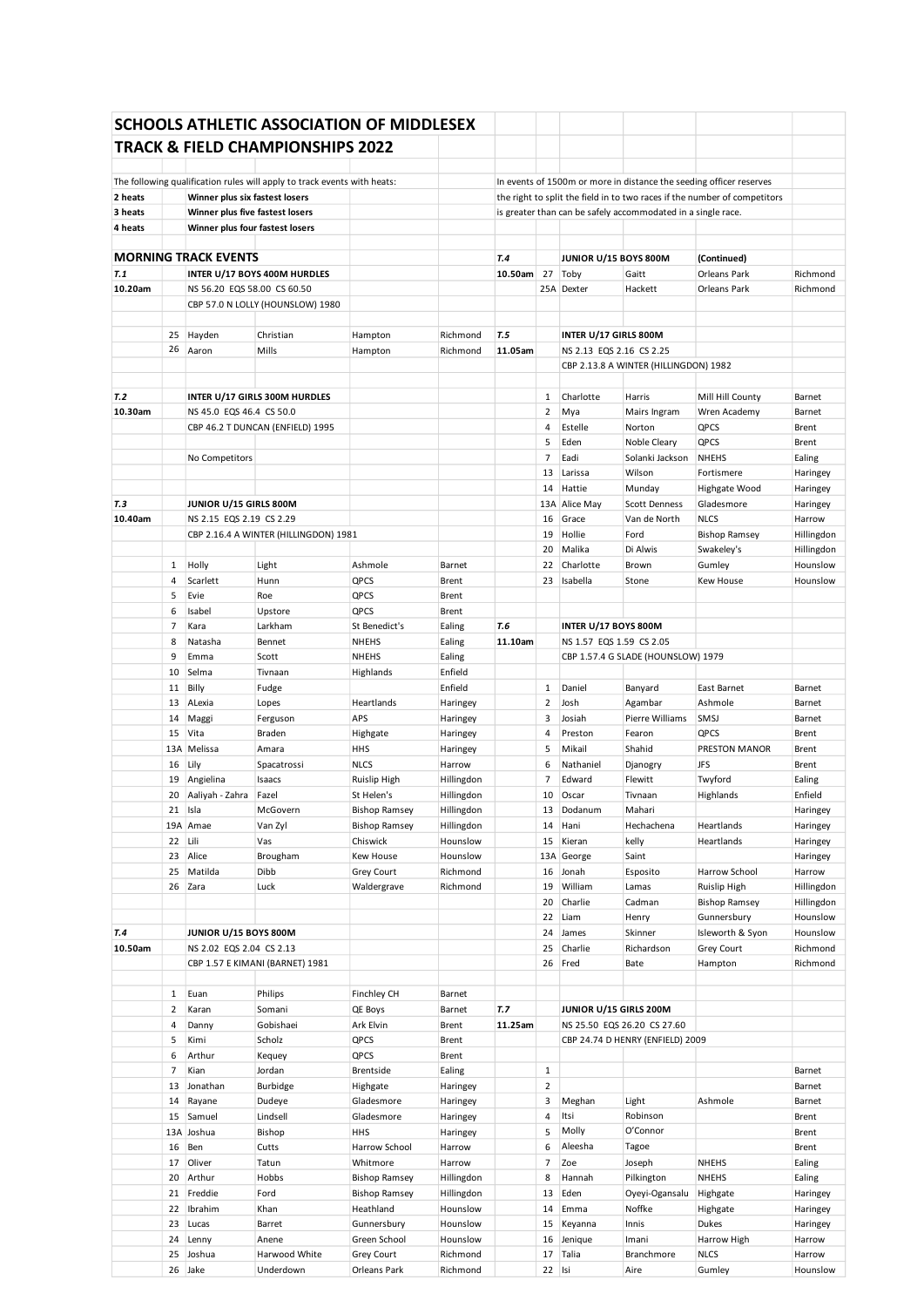|         |                | <b>MORNING TRACK EVENTS</b>   |                                   |                              |                      |         |                |                             |                                      |                             |                  |
|---------|----------------|-------------------------------|-----------------------------------|------------------------------|----------------------|---------|----------------|-----------------------------|--------------------------------------|-----------------------------|------------------|
| T. 7    |                | <b>JUNIOR U/15 GIRLS 200M</b> |                                   | (Continued)                  |                      | T.11    |                | INTER U/17 GIRLS 300M       |                                      |                             |                  |
| 11.25am |                | 23 Annamarie                  | <b>Baker Lopes</b>                | Gumley                       | Hounslow             | 12.10pm |                |                             | NS 40.10 EQS 41.00 CS 44.80          |                             |                  |
|         |                | 25 Ursula                     | Mukhtar                           | Lady Eleanor Hollis          | Richmond             |         |                | CBP 41.57 N ALLIN (ENFIELD) |                                      |                             |                  |
|         |                |                               |                                   |                              |                      |         |                |                             |                                      |                             |                  |
|         |                |                               |                                   |                              |                      |         |                |                             |                                      |                             |                  |
|         |                |                               |                                   |                              |                      |         | $\mathbf{1}$   | Lola                        | McCann Ezekiel                       | King Alfred                 | Barnet           |
| T.8     |                | JUNIOR U/15 BOYS 200M         |                                   |                              |                      |         | $\overline{2}$ | Olive                       | Harvey Dew                           | Archer                      | Barnet           |
| 11.35am |                | NS 23.30 EQS 24.00 CS 25.30   |                                   |                              |                      |         | 4              | Keely                       | Dibley - Dias                        | QPCS                        | Brent            |
|         |                |                               | CBP 23.1 C GORDAN (HARINGEY) 1991 |                              |                      |         | 5              | Eloise                      | Mole                                 | QPCS                        | Brent            |
|         |                |                               |                                   |                              |                      |         | 7              | Amy                         | <b>Bradley</b>                       | <b>Brentside</b>            | Ealing           |
|         | $\mathbf{1}$   | Jaian                         | Saunders                          | Wren Academy                 | Barnet               |         | 8              | Serafina                    | Chew Siegal                          | <b>St Benedicts</b>         | Ealing           |
|         | $\overline{2}$ | Nathan                        | Kuti                              | Wren Academy                 | Barnet               |         | 9              | Rosie                       | Hewitt                               | <b>NHEHS</b>                | Ealing           |
|         | 3              | Harry                         | Palazzalo                         | Archer                       | Barnet               |         | <b>7A</b>      | Olivia                      | Sparks                               |                             | Ealing           |
|         | 4              | Kai                           | Barnard                           | Newman                       | <b>Brent</b>         |         | 14             |                             | Stirling                             | Woodside                    | Haringey         |
|         | 5              | Rio                           | McKenzie                          | Preston Manor                | <b>Brent</b>         |         | 15             | Sachi                       | Vats                                 | Highgate                    | Haringey         |
|         |                |                               |                                   |                              |                      |         |                |                             |                                      |                             |                  |
|         | 6              | Jahil                         | Garwood                           | Ark Elvin                    | Brent                |         | 16             | Camilla                     | Hall                                 | <b>NLCS</b>                 | Harrow           |
|         | 7              | Emmanuel                      | Otobo                             | Cardinal W                   | Ealing               |         | 19             | Cassie                      | Southgate                            | Ruislip High                | Hillingdon       |
|         | 13             | Ebeneezer                     | Ogu                               | Gladesmore                   | Haringey             |         | 22             | Thalia                      | McGiveney                            | Gumley                      | Hounslow         |
|         | 14             | Adam                          | Okorodudu                         | APS                          | Haringey             |         | 25             | Emily                       | Harrison                             | Waldergrove                 | Richmond         |
|         |                | 15 Jude                       | Opoku-Ware                        | Greig City                   | Haringey             |         | 26             | Gabina                      | Mert                                 | Teddington                  | Richmond         |
|         |                | 16 Kaiyon                     | Moore                             | Harrow High                  | Harrow               |         | 27             | Ava                         | John                                 | Orleans                     | Richmond         |
|         | 17             | Matthew                       | Finnegan                          | Harrow School                | Harrow               |         |                |                             |                                      |                             |                  |
|         | 18             | Taniel                        | Tumusiime                         | Whitmore                     | Harrow               |         |                |                             |                                      |                             |                  |
|         | 19             | Daniel                        | Wong                              | <b>Bishop Ramsey</b>         | Hillingdon           | T.12    |                | JUNIOR U/15 BOYS 300M       |                                      |                             |                  |
|         | 22             | Charlie                       | Dunbar                            | Kew House                    | Hounslow             | 12.15pm |                |                             | NS 36.80 EQS 37.80 CS 40.00          |                             |                  |
|         |                |                               |                                   |                              |                      |         |                |                             |                                      |                             |                  |
|         | 23             | Thomas                        | Mokpon                            | Green School                 | Hounslow             |         |                |                             | CBP 37.99 L LEON (ENFIELD) 2013      |                             |                  |
|         | 24             | Paulo                         | Pacheco                           | Isleworth & S                | Hounslow             |         |                |                             |                                      |                             |                  |
|         | 25             | Shakur                        | Roberts                           | Grey Court                   | Richmond             |         | $\mathbf{1}$   | Krish                       | Taylor                               | SMSJ                        | Barnet           |
|         | 26             | Axel                          | Gregory                           | Orleans Park                 | Richmond             |         | 2              | Austin                      | Ward                                 | Finchley CH                 | Barnet           |
|         | 27             | Omar                          | Khan                              | Hampton                      | Richmond             |         | 4              | Hector                      | Krokatsis                            | QPCS                        | Brent            |
|         |                |                               |                                   |                              |                      |         | 5              | Ayub                        | Franconi                             | QPCS                        | Brent            |
|         |                |                               |                                   |                              |                      |         | 6              | Alex                        | Rozbicki                             | Preston Manor               | Brent            |
| T.9     |                | INTER U/17 GIRLS 200M         |                                   |                              |                      |         | 4A             | Max                         | Sellers                              | Preston Manor               | Brent            |
| 11.50pm |                | NS 25.10 EQS 25.90 CS 27.00   |                                   |                              |                      |         | $\overline{7}$ | Rory                        | Johnstone                            | St Benedict's               | Ealing           |
|         |                |                               | CBP 24.8 D SMITH (BRENT) 1990     |                              |                      |         | 13             | Milton                      | Cooper                               | Highgate Wood               | Haringey         |
|         |                |                               |                                   |                              |                      |         |                |                             |                                      |                             |                  |
|         |                |                               |                                   |                              |                      |         | 14             | Sam                         | Brown                                | Highgate                    | Haringey         |
|         | 1              | Niah                          | Akintokun                         | Wren Academy                 | Barnet               |         | 15             | Joshua                      | Gibbons                              | Highgate Wood               | Haringey         |
|         | $\overline{2}$ | Tosin                         | Jokosenumi                        | Henrietta B                  | Barnet               |         | 13A Kai        |                             | Haque                                | HHS                         | Haringey         |
|         | 1A             | Weronika                      | Kalinska                          | Ashmole                      | Barnet               |         | 16             | Jahquan                     | Howell                               | Whitmore                    | Harrow           |
|         | 4              | Mira                          | D-Souza                           | QPCS                         | Brent                |         | 17             | Daniele                     | Grigoras                             | Harrow High                 | Harrow           |
|         | 5              | Marianna                      | Hamani                            | St Claudines                 | <b>Brent</b>         |         | 19             | Dylan                       | Robert                               | Northwood                   | Hillingdon       |
|         | 6              | Ellie                         | Jayson                            | JFS                          | Brent                |         | 22             | Jordan                      | Kadipoko                             | Springwest                  | Hounslow         |
|         | $\overline{7}$ | Destiny                       | Orafu                             | Greenford                    | Ealing               |         | 23             | Tyler                       | Andrew-Flower                        | Isleworth & S               | Hounslow         |
|         | 14             |                               | Stirling                          | Woodside                     | Haringey             |         | 24             | Ryan                        | Sharma                               | Orleans Park                | Richmond         |
|         |                | 13A Mia                       |                                   |                              |                      |         |                |                             | Oni                                  |                             |                  |
|         |                |                               | George                            | <b>HHS</b>                   | Haringey             |         |                | 25 Jayden                   |                                      | Hampton                     | Richmond         |
|         |                | 19 Mya                        | Carter                            | Haydon                       | Hillingdon           |         |                |                             |                                      |                             |                  |
|         |                | 23 Priya                      | Martin                            | Gumley                       | Hounslow             |         |                |                             |                                      |                             |                  |
|         |                | 24 Renee                      | Dowrich                           | Brentford                    | Hounslow             | T.13    |                | JUNIOR U/15 GIRLS 300M      |                                      |                             |                  |
|         |                |                               |                                   |                              |                      | 12.25pm |                | NS 41.00 EQS 42.00          |                                      |                             |                  |
|         |                |                               |                                   |                              |                      |         |                | CBP - New Event 2018        |                                      |                             |                  |
| T.10    |                | INTER U/17 BOYS 200M          |                                   |                              |                      |         |                |                             |                                      |                             |                  |
| 12.00pm |                | NS 22.20 EQS 22.80 CS 24.00   |                                   |                              |                      |         | $\mathbf{1}$   | Macie                       | Sutherland                           | Henrietta B                 | Barnet           |
|         |                |                               | CBP 21.8 C ARCHER (EALING) 1992   |                              |                      |         | 13             | Anna                        | Antonovskaya                         | Highgate                    | Haringey         |
|         |                |                               |                                   |                              |                      |         | 14             | Bellange                    | Diatezo                              | Gladesmore                  | Haringey         |
|         | $\mathbf{1}$   | Jaden                         | Aulis                             |                              | Barnet               |         | 15             |                             | Bamber                               | Woodside                    |                  |
|         |                |                               |                                   | Finchley CH                  |                      |         |                | Kaya                        |                                      |                             | Haringey         |
|         | $\overline{2}$ | Matei                         | Frunza                            | Mill Hill County             | Barnet               |         | 13A            | Dejanique                   | Davy                                 | HHS                         | Haringey         |
|         | 3              | Saugat                        | Pun                               | Mill Hill County             | Barnet               |         | 20             | Bea                         | Wallis                               | <b>Bishop Ramsey</b>        | Hillingdon       |
|         | 4              | Rhys                          | Brown                             | ARK                          | Brent                |         |                |                             |                                      |                             |                  |
|         | 5              | Isaiah                        | Dythe-Gabriel                     | PRESTON MANOR                | Brent                |         |                |                             |                                      |                             |                  |
|         | 6              | Leandro                       | Dia Sivva                         | Ark Elvin                    | Brent                | T.14    |                | INTER U/17 BOYS 400M        |                                      |                             |                  |
|         | $\overline{7}$ | Javari                        | Gordon                            | <b>Ealing Fields</b>         | Ealing               | 12.35pm |                |                             | NS 49.50 EQS 51.10 CS 53.40          |                             |                  |
|         | 8              | Jackson                       | Payne                             | Twyford                      | Ealing               |         |                |                             | CBP 48.5 W MACDONALD (HARINGEY) 1986 |                             |                  |
|         | 10             | Kaylan                        | Taylor                            | Southgate                    | Enfield              |         |                |                             |                                      |                             |                  |
|         | 13             | Alex                          | Anim-Osei                         | GCA                          | Haringey             |         | $\mathbf{1}$   | Sam                         | Okolie                               | Wren Academy                | Barnet           |
|         |                |                               |                                   |                              |                      |         | $\overline{2}$ |                             |                                      |                             |                  |
|         | 14             | Yusuf                         | Malik                             | Heartlands                   | Haringey             |         |                |                             |                                      |                             | Barnet           |
|         | 15             | Miles                         | Cameron                           | Fortismere                   | Haringey             |         | $\overline{4}$ | Milo                        | Robinson                             | QPCS                        | Brent            |
|         | 16             | Arinze                        | Ofurum                            | Harrow School                | Harrow               |         | 5              | Zion                        | Rose                                 | QPCS                        | Brent            |
|         | 17             | Kitan                         | Akindele                          | Harrow School                | Harrow               |         | 6              | Santenana                   | Parris                               | CCA                         | Brent            |
|         |                |                               |                                   | Nower Hill                   | Harrow               |         | 10             | Zico                        | Jones                                | The Latymer Sch             | Enfield          |
|         |                | 18 Abdur-Rahman               | At-Thahabi                        |                              |                      |         |                |                             |                                      |                             |                  |
|         | 16A Tio        |                               | Eniade                            | John Lyon                    | Harrow               |         | 13             | Jake                        | Harris                               | APS                         | Haringey         |
|         |                | 19 Aqib                       | Shamsudeen                        | Uxbridge High                | Hillingdon           |         | 14             | Dondre                      | Abraham                              | Gladesmore                  | Haringey         |
|         |                |                               |                                   |                              |                      |         |                |                             |                                      |                             |                  |
|         |                | 20 Jacob                      | Hughes                            | Bishopshalt                  | Hillingdon           |         |                | 13A Joshua                  | Assouman                             | HHS                         | Haringey         |
|         | 22<br>23       | Ceejan<br>James               | Jacobs<br>Witheridge              | Isleworth & S<br>Gunnersbury | Hounslow<br>Hounslow |         | 16<br>17       | Charlie<br>Max              | Griffin<br>Dadomo                    | Harrow School<br>Nower Hill | Harrow<br>Harrow |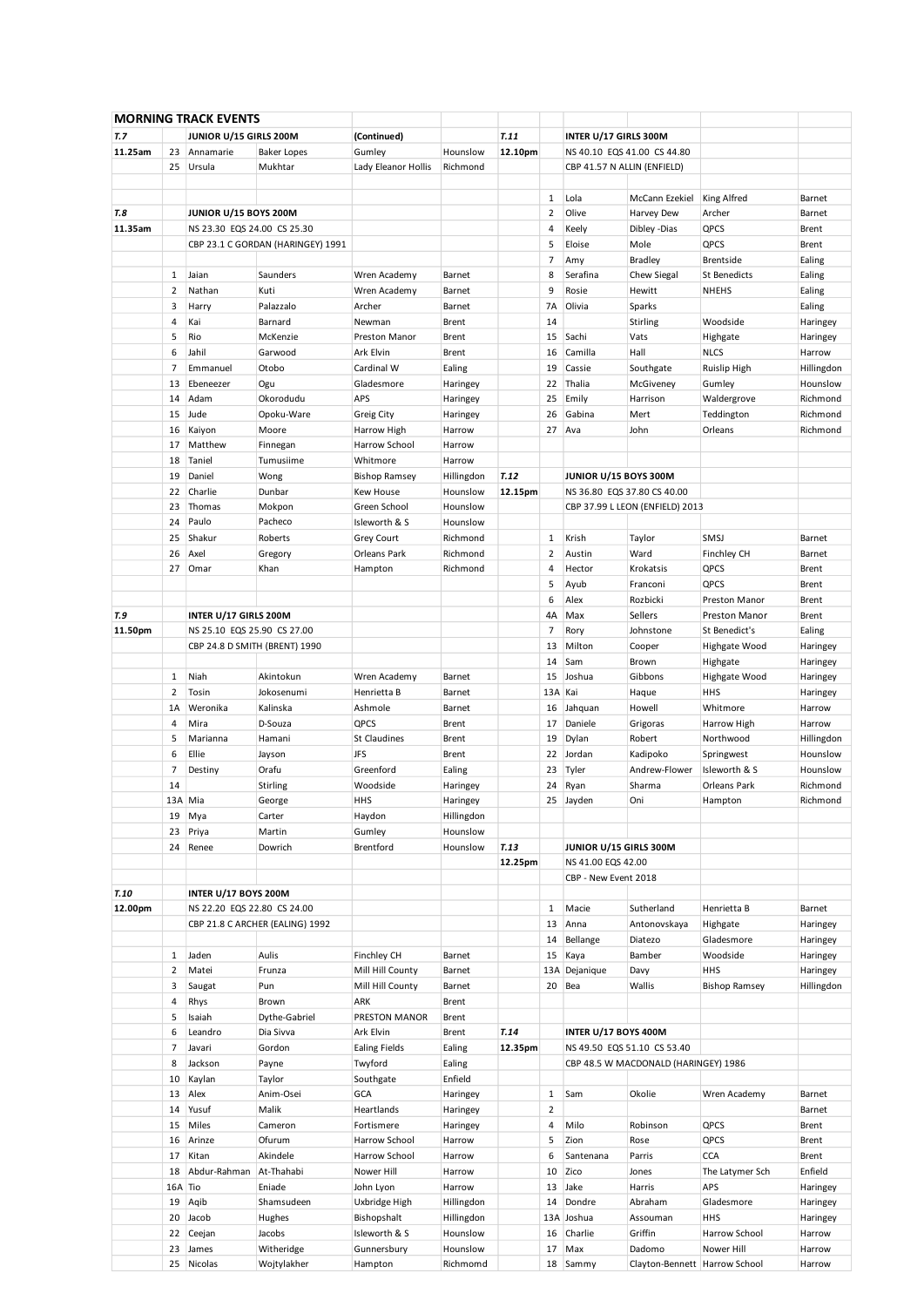|         |              | <b>AFTERNOON TRACK EVENTS</b> |                                    |                      |              |        |                |                             |                                 |                        |                        |
|---------|--------------|-------------------------------|------------------------------------|----------------------|--------------|--------|----------------|-----------------------------|---------------------------------|------------------------|------------------------|
| T.14    |              | INTER U/17 BOYS 400M          |                                    | (Continued)          |              | T.17   |                | INTER U/17 GIRLS 100M       |                                 |                        |                        |
| 12.35pm |              | 16A Melvin                    | Ackah                              | Harrow School        | Harrow       | 1.10pm |                |                             | NS 12.20 EQS 12.50 CS 13.00     |                        |                        |
|         | 19           | Charlie                       | Henry                              | Vyners               | Hillingdon   |        |                |                             | CBP 12.1 HUNTE (ENFIELD) 1975   |                        |                        |
|         |              | 22 Finn                       | Murphy                             | St Marks             | Hounslow     |        |                |                             |                                 |                        |                        |
|         |              |                               |                                    |                      |              |        |                |                             |                                 |                        |                        |
|         |              |                               |                                    |                      |              |        | 1              | Rayne                       | Tapper                          | <b>Bishop Douglass</b> | Barnet                 |
|         |              |                               |                                    |                      |              |        | $\overline{2}$ | Jada                        | Halle Grant                     | Copthall               | Barnet                 |
| T.15    |              | JUNIOR U/15 GIRLS 100M        |                                    |                      |              |        | 3              |                             |                                 |                        | Barnet                 |
| 12.45pm |              | NS 12.40 EQS 12.70 CS 13.30   |                                    |                      |              |        | 1A             |                             |                                 |                        | Barnet                 |
|         |              |                               | CBP 11.9 J GARDNER (RICHMOND) 1977 |                      |              |        | 4              | Megan                       | Broad                           | KHS                    | <b>Brent</b>           |
|         |              |                               |                                    |                      |              |        | 5              | Mia                         | Hinzin                          | Alperton               | <b>Brent</b>           |
|         | $\mathbf{1}$ | Angel                         | McLeod                             | CCF                  | Barnet       |        | 6              | Mya                         | Cox                             | St Claudine            | Brent                  |
|         | 2            | Onyebuchi                     | Odiaka                             | St James             | Barnet       |        | 10             | Amy                         | Quaye                           |                        | Enfield                |
|         | 3            | AnnaLucia                     | Harley                             | Ark Academy          | Barnet       |        | 13             | Ella                        | Stevens                         | Fortismere             | Haringey               |
|         | 1A           | Tami                          | George                             | St Michaels          | Barnet       |        | 14             | Teghan-Loren                | Cabey                           | Highgate Wood          | Haringey               |
|         | 4            | Olivia                        | Henry                              | KHS                  | Brent        |        | 16             | Beulah                      | Badero                          | Sacred Heart           | Harrow                 |
|         | 5            | Serena                        | St-Leonce                          | QPCS                 | <b>Brent</b> |        | 17             | Alana                       | Samji                           | <b>NLCS</b>            | Harrow                 |
|         | 6            | Abigial                       | Gjakira                            | ARK                  | <b>Brent</b> |        | 19             | Juanita                     | Kyere Aidoo                     | Bishopshalt            |                        |
|         |              |                               |                                    |                      |              |        | 22             | Ivie                        | Aire                            | Gumley                 | Hillingdon<br>Hounslow |
|         | 7            | Kalina                        | Blackwood                          | <b>Ealing Fields</b> | Ealing       |        |                |                             | Adebesie                        |                        |                        |
|         | 8            | Charlotte                     | Gardiner                           | St Benedict's        | Ealing       |        | 23             | Sharon                      |                                 | <b>Bolder</b>          | Hounslow               |
|         | 10           | Ann                           | Oerlemans                          | Kingsmead            | Enfield      |        | 24             | Vanessa                     | Granada                         | Gumley                 | Hounslow               |
|         |              | 11 Sky                        | Meniru                             |                      | Enfield      |        | 25             | Juliette                    | Croft                           | Grey Court             | Richmond               |
|         | 13           | Talia                         | Djanogly                           | Highgate             | Haringey     |        |                |                             |                                 |                        |                        |
|         | 14           | Jennifer                      | Birabil                            | Dukes Academy        | Haringey     |        |                |                             |                                 |                        |                        |
|         | 15           | Lyra                          | Yauner                             | APS                  | Haringey     | T.18   |                | <b>INTER U/17 BOYS 100M</b> |                                 |                        |                        |
|         | 16           | Isobel                        | Murphy                             | <b>NLCS</b>          | Harrow       | 1.15pm |                |                             | NS 11.00 EQS 11.20 CS 11.70     |                        |                        |
|         | 17           | Sierra-Leigh                  | Dublin-Johnson                     | Whitmore             | Harrow       |        |                |                             | CBP 10.8 C TURNER (ENFIELD)     |                        |                        |
|         | 18           | Sofia                         | Unwin                              | Nower Hill           | Harrow       |        |                |                             |                                 |                        |                        |
|         | 19           | Emma                          | Dalton                             | Northwood C          | Hillingdon   |        | 1              | Malachi                     | Amadi                           | Mill Hill County       | Barnet                 |
|         | 20           | Ibukunoluwa                   | Adenubi                            | Swakeley's           | Hillingdon   |        | 2              | <b>Brandon</b>              | Kuvazvinei                      | Whitefields            | Barnet                 |
|         | 21           | Elena                         |                                    |                      |              |        | 3              | Oliver                      |                                 | Finchley CH            |                        |
|         |              |                               | Angelova                           | <b>Bishop Ramsey</b> | Hillingdon   |        |                |                             | Laurens                         |                        | Barnet                 |
|         | 22           | Maryam                        | Abdul                              | Rivers               | Hounslow     |        | 1A             | Nikita                      | Petrov                          | Wren Academy           | Barnet                 |
|         | 25           | Esme                          | Taylor                             | Lady Elanour Hollis  | Richmond     |        | 4              | Garonu                      | McLean                          | ARK                    | Brent                  |
|         | 26           | Anelie                        | Benjamin Akin                      | Waldergrove          | Richmond     |        | 5              | Elyon                       | Kakese                          | KHS                    | <b>Brent</b>           |
|         |              | 27 Lilly                      | Porter                             | Waldrgrove           | Richmond     |        | 6              | Angelo                      | Fidelis                         | ARK                    | <b>Brent</b>           |
|         |              |                               |                                    |                      |              |        | 4A             | Mekhi                       | Spence Forde                    |                        | Brent                  |
|         |              |                               |                                    |                      |              |        | 7              | Theo                        | Morah                           | Cardinal W             | Ealing                 |
| T.16    |              | JUNIOR U/15 BOYS 100M         |                                    |                      |              |        | 8              | Elijah                      | Mwanza                          | Twyford                | Ealing                 |
| 12.55pm |              | NS 11.40 EQS 11.70 CS 12.30   |                                    |                      |              |        | 10             | David                       | Ellington                       | Enfield                | Enfield                |
|         |              |                               | CBP 11.3 B HINDS (ENFIELD) 1986    |                      |              |        | 11             | Emmanuel                    | Orisunmibola                    | AIM North London       | Enfield                |
|         |              |                               |                                    |                      |              |        | 13             | Miles                       | Cameron                         | Fortismere             | Haringey               |
|         | 1            | Alex                          | Konstantaris                       | Compton              | Barnet       |        | 14             | Benjamin                    | Andrusier                       | APS                    | Haringey               |
|         | 2            | Nathan                        | Howell                             | SMSJ                 | Barnet       |        | 15             |                             | Peters                          | Woodside               | Haringey               |
|         | 3            |                               |                                    | Ashmole              |              |        |                |                             |                                 | <b>HHS</b>             |                        |
|         |              | Marley                        | Louca                              |                      | Barnet       |        |                | 13A Logan                   | Diaz                            |                        | Haringey               |
|         | 1A           | Peter                         | Antanasov                          | QE Boys              | Barnet       |        | 16             | Munachi                     | Nnatuanya                       | Harrow Scchool         | Harrow                 |
|         | 4            | Chicane                       | McKenzie                           | Newman               | <b>Brent</b> |        | 17             | <b>Bailey</b>               | Bodom                           | Whitmore               | Harrow                 |
|         | 5            | Deonte                        | Boothe                             | QPCS                 | <b>Brent</b> |        | 19             | Piers                       | Boatin                          | <b>Bishop Ramsey</b>   | Hillingdon             |
|         | 6            | Ezikiel                       | Galtos                             | Ark                  | Brent        |        | 20             | Sam                         | Jagroop                         | Vyners                 | Hillingdon             |
|         | 7            | Avelini                       | Ndala                              | Cardinal W           | Ealing       |        | 21             | Lucas                       | Hardy                           | Douay Martyrs          | Hillingdon             |
|         | 8            | Owen                          | Keenleyside                        | St Benedict's        | Ealing       |        | 22             | Patrick                     | Gomez                           | Kingsley Academy       | Hounslow               |
|         | 10           | Tyler                         | Thompson                           | St Ignatius          | Enfield      |        | 23             | Arjan                       | Narine                          | Heston                 | Hounslow               |
|         | 11           | Damien                        | Mutch                              | The Latymer School   | Enfield      |        |                |                             |                                 |                        |                        |
|         | 13           | Darnell                       | Bowens                             | Greig City           | Haringey     |        |                |                             |                                 |                        |                        |
|         |              | 14 Arya                       | Nikoopour                          | Highgate             | Haringey     | T.19a  |                |                             | <b>INTER U/17 BOYS 1500M SC</b> |                        |                        |
|         |              | 15 Sebastian                  | Theodoulou                         | Gladesmore           | Haringey     | 1.25pm |                | NS 4.30 EQS 4.36 CS 4.58    |                                 |                        |                        |
|         | 16           | Jeffery                       | Arthur                             | Harrow School        | Harrow       |        |                | CBP                         |                                 |                        |                        |
|         | 17           | Benaih                        | Ibidapo                            | John Lyon            | Harrow       |        |                |                             |                                 |                        |                        |
|         |              |                               |                                    |                      |              |        |                |                             |                                 |                        |                        |
|         | 19           | Zayn                          | Azabdaftery                        | Ruislip High         | Hillingdon   |        | 13             | Callum                      | Atterbury Kelly                 |                        | Haringey               |
|         |              | 22 Kai                        | Falconer                           | Heathland            | Hounslow     |        |                |                             |                                 |                        |                        |
|         | 23           | Raquan                        | Rose                               | Green School         | Hounslow     |        |                |                             |                                 |                        |                        |
|         | 24           | Micah                         | Hinds                              | Isleworth & S        | Hounslow     | T.19b  |                |                             | INTER U/17 GIRLS 1500M SC       |                        |                        |
|         | 25           | Max                           | Seddon                             | Grey Court           | Richmond     | 1.35pm |                | NS 5.13 EQS 5.28 CS 5.45    |                                 |                        |                        |
|         | 26           | Tommy                         | Kitson                             | Orleans Park         | Richmond     |        |                | CBP                         |                                 |                        |                        |
|         | 27           | Oscar                         | Clee                               | Orleans Park         | Richmond     |        |                |                             |                                 |                        |                        |
|         |              | 25A Sam                       | Moylan Jones                       | Hampton              | Richmond     |        | 13             | Amy                         | Howard                          |                        | Haringey               |
|         |              |                               |                                    |                      |              |        |                | 25 Rosalie                  | Laban                           | Orleans                | Richmond               |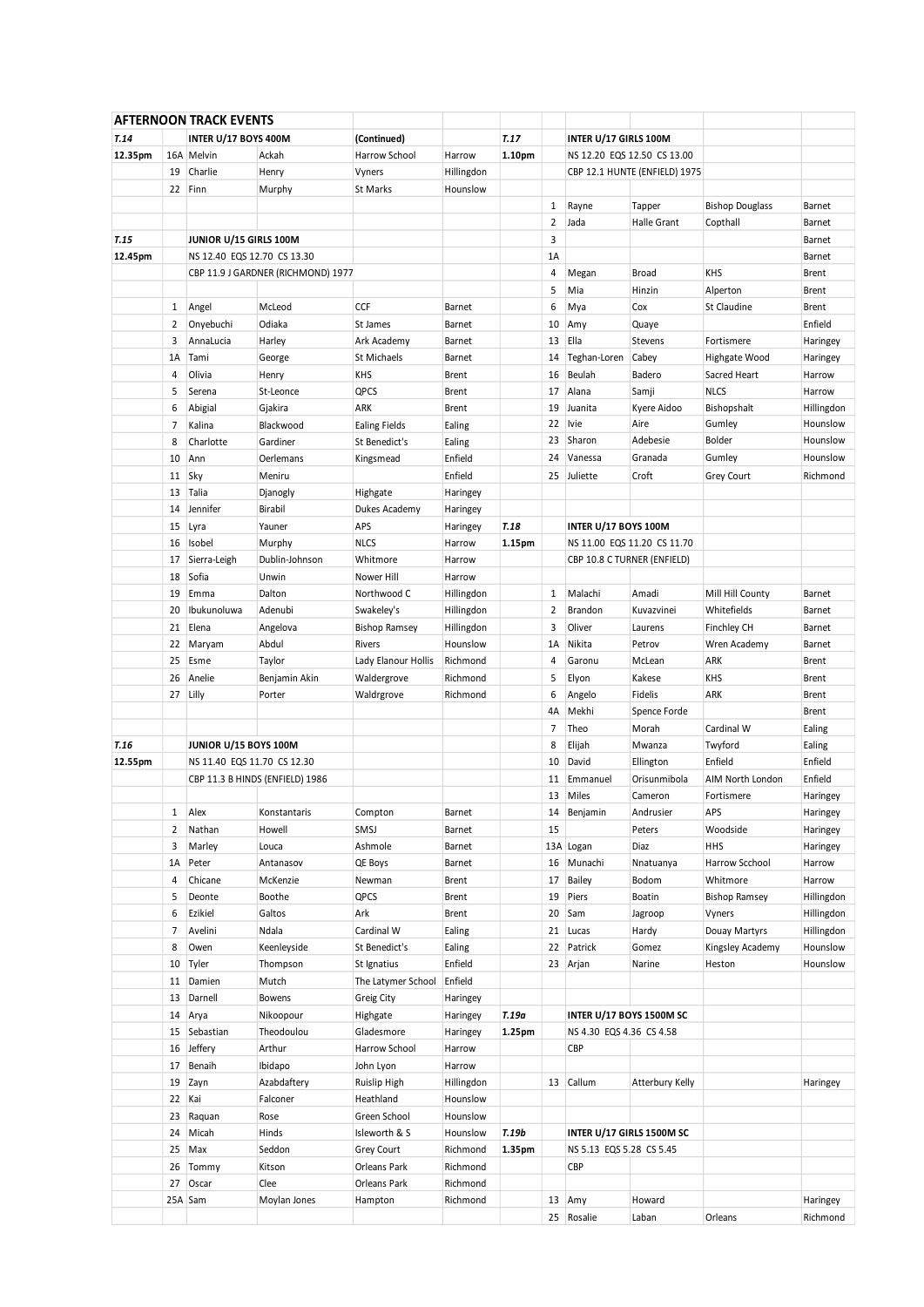|        |                | AFTERNOON TRACK EVENTS |                                      |                  |            |        |                |                               |                                     |                               |            |
|--------|----------------|------------------------|--------------------------------------|------------------|------------|--------|----------------|-------------------------------|-------------------------------------|-------------------------------|------------|
| T.20   |                |                        | JUNIOR U/15 GIRLS 75M HURDLES        |                  |            | T.24   |                | JUNIOR U/15 GIRLS 1500M       |                                     | (Continued)                   |            |
| 2.00pm |                |                        | NS 11.40 EQS 11.70 CS 12.80          |                  |            | 2.35pm | 19             | Natalia                       | Radomska                            | Swakeley's                    | Hillingdon |
|        |                |                        | CBP 11.2 J DUFFIELD (ENFIELD) 1974   |                  |            |        | 20             | <b>Issy</b>                   | Stone                               | Vyners                        | Hillingdon |
|        |                |                        |                                      |                  |            |        | 21             | Ruby                          | Kunjasic                            | <b>Bishop Ramsey</b>          | Hillingdon |
|        | $\mathbf{1}$   | Sienna                 | Corbyn                               | Wren Academy     | Barnet     |        | 22             | Leona                         | Sibbick                             | Gumley                        | Hounslow   |
|        |                |                        |                                      |                  |            |        |                |                               |                                     |                               |            |
|        | 7              | Oleena                 | Chew Siegal                          | <b>NHEHS</b>     | Ealing     |        | 23             | Eva                           | Perkins                             | Bolder                        | Hounslow   |
|        | 8              | Sophie                 | Di John                              | <b>NHEHS</b>     | Ealing     |        |                |                               |                                     |                               |            |
|        | 13             | Isabella               | Hawaj                                | Gladesmore       | Haringey   |        |                |                               |                                     |                               |            |
|        | 14             | Kemi                   | Ajakaiye                             | HHS              | Haringey   | T.25   |                | <b>JUNIOR U/15 BOYS 1500M</b> |                                     |                               |            |
|        | 16             | Sonia                  | Proctor-Aswani                       | <b>NLCS</b>      | Harrow     | 2.45pm |                | NS 4.13 EQS 4.20 CS 4.36      |                                     |                               |            |
|        | 19             | Olivia                 | Jagielska                            | St Helens        | Hillingdon |        |                |                               | CBP 4.11.8 G TAYLOR (HOUNSLOW) 1977 |                               |            |
|        | 22             | Deborah                | Nwankwo                              | Brentford        | Hounslow   |        |                |                               |                                     |                               |            |
|        | 25             | Jemimah                | Welbours                             | Orleans Park     | Richmond   |        | 1              | Arthur                        | Phillips                            | Compton                       | Barnet     |
|        |                |                        |                                      |                  |            |        | 2              | Monty                         | Omell                               | Wren Academy                  | Barnet     |
|        |                |                        |                                      |                  |            |        | 3              | Luca                          | Scriviano                           | Finchley CH                   | Barnet     |
| T.21   |                |                        |                                      |                  |            |        | 1A             | Prince                        | Victorus John                       | Saracens                      | Barnet     |
|        |                |                        | INTER U/17 GIRLS 80M HURDLES         |                  |            |        |                |                               |                                     |                               |            |
| 2.10pm |                |                        | NS 11.60 EQS 12.00 CS 13.00          |                  |            |        | 4              | Francis                       | Bacnis                              | <b>CCA</b>                    | Brent      |
|        |                |                        | CBP 11.5 S TURPIN (ENFIELD) 1968     |                  |            |        | 5              | Abdul                         | Yaqub                               | <b>CCA</b>                    | Brent      |
|        |                |                        |                                      |                  |            |        | 13             | Billy                         | Fudge                               | Gladesmore                    | Haringey   |
|        | $\mathbf{1}$   | Azaria                 | Nwankwo                              | Wren Academy     | Barnet     |        | 14             | Rayan                         | Madjoudj                            | Highgate                      | Haringey   |
|        | $\overline{2}$ | Patricia               | Gruz Edmonson                        | St James         | Barnet     |        | 15             | Theo                          | Stewart                             | Highgate Wood                 | Haringey   |
|        | 3              | Eva                    | Chalisey                             | Compton          | Barnet     |        | 13A            | Ben                           | Ryan                                | <b>HHS</b>                    | Haringey   |
|        | 19             | Hermione               | Lewis                                | Haydon           | Hillingdon |        | 16             | Henry                         | Barker                              | Harrow School                 | Harrow     |
|        | 22             | Megan                  | Perkins                              | Heathland        | Hounslow   |        | 17             | Dylan                         | Ssentoogo                           | Nower Hill                    | Harrow     |
|        |                |                        |                                      |                  |            |        | 18             | Sam                           | Tarling                             | Pinner                        | Harrow     |
|        |                |                        |                                      |                  |            |        | 19             | Mason                         | Williams                            |                               | Hillingdon |
| T.22   |                |                        | JUNIOR U/15 BOYS 80M HURDLES         |                  |            |        | 22             | Farhad                        | Amiri                               | Uxbridge High<br>Green School | Hounslow   |
|        |                |                        |                                      |                  |            |        |                |                               |                                     |                               |            |
| 2.15pm |                |                        | NS 11.60 EQS 12.00 CS 12.90          |                  |            |        | 23             | Louis                         | Moore                               | Kew House                     | Hounslow   |
|        |                |                        | CBP 11.4 B BARRY (HILLINGDON) 1974   |                  |            |        | 25             | Owen                          | Chisholm                            | Orleans Park                  | Richmond   |
|        |                |                        | L PAGKATIPUNAN (HARINGEY) 1997       |                  |            |        |                |                               |                                     |                               |            |
|        |                |                        |                                      |                  |            |        |                |                               |                                     |                               |            |
|        | 13             | Cameron                | Pow                                  | Highgate Wood    | Haringey   | T.26   |                | INTER U/17 GIRLS 1500M        |                                     |                               |            |
|        | 14             | Max                    | Yu                                   | Highgate         | Haringey   | 2.55pm |                | NS 4.39 EQS 4.45 CS 5.04      |                                     |                               |            |
|        | 15             | Stanley                | Ackland                              | Highgate         | Haringey   |        |                |                               | CBP 4.40.1 J BENNETT (HARROW) 1981  |                               |            |
|        |                | 13A Ezekiel            | Obil                                 | <b>STM</b>       | Haringey   |        |                |                               |                                     |                               |            |
|        | 16             | Simon                  | Michael                              | Harrow School    | Harrow     |        | $\mathbf{1}$   | Emma                          | McCluskey                           | Friern Barnet                 | Barnet     |
|        |                |                        |                                      |                  |            |        |                |                               |                                     |                               |            |
|        | 22             | Leonardo               | Appiah-Mensah                        | Gunnersbury      | Hounslow   |        | 4              | Maddie                        | Muir                                | QPCS                          | Brent      |
|        | 23             | Azaan                  | Ali                                  | Springwest       | Hounslow   |        | 5              | Kate                          | Bailey                              | QPCS                          | Brent      |
|        | 25             | Luke                   | Sankey                               | Grey Court       | Richmond   |        | 15             | Matilda                       | Donald                              | APS                           | Haringey   |
|        | 26             | <b>rUBEN</b>           | Grewal                               | Orleans Park     | Richmond   |        | 16             | Kayla                         | Saunders                            | Nower Hill                    | Harrow     |
|        |                |                        |                                      |                  |            |        | 19             | Asma                          | Abdirahman                          | Swakeley's                    | Hillingdon |
|        |                |                        |                                      |                  |            |        | 22             | Anna                          | Kelly                               | Gumley                        | Hounslow   |
| T.23   |                |                        | INTER U/17 BOYS 100M HURDLES         |                  |            |        | 25             | Lucy                          | Barlow                              | Teddington                    | Richmond   |
| 2.25pm |                |                        | NS 13.50 EQS 14.00 CS 15.00          |                  |            |        |                |                               |                                     |                               |            |
|        |                |                        | 13.2 J KIRBY (HILLINGDON)            |                  |            |        |                |                               |                                     |                               |            |
|        |                |                        |                                      |                  |            | T.27   |                | INTER U/17 BOYS 1500M         |                                     |                               |            |
|        | 13             | Thomas                 | Wasserman                            | APS              | Haringey   | 3.05pm |                | NS 4.03 EQS 4.06 CS 4.20      |                                     |                               |            |
|        |                |                        |                                      | Harrow School    |            |        |                |                               |                                     |                               |            |
|        | 16             | Joel                   | Balogun                              |                  | Harrow     |        |                |                               | CBP 3.57.4 G TAYLOR (HOUNSLOW) 1979 |                               |            |
|        | 17             | Adam                   | Sameen                               | Harrow School    | Harrow     |        |                |                               |                                     |                               |            |
|        | 22             | Kingston               | Glean White                          | Chiswick         | Hounslow   |        | 1              | Callum                        | Sydenham                            | Friern Barnet                 | Barnet     |
|        | 23             | Igor                   | Bordea                               | Springwest       | Hounslow   |        | $\overline{2}$ | Noah                          | Clarke                              | Mill Hill County              | Barnet     |
|        | 25             | Sonny                  | Blackburn                            | Grey Court       | Richmond   |        | 3              | Joe                           | Ward                                | Wren Academy                  | Barnet     |
|        |                |                        |                                      |                  |            |        | 4              | Eziekiel                      | Romain                              | <b>CCA</b>                    | Brent      |
|        |                |                        |                                      |                  |            |        | 5              | Theo                          | Foxidall                            | QPCS                          | Brent      |
| T.24   |                |                        | JUNIOR U/15 GIRLS 1500M              |                  |            |        | 6              | Adam                          | Bouharrat                           |                               | Brent      |
| 2.35pm |                |                        | NS 4.40 EQS 4.48 CS 5.10             |                  |            |        | 14             | Delfin                        | Castellino Dominguez   APS          |                               | Haringey   |
|        |                |                        | CBP 4.45.2 R GARLAND (HOUNSLOW) 1990 |                  |            |        | 15             | Finn                          | Veale                               | APS                           | Haringey   |
|        |                |                        |                                      |                  |            |        |                | 13A Callum                    | Atterbury Kelly                     | HHS                           | Haringey   |
|        | $\mathbf{1}$   | Posie                  | Shaw                                 | Compton          | Barnet     |        | 16             | Julian                        | Abbas                               | Harrow School                 | Harrow     |
|        | $\overline{2}$ |                        |                                      |                  |            |        | 17             | Ritchie                       |                                     |                               |            |
|        |                | Erin                   | Giblin                               | Wren Academy     | Barnet     |        |                |                               | Grant                               | John Lyon                     | Harrow     |
|        | 4              | Elsa                   | Haddoucy                             | Claremont        | Brent      |        | 19             | Ryan                          | Stoddart                            | Haydon                        | Hillingdon |
|        | 5              | Nico                   | Lind                                 | QPCS             | Brent      |        | 22             | Jude                          | Jakes-Mckay                         | Kew House                     | Hounslow   |
|        | 6              | Alisa                  | Azusue                               | <b>ARK ELVIN</b> | Brent      |        | 23             | Rory                          | Forbes                              | Kew House                     | Hounslow   |
|        | $\overline{7}$ | Naimah                 | Mossi                                | Drayton Manor    | Ealing     |        | 25             | Sonny                         | Maund                               | Orleans Park                  | Richmond   |
|        | 8              | Minna                  | Williams                             | <b>NHEHS</b>     | Ealing     |        | 26             | Digby                         | Turk                                | Orleans Park                  | Richmond   |
|        | 10             | Rose                   | Flannery                             | Queenswood       | Enfield    |        |                |                               |                                     |                               |            |
|        | 11             | Mia                    | Rosen                                | Highlands        | Enfield    |        |                |                               |                                     |                               |            |
|        | 13             | Gaia                   | Ashworth                             | Highgate         | Haringey   | T.28a  |                | INTER U/17 BOYS 3000M         |                                     |                               |            |
|        | 14             | Caroline               | Van Soost                            | Fortismere       | Haringey   | 3.15pm |                | NS 8.50 EQS 8.56 CS 9.30      |                                     |                               |            |
|        |                |                        |                                      |                  |            |        |                |                               |                                     |                               |            |
|        | 15             | Arnaya                 | Shankardass                          | Highgate         | Haringey   |        |                |                               | CBP 8.41.0 M FARAH (FELTHAM) 1998   |                               |            |
|        |                | 16 Holly               | Smart                                | <b>NLCS</b>      | Harrow     |        |                |                               |                                     |                               |            |
|        |                | 17 Sian                | Wright                               | Sacred Heart     | Harrow     |        |                | 4 Jonah                       | Marks                               | <b>JFS</b>                    | Brent      |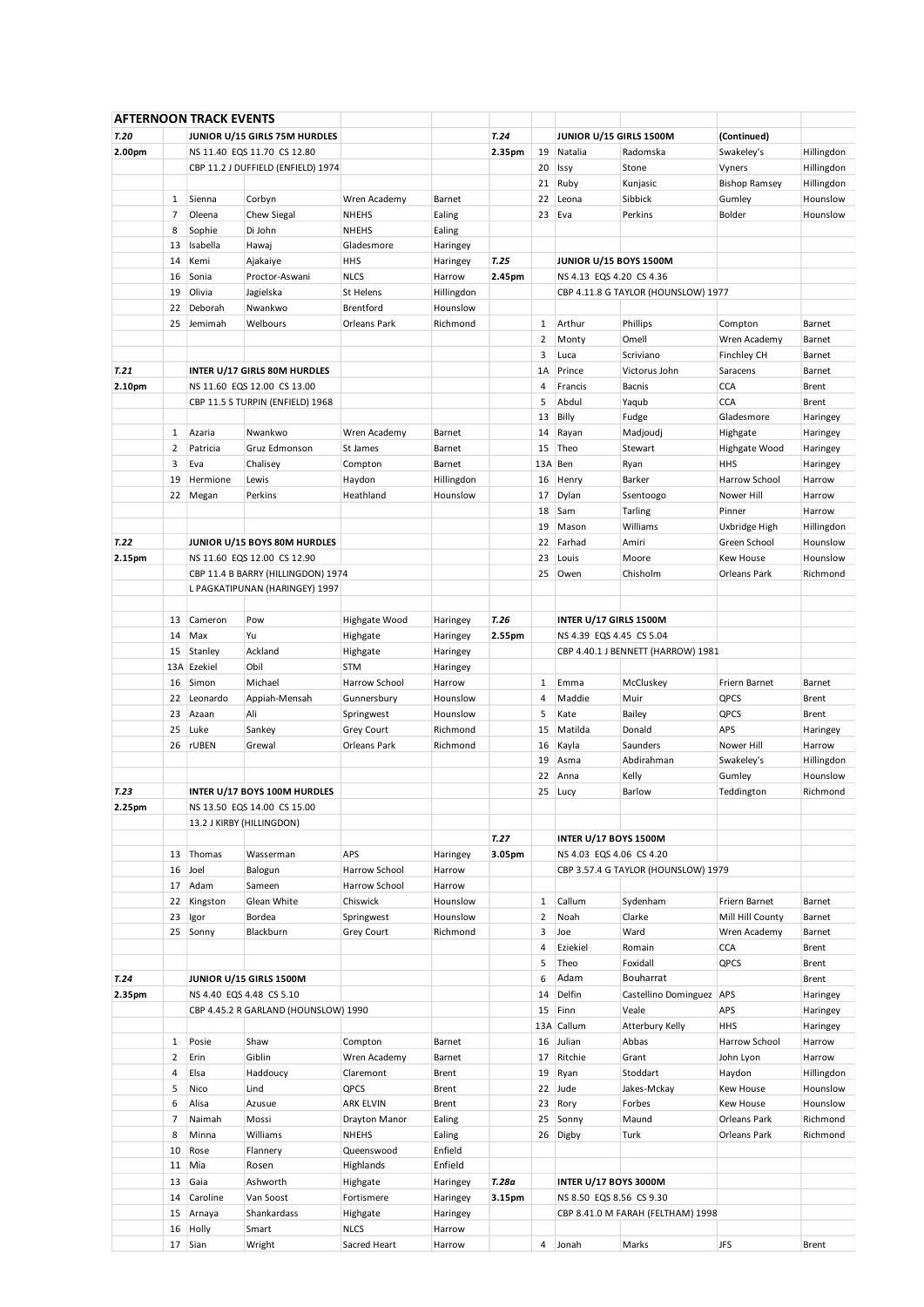|        |                | <b>AFTERNOON TRACK EVENTS</b> |                                       |                     |          |        |                              |                                    |
|--------|----------------|-------------------------------|---------------------------------------|---------------------|----------|--------|------------------------------|------------------------------------|
| T.28a  |                |                               | INTER U/17 BOYS 3000M                 | (Continued)         |          |        |                              |                                    |
| 3.15pm | 13             | Finn                          | Thompson                              | <b>HHS</b>          | Haringey |        |                              |                                    |
|        |                | 14 Spike                      | Blake                                 | Fortiosmere         | Haringey | T.37   | JUNIOR U/15 GIRLS 200M       |                                    |
|        |                | 16 Michael                    | Cattini                               | Nower               | Harrow   | 4.15pm |                              | NS 25.50 EQS 26.20 CS 27.60        |
|        | 17             | Cameron                       | Elliott                               | Harrow School       | Harrow   |        |                              | CBP 24.74 D HENRY (ENFIELD) 2009   |
|        | 18             | Joseph                        | Tarling                               | Pinner High         | Harrow   |        |                              |                                    |
|        | 22             | Eliot                         | Heath                                 | Isleworth & S       | Hounslow |        | Qualifiers from T7           |                                    |
|        |                |                               |                                       |                     |          |        |                              |                                    |
|        |                |                               |                                       |                     |          |        |                              |                                    |
|        |                |                               |                                       |                     |          | T.38   | <b>JUNIOR U/15 BOYS 200M</b> |                                    |
| T.28b  |                |                               | INTER U/17 GIRLS 3000M                |                     |          | 4.20pm |                              | NS 23.30 EQS 24.00 CS 25.30        |
| 3.15pm |                |                               | NS 10.10 EQS 10.20 CS 10.50           |                     |          |        |                              | CBP 23.1 C GORDAN (HARINGEY) 1991  |
|        |                |                               | CBP 9.37.5 K MCCAULEY (HOUNSLOW) 1994 |                     |          |        |                              |                                    |
|        |                |                               |                                       |                     |          |        | Qualifiers from T8           |                                    |
|        | $\overline{7}$ | Nicola                        | Hewett                                | <b>NHEHS</b>        | Ealing   |        |                              |                                    |
|        | 25             | Millie                        | Johnson                               | <b>Turing House</b> | Richmond |        |                              |                                    |
|        |                |                               |                                       |                     |          | T.39   | INTER U/17 GIRLS 200M        |                                    |
|        |                |                               |                                       |                     |          | 4.25pm |                              | NS 25.10 EQS 25.90 CS 27.00        |
| T.29   |                |                               | JUNIOR U/15 BOYS 300M                 |                     |          |        |                              | CBP 24.8 D SMITH (BRENT) 1990      |
| 3.30pm |                |                               | NS 36.80 EQS 37.80 CS 40.00           |                     |          |        |                              |                                    |
|        |                |                               | CBP 37.99 L LEON (ENFIELD) 2013       |                     |          |        | Qualifiers from T9           |                                    |
|        |                |                               |                                       |                     |          |        |                              |                                    |
|        |                |                               |                                       |                     |          |        |                              |                                    |
|        |                | Qualifiers from T12           |                                       |                     |          |        |                              |                                    |
|        |                |                               |                                       |                     |          | T.40   | INTER U/17 BOYS 200M         |                                    |
|        |                |                               |                                       |                     |          | 4.30pm |                              | NS 22.20 EQS 22.80 CS 24.00        |
| T.30   |                |                               | <b>JUNIOR U/15 GIRLS 300M</b>         |                     |          |        |                              | CBP 21.8 C ARCHER (EALING) 1992    |
| 3.35pm |                | NS 41.00 EQS 42.00            |                                       |                     |          |        |                              |                                    |
|        |                |                               | CBP - New Event 2018                  |                     |          |        | Qualifiers from T10          |                                    |
|        |                |                               |                                       |                     |          |        |                              |                                    |
|        |                | <b>Qualifiers from T13</b>    |                                       |                     |          | T.41   | JUNIOR U/15 GIRLS 100M       |                                    |
|        |                |                               |                                       |                     |          | 4.40pm |                              | NS 12.40 EQS 12.70 CS 13.30        |
|        |                |                               |                                       |                     |          |        |                              | CBP 11.9 J GARDNER (RICHMOND) 197  |
| T.31   |                |                               | INTER U/17 GIRLS 300M                 |                     |          |        |                              |                                    |
| 3.40pm |                |                               | NS 40.10 EQS 41.00 CS 44.80           |                     |          |        | Qualifiers from T15          |                                    |
|        |                |                               |                                       |                     |          |        |                              |                                    |
|        |                |                               | CBP 41.57 N ALLIN (ENFIELD)           |                     |          |        |                              |                                    |
|        |                |                               |                                       |                     |          |        |                              |                                    |
|        |                | Qualifiers from T11           |                                       |                     |          | T.42   | <b>JUNIOR U/15 BOYS 100M</b> |                                    |
|        |                |                               |                                       |                     |          | 4.45pm |                              | NS 11.40 EQS 11.70 CS 12.30        |
|        |                |                               |                                       |                     |          |        |                              | CBP 11.3 B HINDS (ENFIELD) 1986    |
| T.32   |                |                               | INTER U/17 BOYS 400M                  |                     |          |        |                              |                                    |
| 3.45pm |                |                               | NS 49.50 EQS 51.10 CS 53.40           |                     |          |        | Qualifiers from T16          |                                    |
|        |                |                               | CBP 48.5 W MACDONALD (HARINGEY) 1986  |                     |          |        |                              |                                    |
|        |                |                               |                                       |                     |          |        |                              |                                    |
|        |                | Qualifiers from T14           |                                       |                     |          | T.43   | INTER U/17 GIRLS 100M        |                                    |
|        |                |                               |                                       |                     |          | 4.50pm |                              | NS 12.20 EQS 12.50 CS 13.00        |
|        |                |                               |                                       |                     |          |        |                              | CBP 12.1 HUNTE (ENFIELD) 1975      |
|        |                |                               |                                       |                     |          |        |                              |                                    |
| T.33   |                |                               | JUNIOR U/15 GIRLS 800M                |                     |          |        |                              |                                    |
| 3.50pm |                |                               | NS 2.15 EQS 2.19 CS 2.29              |                     |          |        | Qualifiers from T17          |                                    |
|        |                |                               | CBP 2.16.4 A WINTER (HILLINGDON) 1981 |                     |          |        |                              |                                    |
|        |                |                               |                                       |                     |          |        |                              |                                    |
|        |                | Qualifiers from T3            |                                       |                     |          | T.44   | INTER U/17 BOYS 100M         |                                    |
|        |                |                               |                                       |                     |          | 4.55pm |                              | NS 11.00 EQS 11.20 CS 11.70        |
|        |                |                               |                                       |                     |          |        | CBP 10.8 C TURNER (ENFIELD)  |                                    |
| T.34   |                |                               | JUNIOR U/15 BOYS 800M                 |                     |          |        |                              |                                    |
| 3.55pm |                |                               | NS 2.02 EQS 2.04 CS 2.13              |                     |          |        | Qualifiers from T18          |                                    |
|        |                |                               | CBP 1.57 E KIMANI (BARNET) 1981       |                     |          |        |                              |                                    |
|        |                |                               |                                       |                     |          |        |                              |                                    |
|        |                | Qualifiers from T4            |                                       |                     |          | T.45   |                              | JUNIOR U/15 BOYS 80M HURDLES       |
|        |                |                               |                                       |                     |          | 5.05pm |                              | NS 11.60 EQS 12.00 CS 12.90        |
|        |                |                               |                                       |                     |          |        |                              |                                    |
|        |                |                               |                                       |                     |          |        |                              | CBP 11.4 B BARRY (HILLINGDON) 1974 |
| T.35   |                |                               | INTER U/17 GIRLS 800M                 |                     |          |        |                              | L PAGKATIPUNAN (HARINGEY) 1997     |
| 4.00pm |                |                               | NS 2.13 EQS 2.16 CS 2.25              |                     |          |        |                              |                                    |
|        |                |                               | CBP 2.13.8 A WINTER (HILLINGDON) 1982 |                     |          |        | Qualifiers from T22          |                                    |
|        |                |                               |                                       |                     |          |        |                              |                                    |
|        |                | Qualifiers from T5            |                                       |                     |          |        |                              |                                    |
|        |                |                               |                                       |                     |          | T.46   |                              | JUNIOR U/15 GIRLS 75M HURDLES      |
|        |                |                               |                                       |                     |          | 5.10pm |                              | NS 11.40 EQS 11.70 CS 12.80        |
| T.36   |                |                               | INTER U/17 BOYS 800M                  |                     |          |        |                              | CBP 11.2 J DUFFIELD (ENFIELD) 1974 |
| 4.05pm |                |                               | NS 1.55 EQS 1.57 CS 2.05              |                     |          |        |                              |                                    |
|        |                |                               | CBP 1.57.4 G SLADE (HOUNSLOW) 1979    |                     |          |        | Qualifiers from T20          |                                    |
|        |                |                               |                                       |                     |          |        |                              |                                    |
|        |                |                               |                                       |                     |          |        |                              |                                    |
|        |                | Qualifiers from T6            |                                       |                     |          |        |                              |                                    |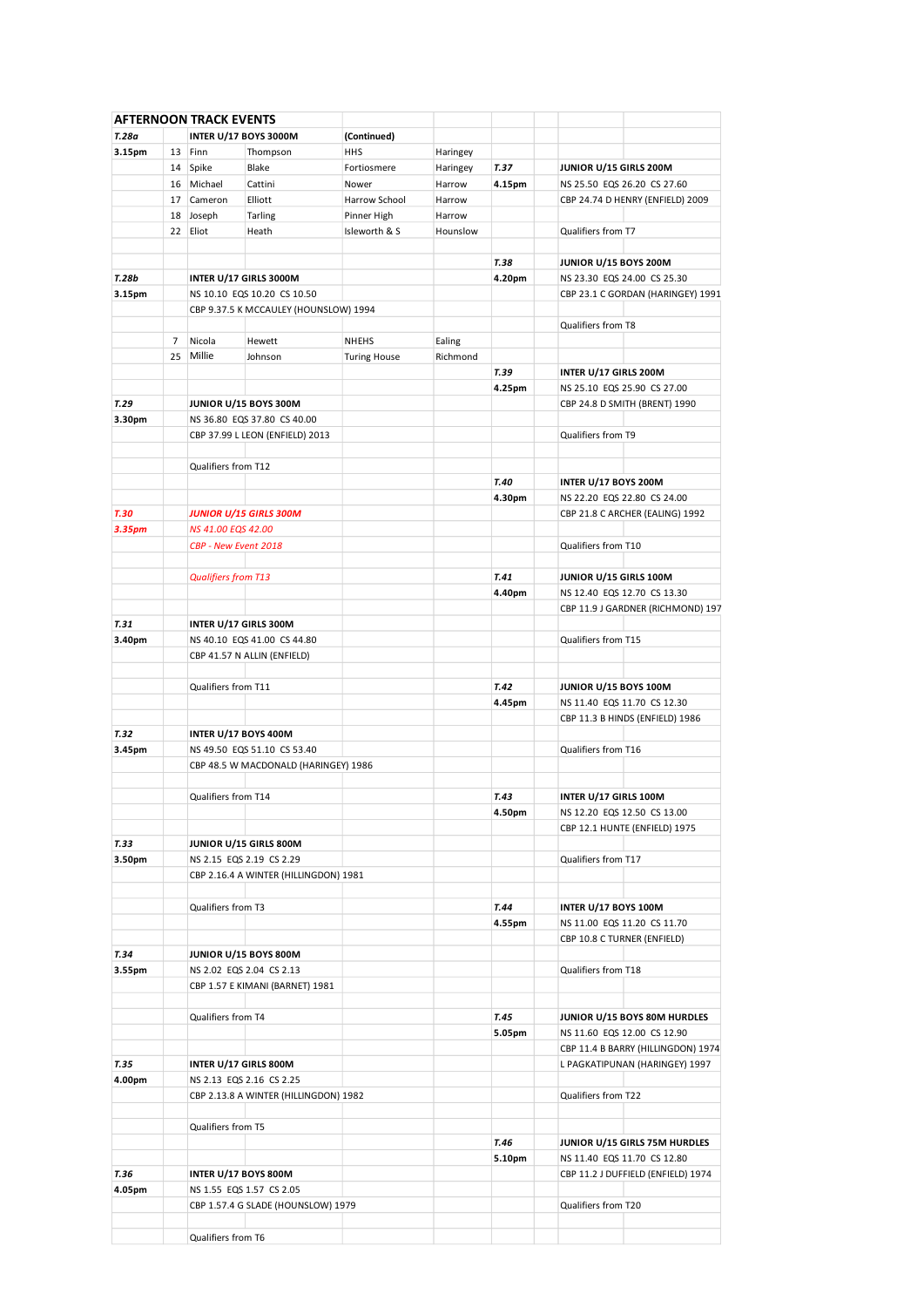|         |              | <b>MORNING FIELD EVENTS</b> |                                        |                               |            |         |                |                            |                                   |                      |            |
|---------|--------------|-----------------------------|----------------------------------------|-------------------------------|------------|---------|----------------|----------------------------|-----------------------------------|----------------------|------------|
| F1      |              |                             | JUNIOR U/15 GIRLS JAVELIN              |                               |            | F4      |                |                            | JUNIOR U/15 GIRLS HIGH JUMP       |                      |            |
| 10.00am |              |                             | NS 36.00 EQS 34.00 CS 27.50            |                               |            | 10.30am |                | NS 1.64 EQS 1.58 CS 1.45   |                                   |                      |            |
|         |              |                             |                                        |                               |            |         |                |                            |                                   |                      |            |
|         |              |                             | CBP 39.00 M WORSFOLD (ENFIELD) 1980    |                               |            |         |                |                            | CBP 1.63 Y BALDEO (BRENT) 1975    |                      |            |
|         |              |                             |                                        |                               |            |         |                |                            | E WIDDOP-GRAY (RICHMOND) 2011     |                      |            |
|         | 1            | Charlotte                   | Parsons                                | East Barnet                   | Barnet     |         |                |                            |                                   |                      |            |
|         | 7            | Elizabeth                   | <b>Boissiere</b>                       | Drayton Manor                 | Ealing     |         | 1              | Keisha                     | Shchepovskikh                     | SMSJ                 | Barnet     |
|         | 8            | Georgia                     | Cook                                   | <b>NHEHS</b>                  | Ealing     |         | $\overline{7}$ | Morvern                    | Pearce                            | <b>NHEHS</b>         | Ealing     |
|         |              | 13 Josie                    | Hesketh                                | APS                           | Haringey   |         | 13             | Yasmin                     | Silva                             | Heartlands           | Haringey   |
|         |              | 14 Patrycja                 | Kaczmarska                             | <b>STM</b>                    | Haringey   |         | 14             | Isabella                   | Hawaj                             | Gladesmore           | Haringey   |
|         |              | 15 Lily                     | Pereira Dos Santos                     | <b>STM</b>                    | Haringey   |         | 15             | Raykyra                    | Cordice                           | <b>STM</b>           | Haringey   |
|         |              | 13A Millie                  | Roxborough                             | Highgate                      | Haringey   |         |                | 13A Alexia                 | Lopes                             | <b>HHS</b>           | Haringey   |
|         |              | 16 Bianca                   |                                        | <b>NLCS</b>                   |            |         | 16             | Phoebe                     | Mason-Clark                       | Sacred Heart         |            |
|         |              |                             | Jamal                                  |                               | Harrow     |         |                |                            |                                   |                      | Harrow     |
|         | 17           | Sian                        | Baldwin                                | Pinner                        | Harrow     |         | 17             | Kiran                      | Lotay                             | Nower Hill           | Harrow     |
|         | 19           | Sumaya                      | Ahmed                                  | St Helen's                    | Hillingdon |         | 18             | Emma                       | Greenmark-Pittaway                | <b>NLCS</b>          | Harrow     |
|         |              | 20 Zoe                      | Morse                                  | <b>Ruislip High</b>           | Hillingdon |         | 19             | Christina                  | Werna Reeves                      | Swakeley's           | Hillingdon |
|         | 22           | Kasey                       | Davenport                              | <b>Bolder A</b>               | Hounslow   |         | 25             | Julia                      | Allen                             | Grey Court           | Richmond   |
|         | 25           | Elise                       | Harris                                 | Orleans Park                  | Richmond   |         | 26             | Holly                      | Keightly                          | Waldergrave          | Richmond   |
|         |              |                             |                                        |                               |            |         |                |                            |                                   |                      |            |
|         |              |                             |                                        |                               |            |         |                |                            |                                   |                      |            |
| F2.a    |              |                             | JUNIOR U/15 GIRLS POLE VAULT           |                               |            | F5      |                | JUNIOR U/15 GIRLS SHOT     |                                   |                      |            |
|         |              |                             |                                        |                               |            |         |                |                            |                                   |                      |            |
| 10.00am |              |                             | NS 3.05 EQS 2.75 CS 2.50               |                               |            | 10.30am |                | NS 11.20 EQS 10.60 CS 9.25 |                                   |                      |            |
|         |              |                             | CBP 2.20 K HATCHETT (ENFIELD) 2013     |                               |            |         |                |                            | CBP 11.50 M MORGAN (ENFIELD) 1985 |                      |            |
|         |              |                             |                                        |                               |            |         |                |                            |                                   |                      |            |
|         | 10           | Sofia                       | Boron                                  |                               | Enfield    |         | 2              | Rebekah                    | David                             | Wren Academy         | Barnet     |
|         |              | 11 Emily                    | Mann                                   | Kingsmead                     | Enfield    |         | 3              | Melanie                    | Kazagustaike                      | Copthall             | Barnet     |
|         |              |                             |                                        |                               |            |         | $\overline{4}$ | Bhumi                      | Ghondalia                         | Ark                  | Brent      |
|         |              |                             |                                        |                               |            |         | 7              | Annabelle                  | Kapff                             |                      | Ealing     |
|         |              |                             |                                        |                               |            |         |                |                            |                                   |                      |            |
| F2.b    |              |                             | JUNIOR U/15 BOYS POLE VAULT            |                               |            |         | 13             | Aya                        | Johannah Narkwa                   | <b>STM</b>           | Haringey   |
| 10.00am |              |                             | NS 3.35 EQS 3.05 CS 2.55               |                               |            |         | 14             | Lily                       | Tadesse                           | <b>APS</b>           | Haringey   |
|         |              |                             | CBP 3.60 T ANTISS (HOUNSLOW) 1980      |                               |            |         | 15             | Sarah                      | Aina                              | Fortismere           | Haringey   |
|         |              |                             |                                        |                               |            |         | 16             | Sabinae                    | Ciajddhwur                        | Whtimroe             | Harrow     |
|         |              | No Competitors              |                                        |                               |            |         | 17             | Zara                       | Said                              | Bentley              | Harrow     |
|         |              |                             |                                        |                               |            |         | 19             | Melia                      | Gaynor Palmer                     | Vyners               | Hillingdon |
|         |              |                             |                                        |                               |            |         | 20             | Alveena                    | Dudhia                            | St Helen's           | Hillingdon |
|         |              |                             |                                        |                               |            |         |                |                            |                                   |                      |            |
| F2.c    |              |                             | INTER U/17 GIRLS POLE VAULT            |                               |            |         | 21             | Tiffany                    | Stringer                          | <b>Bishop Ramsey</b> | Hillingdon |
| 10.00am |              |                             | NS 3.40 EQS 3.10 CS 2.80               |                               |            |         | 22             | Phebe                      | Fortunado                         | Gumley               | Hounslow   |
|         |              |                             | CBP 3.20 J Spencer Smith (Harrow) 2015 |                               |            |         |                |                            |                                   |                      |            |
|         |              |                             |                                        |                               |            |         |                |                            |                                   |                      |            |
|         |              | 10 Erin                     | Marshall                               |                               | Enfield    | F6      |                | JUNIOR U/15 BOYS JAVELIN   |                                   |                      |            |
|         | 11           | Francesca                   | Bocchetti                              | Highlands                     | Enfield    | 11.15am |                |                            | NS 47.00 EQS 44.00 CS 39.00       |                      |            |
|         |              | 25 Mia                      | Divivent                               | St Augustines Priory Richmond |            |         |                |                            | CBP 51.46 D MEESOM (BRENT) 1981   |                      |            |
|         |              |                             |                                        |                               |            |         |                |                            |                                   |                      |            |
|         |              |                             |                                        |                               |            |         |                |                            |                                   |                      |            |
|         |              |                             |                                        |                               |            |         | 1              | Victor                     | Varbonov                          | <b>QE Boys</b>       | Barnet     |
| F2.d    |              |                             | <b>INTER U/17 BOYS POLE VAULT</b>      |                               |            |         | $\overline{2}$ | Aiden                      | Alves                             | Hendon               | Barnet     |
| 10.00am |              |                             | NS 4.20 EQS 3.90 CS 3.10               |                               |            |         | 3              | Kalel                      | Mountford                         | Ark                  | Barnet     |
|         |              |                             | CBP M DENSLEY (HILLINGDON) 1997        |                               |            |         | 13             | Kwaku                      | Gyamfi                            | GCA                  | Haringey   |
|         |              |                             |                                        |                               |            |         | 14             | Euyeal                     | Hagos                             | GCA                  | Haringey   |
|         |              | No Competitors              |                                        |                               |            |         | 15             | Daniel                     | Dagba                             | <b>STM</b>           | Haringey   |
|         |              |                             |                                        |                               |            |         |                |                            |                                   |                      |            |
|         |              |                             |                                        |                               |            |         | 16             | Dylan                      | Gibbs                             | Harrow School        | Harrow     |
| F3      |              |                             | JUNIOR U/15 GIRLS LONG JUMP            |                               |            |         | 17             | Aadam                      | Quadir                            | Nower Hill           | Harrow     |
| 10.30am |              |                             | NS 5.20 EQS 5.10 CS 4.65               |                               |            |         | 22             | Ranidy                     | Wijenanna                         | Heston               | Hounslow   |
|         |              |                             | CBP 5.41 C NEAL (RICHMOND) 1977        |                               |            |         |                |                            |                                   |                      |            |
|         |              |                             |                                        |                               |            |         |                |                            |                                   |                      |            |
|         | $\mathbf{1}$ |                             |                                        |                               | Barnet     | F7      |                |                            | JUNIOR U/15 BOYS LONG JUMP        |                      |            |
|         | 4            | Heidi                       | Ventura                                | QPCS                          | Brent      | 12.00pm |                | NS 5.95 EQS 5.80 CS 5.45   |                                   |                      |            |
|         | 5            | Nevaeh                      |                                        | KHS                           |            |         |                |                            | CBP 6.36 D.DA COSTA (BRENT) 1980  |                      |            |
|         |              |                             | Jemmison                               |                               | Brent      |         |                |                            |                                   |                      |            |
|         | 6            | Ellie                       | Vaughan                                |                               | Brent      |         |                |                            |                                   |                      |            |
|         | 13           | Emma                        | Noffke                                 | Highgate                      | Haringey   |         | $\mathbf{1}$   |                            |                                   |                      | Barnet     |
|         | 14           | Isabella                    | Hawaj                                  | Gladesmore                    | Haringey   |         | $\overline{4}$ | Vaughan                    | Spencer                           | <b>CCA</b>           | Brent      |
|         | 15           | Keyanna                     | Innis                                  | Dukes                         | Haringey   |         | 5              | Daniel                     | Ben-Yair                          | <b>JFS</b>           | Brent      |
|         |              | 13A Olivia                  | Tufnell                                | Highgate                      | Haringey   |         | 6              | Noah                       | Bull                              | JfS                  | Brent      |
|         |              | 16 Jada                     | Gravesande                             | <b>NLCS</b>                   | Harrow     |         | $\overline{7}$ | Shenel                     | Kuranage                          | Cardinal W           | Ealing     |
|         |              |                             |                                        |                               |            |         |                |                            |                                   |                      |            |
|         |              | 17 Erin                     | Fern                                   | Nower Hill                    | Harrow     |         | 13             | Darnell                    | Bowens                            | GCA                  | Haringey   |
|         | 18           | Nia                         | Anthony-Dunn                           | <b>Bentley Wood</b>           | Harrow     |         | 14             | Adam                       | Okorodudu                         | APS                  | Haringey   |
|         | 19           | Connie                      | Wilkins                                | Vyners                        | Hillingdon |         | 13A            | Obinna                     | Ekufa                             | GCA                  | Haringey   |
|         |              | 25 Willow                   | McGuinness                             | Waldergrave                   | Richmond   |         | 19             | Kenny                      | Hattoh                            | Uxbridge High        | Hillingdon |
|         |              |                             |                                        |                               |            |         | 22             | Rooky                      | Lee                               | Gunnersbury          | Hounslow   |
|         |              |                             |                                        |                               |            |         | 23             | Daniel                     | Oybo                              | Green School         | Hounslow   |
|         |              |                             |                                        |                               |            |         |                |                            |                                   |                      |            |
|         |              |                             |                                        |                               |            |         |                | 25 Sam                     | Kerr Elliot                       | Teddington           | Richmond   |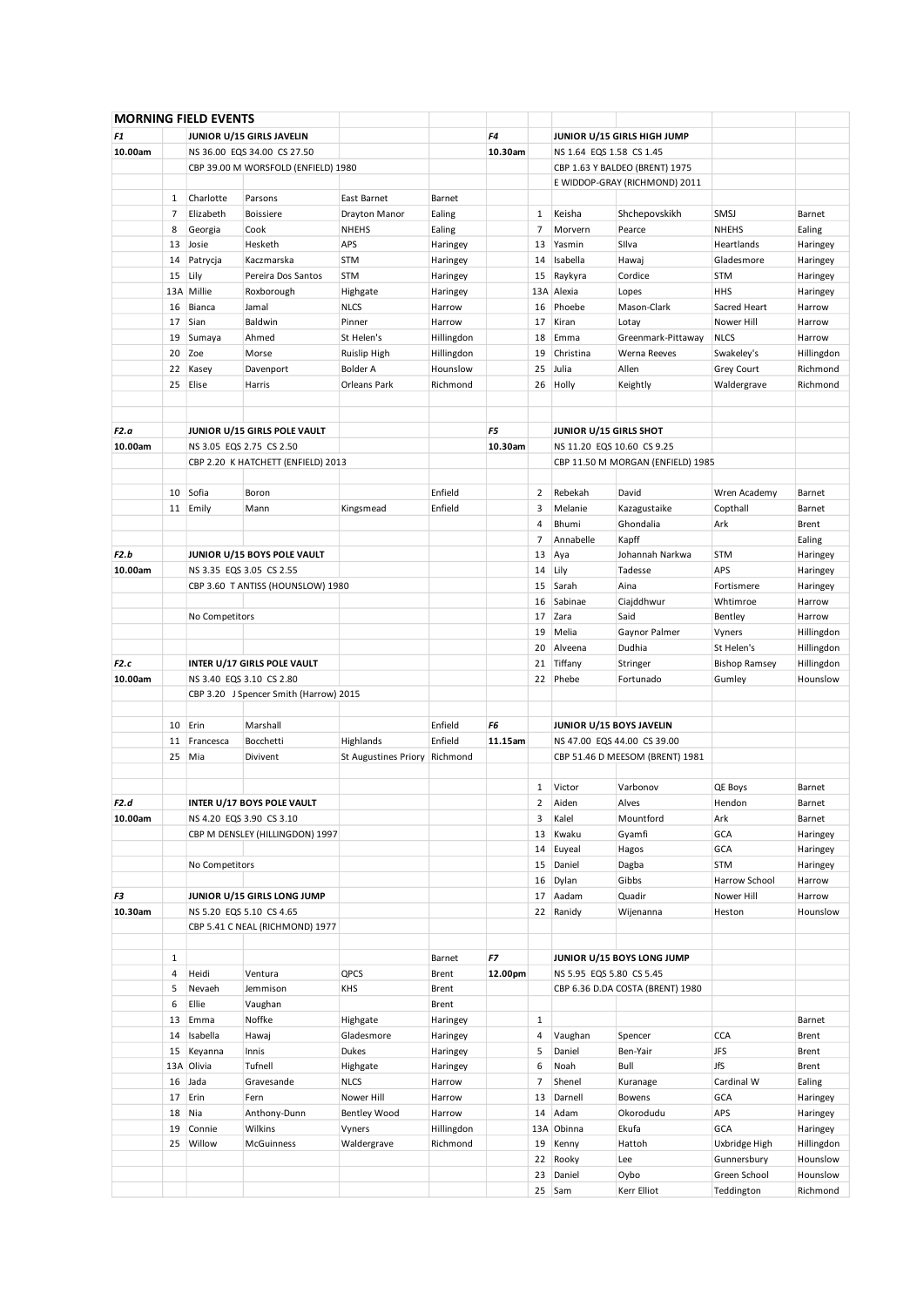|         |                | <b>MORNING FIELD EVENTS</b> |                                     |                        |               |         |                |                                |                                      |                      |               |
|---------|----------------|-----------------------------|-------------------------------------|------------------------|---------------|---------|----------------|--------------------------------|--------------------------------------|----------------------|---------------|
| F8      |                |                             | JUNIOR U/15 BOYS HIGH JUMP          |                        |               | F10     |                | JUNIOR U/15 BOYS SHOT          |                                      |                      |               |
| 12.00pm |                |                             | N.S 1.78 EQS 1.72 CS 1.60           |                        |               | 12.00pm |                |                                | NS 13.30 EQS 12.30 CS 11.20          |                      |               |
|         |                |                             | CBP 1.82 D BAKER (ENFIELD) 1982     |                        |               |         |                |                                | CBP 14.57 B STRANGE(BRENT) 1968      |                      |               |
|         |                |                             |                                     |                        |               |         |                |                                |                                      |                      |               |
|         | $\mathbf{1}$   |                             |                                     |                        | <b>Barnet</b> |         | 1              | Sam                            | Okolie                               | Wren Academy         | <b>Barnet</b> |
|         | $\overline{2}$ | Seth                        | Rennie Roddy                        | Compton                | <b>Barnet</b> |         | 2              | Sam                            | Louca                                | Ashmole              | <b>Barnet</b> |
|         | 3              | Leon                        | <b>Biss</b>                         | Hendon                 | <b>Barnet</b> |         | 4              | Savano                         |                                      | Ark Elvin            | <b>Brent</b>  |
|         | 4              | Joene                       | Kkiakoa Ka Man                      | Newman                 | <b>Brent</b>  |         | 5              | Yoni                           | Kienwold                             | <b>JFS</b>           | <b>Brent</b>  |
|         | 5              | Deshane                     | Lambert                             | Alperton               | <b>Brent</b>  |         | 6              | Shane                          | St Croix                             | Newman               | <b>Brent</b>  |
|         | 6              | Zach                        | Bourke                              | QPCS                   | <b>Brent</b>  |         | $\overline{7}$ | Felix                          | Shakespeare                          | St Benedict's        | Ealing        |
|         | 13             | Clement                     | Chenerot                            | <b>STM</b>             | Haringey      |         | 14             | Williams                       | Adjei                                | <b>STM</b>           | Haringey      |
|         | 14             | Otis                        | Bamber                              | Woodside               | Haringey      |         | 15             | Saverio                        | Fiore                                | <b>STM</b>           | Haringey      |
|         |                | 15 Ashley                   | Tshitenga                           | <b>STM</b>             | Haringey      |         | 13A            | Mariam                         | Ghertan                              |                      | Haringey      |
|         |                | 13A Matthias                | Raziani                             | Highgate               | Haringey      |         | 16             | Tom                            | Dargan                               | Harrow School        | Harrow        |
|         |                | 14A Obinna                  | Ekufa                               | GCA                    | Haringey      |         | 17             | Arya                           | Coelho                               | Avanti               | Harrow        |
|         |                | 16 Ayobami                  | Akindele                            | Harrow School          | Harrow        |         | 19             | Aidan                          | Tarrant                              | <b>Bishop Ramsey</b> | Hillingdon    |
|         |                | 17 Rarez                    | Illiescu                            | Whitmore               | Harrow        |         | 20             | Kena                           | Domike                               | Vyners               | Hillingdon    |
|         |                | 18 Chris                    | <b>Burton</b>                       | Whitmore               | Harrow        |         | 22             | Rajveer                        | Singh                                | Nishkam              | Hounslow      |
|         | 22             | Millenium                   | Gurung                              | Springwest             | Hounslow      |         | 23             | Jay                            | Lad                                  | Heathland            | Hounslow      |
|         |                | 25 Eddie                    | Keightly                            | Teddington             | Richmomd      |         | 25             | Shaifulah                      | Kyerngo                              | Orleans Park         | Richmond      |
|         |                |                             |                                     |                        |               |         |                |                                |                                      |                      |               |
|         |                |                             |                                     |                        |               |         |                |                                |                                      |                      |               |
| F9      |                |                             | JUNIOR U/15 BOYS TRIPLE JUMP        |                        |               | F11     |                | <b>INTER U/17 BOYS JAVELIN</b> |                                      |                      |               |
| 12.00pm |                |                             | NS 12.40 EQS 12.00 CS 11.45         |                        |               | 12.15am |                |                                | NS 54.00 EQS 52.00 CS 45.00          |                      |               |
|         |                |                             | CBP 13.12 S FOLKARD (HOUNSLOW) 1980 |                        |               |         |                |                                | CBP 66.08 DAVID MEESSOM (BRENT) 1981 |                      |               |
|         |                |                             |                                     |                        |               |         |                |                                |                                      |                      |               |
|         | $\mathbf{1}$   | Jack                        | Murphy Lomasney                     | <b>Finchley CH</b>     | Barnet        |         | 1              |                                | Ndi                                  | <b>Finchley CH</b>   | <b>Barnet</b> |
|         | $\overline{2}$ | Ahmed                       | Oladunjoye                          | Saracens               | Barnet        |         | 2              | Marcel                         | <b>Baczek</b>                        | Compton              | <b>Barnet</b> |
|         | 3              | Josiah                      | Gachere                             | <b>Bishop Douglass</b> | <b>Barnet</b> |         | 3              | Oscar                          | Roncarati                            | Wren                 | <b>Barnet</b> |
|         | 4              | Kimi                        | Scholz                              | QPCS                   | <b>Brent</b>  |         | 1A             | Rocco                          | Giustiniani                          | QE Boys              | <b>Barnet</b> |
|         | 5              | Francis                     | <b>Bacnis</b>                       | <b>CCA</b>             | <b>Brent</b>  |         | 14             | Tom                            | Fernand                              | Fortismere           | Haringey      |
|         | 6              | Ankul                       | Silon(Jilon)                        | <b>ALPERTON</b>        | <b>Brent</b>  |         | 16             | Henry                          | Dargan                               | Harrow School        | Harrow        |
|         | $\overline{7}$ | Sobha                       | Sandu                               | Twyford                | Ealing        |         | 17             | Mackenzie                      | Morgan                               | Harrow School        | Harrow        |
|         | 13             | Tobias                      | Hughes                              | APS                    | Haringey      |         | 18             | Kamran                         | Mobin                                | Nower Hill           | Harrow        |
|         | 13A Aki        |                             | <b>Blendis</b>                      | Highgate               | Haringey      |         | 19             | Evan                           | Miller                               | <b>Bishop Ramsey</b> | Hillingdon    |
|         |                | 16 Jesse                    | Eledan                              | Harrow School          | Harrow        |         | 20             | Craig                          | Sewell                               | Vyners               | Hillingdon    |
|         |                | 17 Lewis                    | Sorhaindo                           |                        | Harrow        |         | 23             | Danish                         |                                      | Springwest           | Hounslow      |
|         | 19             | Jeremiah                    | Martineau                           | Ruislip High           | Hillingdon    |         | 25             | Kaiden                         | Greening                             | <b>Turing House</b>  | Richmond      |
|         | 20             | Luca                        | Parascandalon                       | Vyners                 | Hillingdon    |         |                |                                |                                      |                      |               |
|         | 23             | Abdurahman Vohra            |                                     | Heston                 | Hounslow      |         |                |                                |                                      |                      |               |
|         |                | 25 Quinn                    | Schutter                            | Hampton                | Richmond      |         |                |                                |                                      |                      |               |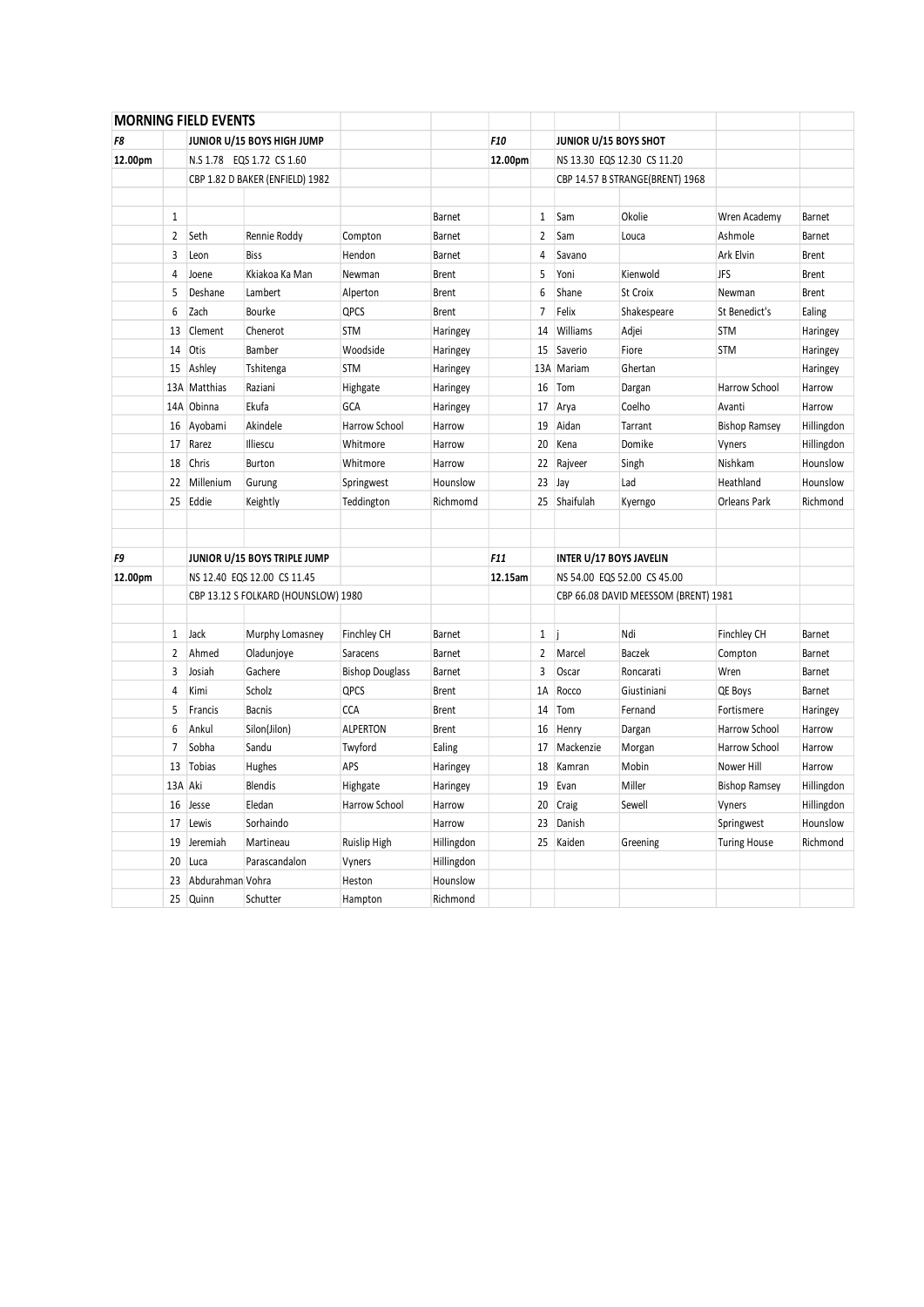|            |                | <b>AFTERNOON FIELD EVENTS</b> |                                     |               |              |                 |                |                              |                                        |                             |            |
|------------|----------------|-------------------------------|-------------------------------------|---------------|--------------|-----------------|----------------|------------------------------|----------------------------------------|-----------------------------|------------|
| F12        |                |                               | INTER U/17 GIRLS JAVELIN            |               |              | F <sub>17</sub> |                | <b>INTER U/17 GIRLS SHOT</b> |                                        |                             |            |
| 2.30pm     |                |                               | NS 41.00 EQS 38.00 CS 33.00         |               |              | 2.30pm          |                |                              | NS 12.80 EQS 11.40 CS 10.00            |                             |            |
|            |                |                               |                                     |               |              |                 |                |                              |                                        |                             |            |
|            |                |                               | CBP 42.02 M WORSFOLD (ENFIELD) 1981 |               |              |                 |                |                              | CBP 11.57 Y FERGUSON (HILLINGDON) 2014 |                             |            |
|            |                |                               |                                     |               |              |                 |                |                              |                                        |                             |            |
|            | 2              | Eleanore                      | Panwar                              | Wren Academy  | Barnet       |                 | 1              | Maya                         | Bruck                                  | <b>JCOSS</b>                | Barnet     |
|            | 14             | Hannah                        | Burridge                            | <b>APS</b>    | Haringey     |                 | 13             | Tayla                        | Dennis                                 | Fortismere                  | Haringey   |
|            | 19             | Aliyah                        | Hamaida                             | Vyners        | Hillingdon   |                 | 15             | Sahara                       | Simms                                  | APS                         | Haringey   |
|            |                | 22 Kirsten                    | Woodward                            | Cranford      | Hounslow     |                 |                | 13A Sophia                   | Georgiades                             | Fortismere                  | Haringey   |
|            |                |                               |                                     |               |              |                 | 16             | Naomi                        | Ogunniyy                               | <b>Bentley Wood</b>         | Harrow     |
|            |                |                               |                                     |               |              |                 | 19             | Lola                         | Lambie-Bowden                          | Northwood School Hillingdon |            |
| F13        |                |                               | INTER U/17 GIRLS TRIPLE JUMP        |               |              |                 | 20             | Olivia                       | Watson                                 | St Helen's                  | Hillingdon |
| 2.30pm     |                |                               |                                     |               |              |                 | 21             |                              |                                        | St Helen's                  |            |
|            |                |                               | NS 11.20 EQS 10.90 CS 10.00         |               |              |                 |                | Jessica                      | Scholl                                 |                             | Hillingdon |
|            |                |                               | CBP 11.36 M Mazza (Enfield) 2015    |               |              |                 |                | 19A Amy                      | Scott                                  | Swakeleys                   | Hillingdon |
|            |                |                               |                                     |               |              |                 | 23             | Isobel                       | Grimes                                 | <b>Kew House</b>            | Hounslow   |
|            |                | 2 Izzy                        | Byrd                                | Wren Academy  | Barnet       |                 |                |                              |                                        |                             |            |
|            | 3              | Aaliyah                       | Bynoe                               | Copthall      | Barnet       |                 |                |                              |                                        |                             |            |
|            | $\overline{7}$ | Iris                          | Cummimg                             | <b>NHEHS</b>  | Ealing       | F18             |                |                              | INTER U/17 BOYS TRIPLE JUMP            |                             |            |
|            | 13             | isis                          | Gowan Dakwah                        | <b>APS</b>    | Haringey     | 3.30pm          |                |                              | NS 13.70 EQS 13.20 CS 12.50            |                             |            |
|            |                | 13A Sienna                    | Clarke                              | <b>HHS</b>    | Haringey     |                 |                |                              | CBP 14.74 N FOX (BARNET) 2006          |                             |            |
|            |                |                               |                                     |               |              |                 |                |                              |                                        |                             |            |
|            | 19             | Teya                          | Cummings                            | Swakeley's    | Hillingdon   |                 |                |                              |                                        |                             |            |
|            |                | 22 Romelle                    | Sanoe                               | Gumley        | Hounslow     |                 | 1              | Alan                         | Liu                                    | SMSJ                        | Barnet     |
|            |                |                               |                                     |               |              |                 | 2              | Abubakr                      | Shofolahan                             | QE Boys                     | Barnet     |
|            |                |                               |                                     |               |              |                 | 3              | Edward                       | Leech                                  | Ashmole                     | Barnet     |
| F14        |                |                               | INTER U/17 GIRLS LONG JUMP          |               |              |                 | 1A             | Nimrod                       | Vishain                                | Archer                      | Barnet     |
| 2.30pm     |                |                               | NS 5.50 EQS 5.35 CS 4.80            |               |              |                 | 13             | Delfin                       | Castellino Dominguez   APS             |                             | Haringey   |
|            |                |                               | CBP 5.93 J DEAR (HILLINGDON) 1991   |               |              |                 | 14             | Jake                         | Harris                                 | <b>APS</b>                  | Haringey   |
|            |                |                               |                                     |               |              |                 | 16             | Aanu                         | Ajibade                                | Harrow School               | Harrow     |
|            |                |                               |                                     |               |              |                 |                |                              |                                        |                             |            |
|            | 1              |                               |                                     |               |              |                 | 17             | Tobi                         | Olorode                                | Harrow School               | Harrow     |
|            | 4              | Lily                          | Howson                              | QPCS          | <b>Brent</b> |                 | 18             | Naylen                       | Hassan                                 | Whitmore                    | Harrow     |
|            | 5              | Estelle                       | Norton                              | QPCS          | Brent        |                 | 19             | Owen                         | Sanders                                | Haydon                      | Harrow     |
|            | 13             | Aknalia                       | Collins                             | Highgate      | Haringey     |                 | 24             | Ben                          | Ingram                                 |                             | Hounslow   |
|            | 14             | Larissa                       | Wilson                              | Fortismere    | Haringey     |                 | 25             | Jacob                        | Austin                                 | Hampton                     | Richmond   |
|            | 16             | Tomike                        | Animashaun                          | <b>NLCS</b>   | Harrow       |                 |                |                              |                                        |                             |            |
|            | 17             | Natalia                       | Krauz                               | Sacred Heart  | Harrow       |                 |                |                              |                                        |                             |            |
|            | 18             | Jada                          | Olobo                               | Whimore       |              | F <sub>19</sub> |                |                              |                                        |                             |            |
|            |                |                               |                                     |               | Harrow       |                 |                |                              | INTER U/17 BOYS LONG JUMP              |                             |            |
|            | 19             | Christina                     | Fshade                              | St Helen's    | Hillingdon   | 3.30pm          |                | NS 6.60 EQS 6.40 CS 6.00     |                                        |                             |            |
|            |                | 22 Suraiya                    | Charles                             | Brentford     | Hounslow     |                 |                |                              | CBP 6.87 N OKOLO (BARNET) 2006         |                             |            |
|            |                |                               |                                     |               |              |                 |                |                              |                                        |                             |            |
|            |                |                               |                                     |               |              |                 | $\overline{2}$ | Reuben                       | Cardoso                                | Finchley CH                 | Barnet     |
| <b>F15</b> |                |                               | JUNIOR U/15 BOYS DISCUS             |               |              |                 | 3              | Ege                          | Sancar                                 | Saracens                    | Barnet     |
| 2.15am     |                |                               | NS 38.00 EQS 35.00 CS 30.50         |               |              |                 | 1A             | Josh                         | Church                                 | Wren Academy                | Barnet     |
|            |                |                               | CBP 41.10 J STONE (HOUNSLOW) 1994   |               |              |                 |                |                              |                                        | Heartlands                  |            |
|            |                |                               |                                     |               |              |                 | 13             | Logan                        | Loga Diaz                              |                             | Haringey   |
|            |                |                               |                                     |               |              |                 | 14             | Josiah                       | Thompson-Turner                        | Highgate Wood               | Haringey   |
|            | 1              | Timi                          | Banjo                               | QE Boys       | Barnet       |                 | 15             | Lincon                       | Machon                                 | Heartlands                  | Haringey   |
|            | $\overline{2}$ | Luca                          | Quiddington                         | Wren Academy  | Barnet       |                 | 16             | Cameron                      | Knight                                 | Harrow School               | Harrow     |
|            | 3              | Christian                     | Humi                                | Ark           | Barnet       |                 | 17             | Edwin                        | Bai                                    | Harrow School               | Harrow     |
|            | 4              | Jonah                         | McBane                              | Claremont     | Brent        |                 | 18             | Karvin                       | Kulasingam                             | Nower                       | Harrow     |
|            | 5              | Juan Jose                     | Bedoya Leon                         | QPCS          | Brent        |                 | 19             | Dre                          | May                                    | Haydon                      | Hillingdon |
|            | 6              | Matthew                       | Dalpozzo                            | Preston Manor | Brent        |                 | 22             | Orion                        | Timperley                              | Isleworth & Syon            | Hounslow   |
|            |                |                               |                                     |               |              |                 |                |                              |                                        |                             |            |
|            | 14             | Obinna                        | Ekufa                               | GCA           | Haringey     |                 | 23             | Yousif                       | Al-Haboobi                             | Green School                | Hounslow   |
|            | 15             | loan                          | Mackay-Thomas                       | Highgate      | Haringey     |                 | 25             | Charlie                      | Bretherton                             | Grey Court                  | Richmond   |
|            |                | 13A Max                       | Fink                                | Highgate      | Haringey     |                 | 26             | James                        | Queen                                  | Hampton                     | Richmond   |
|            |                | 16 Mateo                      | Benham                              | Pinner        | Harrow       |                 |                |                              |                                        |                             |            |
|            | 17             | Alex                          | Shotton                             | John Lyon     | Harrow       |                 |                |                              |                                        |                             |            |
|            | 18             | Gus                           | Chukwuemeka                         | Harrow School | Harrow       | <b>F20</b>      |                |                              | INTER U/17 BOYS HIGH JUMP              |                             |            |
|            |                | 19 Sam                        | Wood                                | Ruislip High  | Hillingdon   | 3.30pm          |                | NS 1.98 EQS 1.92 CS 1.75     |                                        |                             |            |
|            |                |                               |                                     |               |              |                 |                |                              |                                        |                             |            |
|            |                |                               |                                     |               |              |                 |                |                              | CBP 2.00M D BAKER (ENFIELD) 1983       |                             |            |
|            |                |                               |                                     |               |              |                 |                |                              | O SWEENEY (HARROW) 2002                |                             |            |
| F16        |                |                               | INTER U/17 GIRLS HIGH JUMP          |               |              |                 |                |                              |                                        |                             |            |
| 2.30pm     |                |                               | NS 1.69 EQS 1.63 CS 1.52            |               |              |                 | $\mathbf{1}$   | Joshua                       | Effiong                                | Hendon                      | Barnet     |
|            |                |                               | CBP 1.75 D WILKINSON (ENFIELD) 1980 |               |              |                 | $\overline{2}$ | Dylan                        | McDowall                               | SMSJ                        | Barnet     |
|            |                |                               |                                     |               |              |                 | 13             | Joseph                       | Urmaza                                 | <b>HHS</b>                  | Haringey   |
|            | $\mathbf{1}$   | Stella                        | Welton                              | Wren A        | Barnet       |                 | 14             |                              | Ewens-Findlay                          | Woodside                    | Haringey   |
|            |                |                               |                                     |               |              |                 |                |                              |                                        |                             |            |
|            | 7              | Katherine                     | Boissiere                           | Drayton Manor | Ealing       |                 | 15             | Thomas                       | Wasserman                              | APS                         | Haringey   |
|            | 8              | Ella                          | Milner                              | <b>NHEHS</b>  | Ealing       |                 |                | 13A Hani                     | Hechachena                             | <b>HHS</b>                  | Haringey   |
|            | 23             | Nicole                        | Edetanier                           | Kew House     | Hounslow     |                 | 16             | Tochi                        | Orji                                   | Harrow School               | Harrow     |
|            |                | 25 Nina                       | Blazevic                            | Grey Court    | Richmond     |                 | 17             | Tobi                         | Amusan                                 | Harrow School               | Harrow     |
|            |                |                               |                                     |               |              |                 | 18             | Rafferty                     | McGougan                               | Harrow School               | Harrow     |
|            |                |                               |                                     |               |              |                 |                | 25 Michael                   | Ronga                                  | Hampton                     | Richmond   |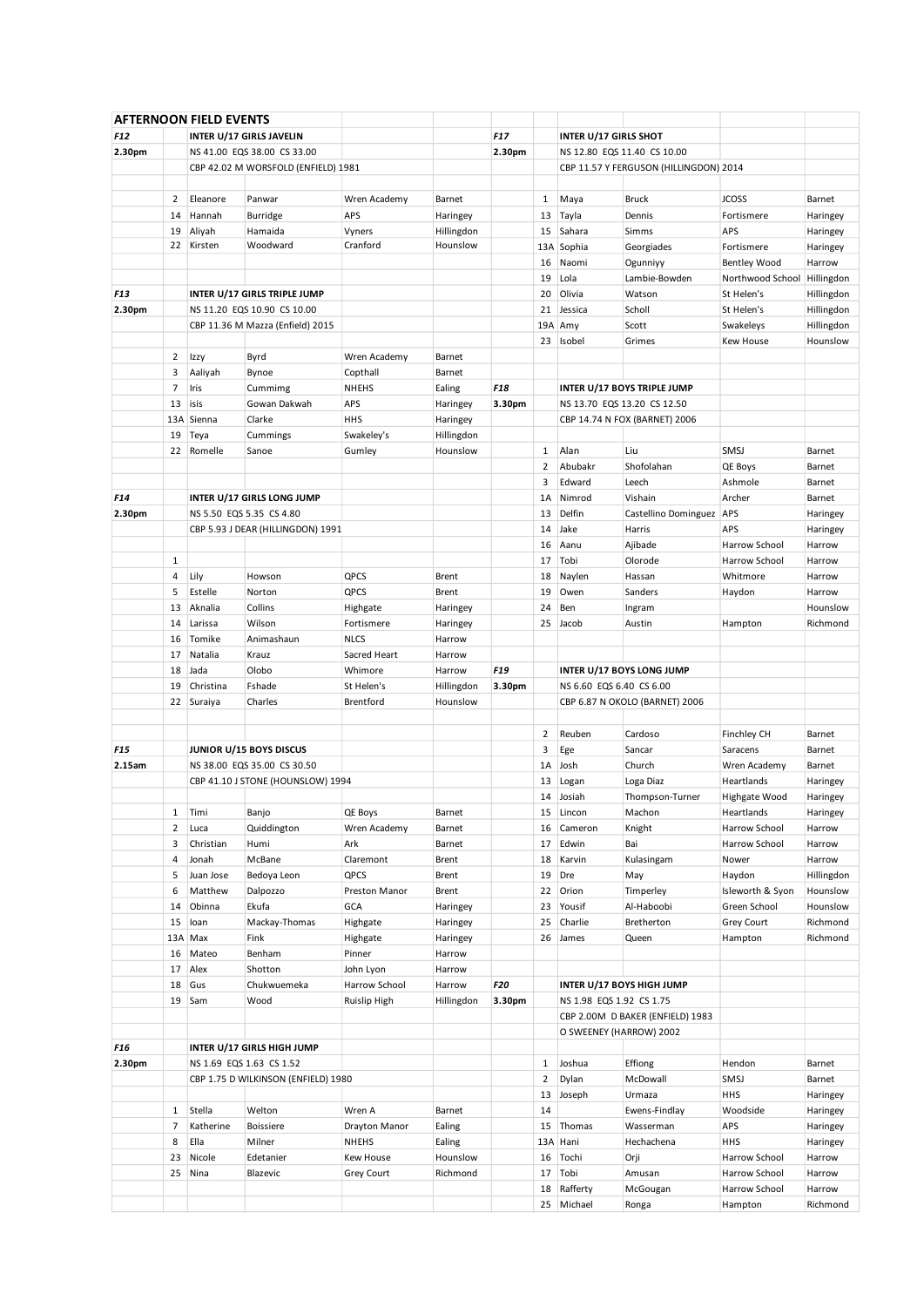|            |                         | <b>AFTERNOON FIELD EVENTS</b> |                                    |                      |            |        |    |                                       |                                     |                  |            |
|------------|-------------------------|-------------------------------|------------------------------------|----------------------|------------|--------|----|---------------------------------------|-------------------------------------|------------------|------------|
| <b>F21</b> |                         | <b>INTER U/17 BOYS SHOT</b>   |                                    |                      |            | F23a   |    | <b>INTER U/17 BOYS DISCUS</b>         |                                     |                  |            |
| 3.30pm     |                         |                               | NS 14.20 EQS 13.20 CS 11.90        |                      |            | 4.15pm |    | NS 44.00 EQS 41.00 CS 34.00           |                                     |                  |            |
|            |                         |                               | CBP 17.28 A ZAIDMAN (ENFIELD) 1978 |                      |            |        |    |                                       | CBP 49.02 S SZABLEWSKI (HILLINGDON) |                  |            |
|            |                         |                               |                                    |                      |            |        |    |                                       |                                     |                  |            |
|            | 1                       | Charlie                       | <b>Brooks</b>                      | Archer               | Barnet     |        | 2  | David                                 | Nistopanu                           | QE Boys          | Barnet     |
|            | $\overline{2}$          | Mike                          | Da Silva                           | Finchley CH          | Barnet     |        | 3  |                                       |                                     |                  | Barnet     |
|            | 3                       | Ra'Shaun                      | Lyons                              | Saracens             | Barnet     |        | 1A | Peter                                 | Van Rensberg                        | Mill Hill County | Barnet     |
|            | 1A                      | Karim                         | Obi                                | Mill hill County     | Barnet     |        | 4  | Eduardo                               | Ferreira                            | Newman           | Brent      |
|            | 4                       | Gabriel                       | Miron                              |                      | Brent      |        | 5  | Kymani                                |                                     | Alperton         | Brent      |
|            | 13                      | Krisjian                      | Shahanski                          | <b>HHS</b>           | Haringey   |        | 16 | Tommy                                 | Mackay                              | Harrow School    | Harrow     |
|            | 14                      | Oleksarida                    | Shevtsole                          | Fortismere           | Haringey   |        | 17 | Leonardo                              | Lord                                | Harrow School    | Harrow     |
|            |                         | 13A Theo                      | Oshile                             | Heartlands           | Haringey   |        | 19 | Davey                                 | Sanders                             | Ruislip High     | Hillingdon |
|            | 16                      | Oliver                        | Campbell                           | Harrow School        | Harrow     |        | 25 | Frankie                               | Anderson                            | Grey Court       | Richmond   |
|            | 17                      | Doneil                        | White                              | John Lyon            | Harrow     |        | 26 | Kieran                                | BouwmeeesterReid                    | Hampton          | Richmond   |
|            | 18                      | Carlow                        | Day-Lewis                          | Pinner               | Harrow     |        |    |                                       |                                     |                  |            |
|            | 19                      | Chris                         | <b>Bellis</b>                      | <b>Bishop Ramsey</b> | Hillingdon |        |    |                                       |                                     |                  |            |
|            | 22                      | Abinson                       | Dixon                              | Isleworth & S        | Hounslow   | F23b   |    |                                       | <b>INTER U/17 GIRLS DISCUS</b>      |                  |            |
|            | Gorleku<br>Jerold<br>23 |                               |                                    | St Marks             | Hounslow   | 4.15pm |    | NS 37.00 EQS 33.00 CS 27.00           |                                     |                  |            |
|            |                         |                               |                                    |                      |            |        |    | CBP 37.06 D CRAWLEY (HILLINGDON) 1981 |                                     |                  |            |
|            |                         |                               |                                    |                      |            |        |    |                                       |                                     |                  |            |
| <b>F22</b> |                         |                               | JUNIOR U/15 GIRLS DISCUS           |                      |            |        | 1  | Hannah                                | Parsons                             | East Barnet      | Barnet     |
| 3.30pm     |                         |                               | NS 30.00 EQS 27.00 CS 23.00        |                      |            |        | 13 | Leah                                  | Boye                                | Gladesmore       | Haringey   |
|            |                         |                               | CBP 31.10 J KEBLE (RICHMOND) 1968  |                      |            |        | 16 | Maia                                  | Daniel                              | Pinner High      | Harrow     |
|            |                         |                               |                                    |                      |            |        | 17 | Makeda                                | Abbey                               | Sacred Heart     | Harrow     |
|            | 13                      | Anais                         | Pretorious                         | Highgate             | Haringey   |        |    |                                       |                                     |                  |            |
|            | 14                      | Elkie                         | Baker                              |                      | Haringey   |        |    |                                       |                                     |                  |            |
|            | 16                      | Alana                         | Thomas                             | Pinner               | Harrow     |        |    |                                       |                                     |                  |            |
|            | 17                      | Katie                         | Rawlings                           | <b>NLCS</b>          | Harrow     |        |    |                                       |                                     |                  |            |
|            | 18                      | Ayati                         | Shah                               | Avanti               | Harrow     |        |    |                                       |                                     |                  |            |
|            | 19                      | Bella                         | Neagle                             | <b>Bishop Ramsey</b> | Hillingdon |        |    |                                       |                                     |                  |            |
|            | 20                      | Honour                        | Kalombo                            | Swakeley's           | Hillingdon |        |    |                                       |                                     |                  |            |
|            |                         | 25 Kierpa                     | Padda                              | Waldergrave          | Richmond   |        |    |                                       |                                     |                  |            |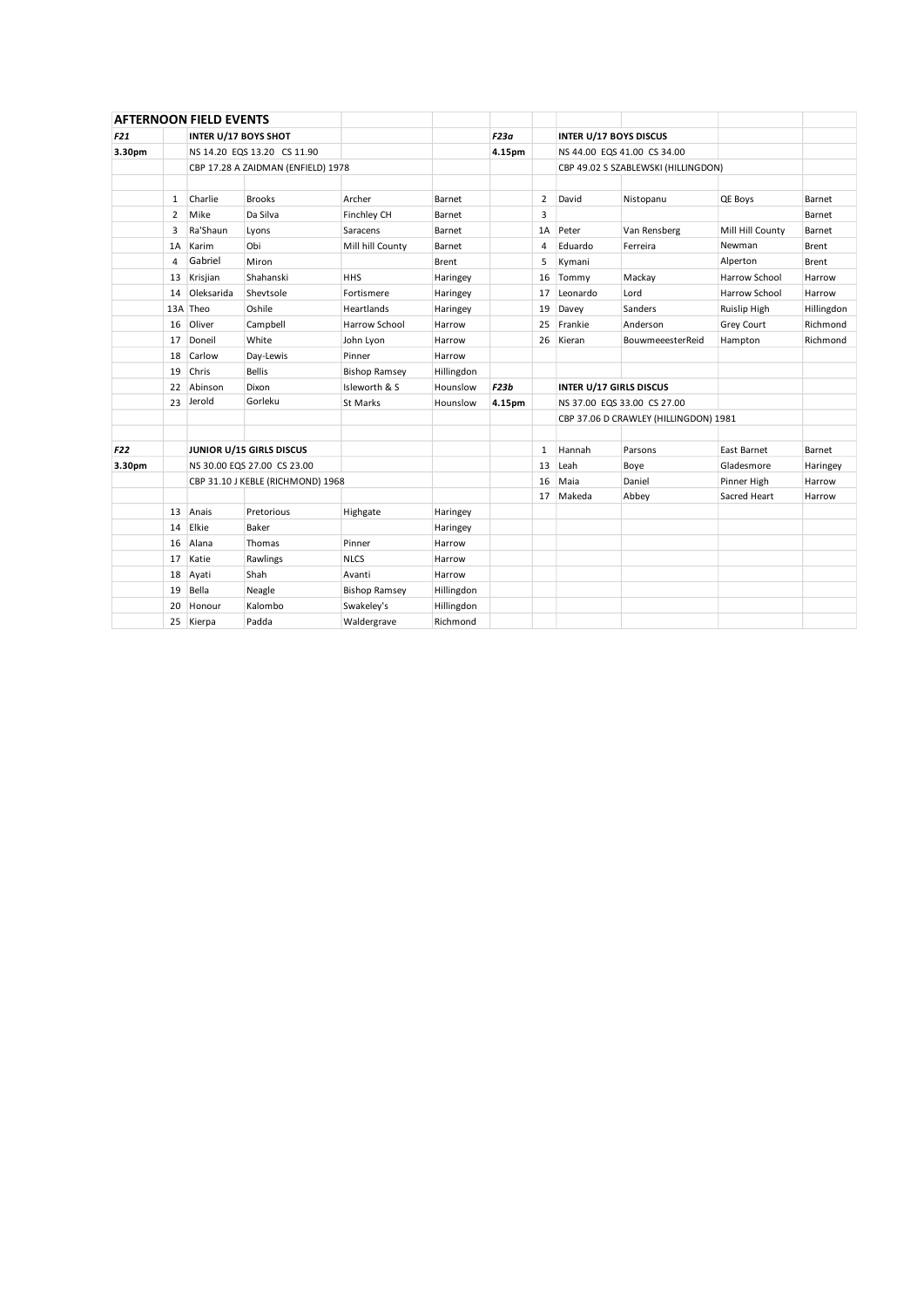## ESAA – MIDDLESEX ROLL OF HONOUR

The *Middlesex Elementary Schools Athletic Association* was formed in 1922 and they held their first County Championship in July 1922 at the Hampstead Town Football Ground. Middlesex were one of only 2 counties holding County Championships before the ESAA was formed.

It was therefore a relatively easy task to choose a team to compete in the inaugural ESAA Championship in 1925 at Crystal Palace. Middlesex were 1 of the 13 counties who took part in the championship.

Dorothy Moseley of the Garden Suburb Council School, Hampstead was the only Middlesex champion at the event, winning the Girls long jump. She retained the title the following year.

The ESAA Championship was held in Middlesex for the first time in 1953 at the RAF Stadium in Uxbridge.

## OLYMPIC GAMES MEDALLISTS

| Lilian Board         | 1968 400m Silver<br>1963 J LJ-1, 1965 I 150y-2                                                                                                  |
|----------------------|-------------------------------------------------------------------------------------------------------------------------------------------------|
| <b>Heather Hunte</b> | 1980 and 1984 4 x 100m Bronze<br>1975   100m-1, 1976 S 100m-1                                                                                   |
| Desiree Henry        | 2016 4 x 100m Bronze<br>2008 J 200m-3, 2009 J 200m-1, 2010 I 200m-1                                                                             |
| David Segal          | 1960 4 x 100m Bronze<br>1953   220y-1                                                                                                           |
| Martin Reynolds      | 1972 4 x 400m Silver<br>1966 S 220y-5                                                                                                           |
| Mo Farah             | 2012 and 2016 5000m and 10000m Gold<br>1997 J 1500m-1, 1997 J CC-1, 1998 I 3000m-1, 1998 I CC-2, 1999 I<br>1500m-1, 1999 S CC-1, 2001 S 1500m-2 |

## WORLD CHAMPIONSHIP MEDALLISTS

| Margaret Adeoye | 2013 4 x 400m Bronze<br>2000   200m-h-3                                                                                                   |
|-----------------|-------------------------------------------------------------------------------------------------------------------------------------------|
| Desiree Henry   | 2017 4 x 100m Silver<br>2008 J 200m-3, 2009 J 200m-1, 2010 I 200m-1                                                                       |
| Tony Jarrett    | 1991 110m Hurdles Bronze and 4 x 100m Bronze, 1993 110m<br>Hurdles Silver and 4 x 100m Silver, 1995 110m Hurdles Silver<br>1986 S 110mH-1 |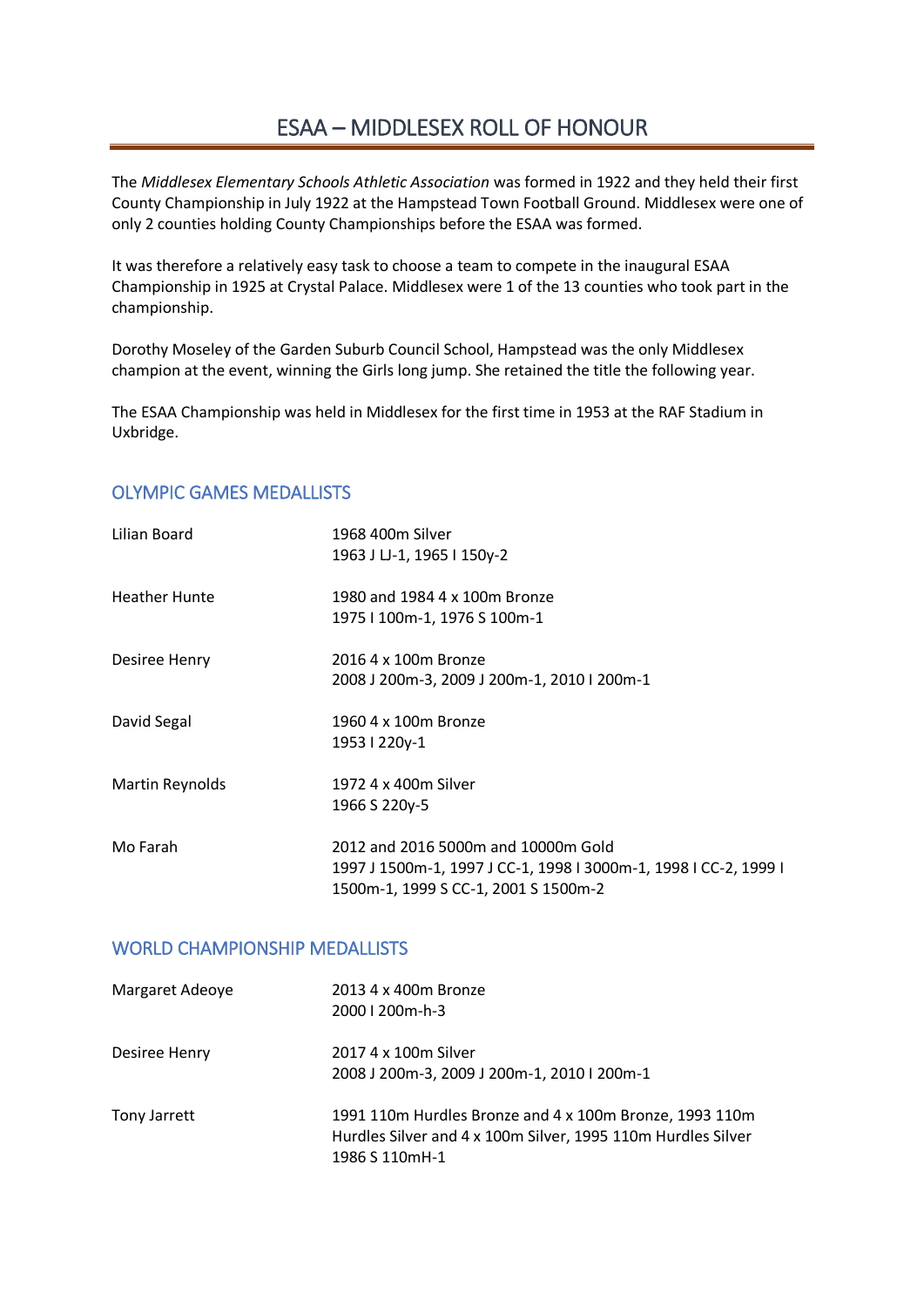| Dwain Chambers    | 1999 100m Bronze and 4 x 100m Silver<br>1994   100m-1                                                                                                                                       |
|-------------------|---------------------------------------------------------------------------------------------------------------------------------------------------------------------------------------------|
| Simeon Williamson | 2009 4 x 100m Bronze<br>2004 S 100 m-2                                                                                                                                                      |
| Mo Farah          | 2011 5000m Gold and 10000m Silver, 2013, 2015 and 2017 5000m<br>and 10000m Gold<br>1997 J 1500m-1, 1997 J CC-1, 1998 I 3000m-1, 1998 I CC-2, 1999 I<br>1500m-1, 1999 S CC-1, 2001 S 1500m-2 |
| Chijindu Ujah     | 2017 4 x 100m Gold<br>2010   100m-8                                                                                                                                                         |

Ade Mafe (1991 4 x 400m-1) and Dwain Chambers (1997 4 x 100m-3) ran in relay heats but not in the relay final.

## EUROPEAN CHAMPIONSHIP MEDALLISTS

| Lilian Board           | 1969 800m Gold and 4 x 400m Gold<br>1963 J LJ-1, 1965 I 150y-2                                                                                                                              |
|------------------------|---------------------------------------------------------------------------------------------------------------------------------------------------------------------------------------------|
| Emma Ania              | 2006 4 x 100m Silver<br>1992 J 200m-1, 1995 I 200m-1                                                                                                                                        |
| Desiree Henry          | 2014 4 x 100m Gold<br>2008 J 200m-3, 2009 J 200m-1, 2010 I 200m-1                                                                                                                           |
| Margaret Adeoye        | 2014 4 x 400m Bronze<br>2000   200m-h-3                                                                                                                                                     |
| <b>Bianca Williams</b> | 2016 4 x 100m Silver, 2018 4 x 100m Gold<br>2009 and 2010   100m-2                                                                                                                          |
| David Segal            | 1958 200m Silver and 4 x 100m Silver<br>1953   220y-1                                                                                                                                       |
| <b>Tony Jarrett</b>    | 1990 110m Hurdles Silver, 1994 110m Hurdles Bronze<br>1986 S 110mH-1                                                                                                                        |
| <b>Dwain Chambers</b>  | 1998 100m Silver, 2006 4 x 100m Gold<br>1994   100m-1                                                                                                                                       |
| Mo Farah               | 2006 5000m Silver, 2010, 2012 and 2014 5000m Gold, 2010 and<br>2014 10000m Gold<br>1997 J 1500m-1, 1997 J CC-1, 1998 I 3000m-1, 1998 I CC-2, 1999 I<br>1500m-1, 1999 S CC-1, 2001 S 1500m-2 |
| Chijindu Ujah          | 2016 and 2018 4 x 100m Gold<br>2010   100m-8                                                                                                                                                |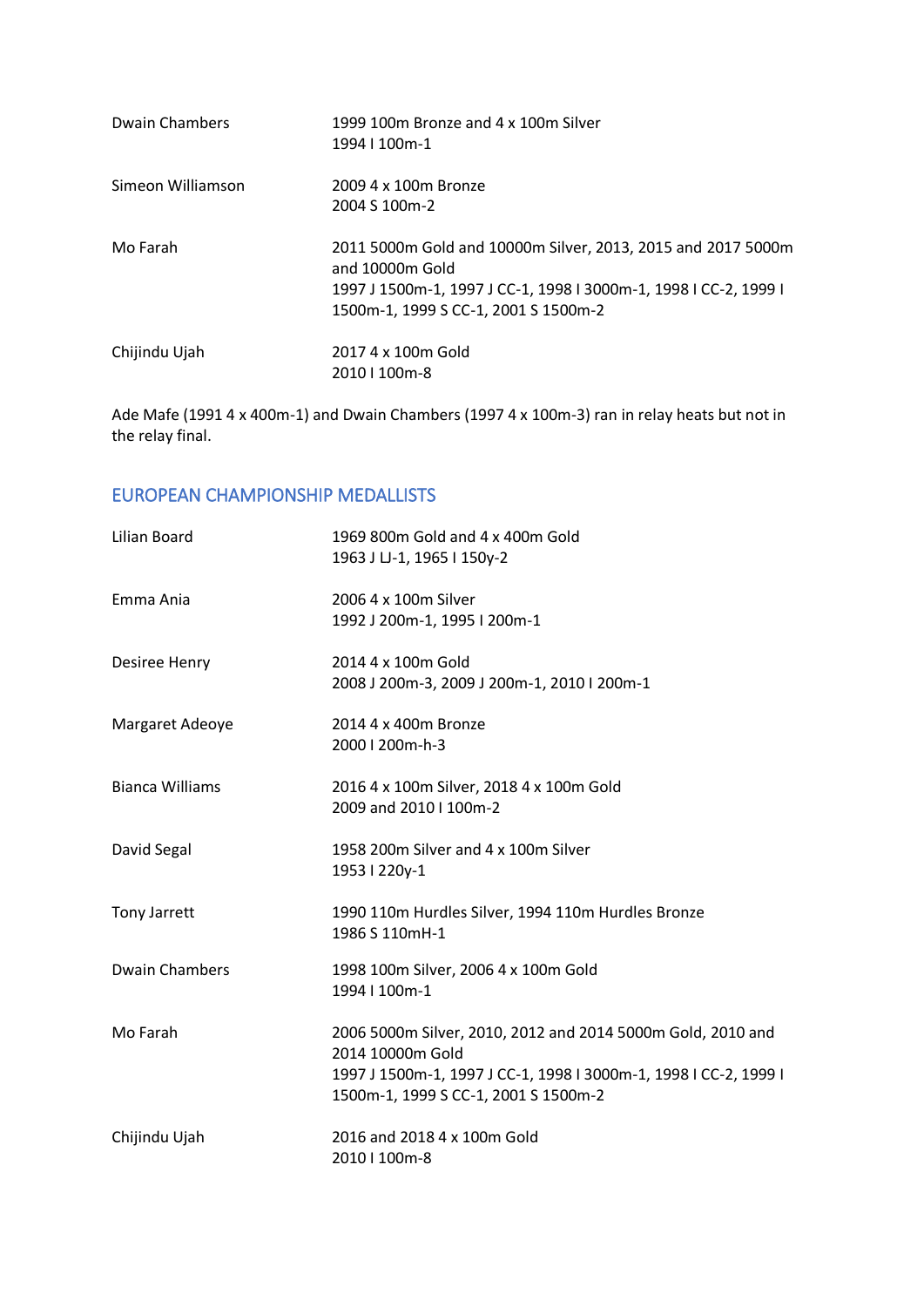Dwain Chambers (1998 4 x 100m-1), Solomon Wariso (1998 4 x 400m-1), Laura Turner (2006 4 x 100m-2) and Margaret Adeoye (2016 4 x 400m-1) ran in relay heats but not in the relay final.

## COMMONWEALTH GAMES MEDALLISTS

| Sue Platt                 | 1962 Javelin Throw Gold<br>1956   JT-2, 1957   JT-1                                                |
|---------------------------|----------------------------------------------------------------------------------------------------|
| Ann Ford (née Yeoman)     | 3000m Bronze<br>1968   880y-1                                                                      |
| Paula Fudge (née Yeoman)  | 3000m Gold<br>1968 I CC                                                                            |
| Heather Oakes (née Hunte) | 100m and 4 x 100m Gold<br>1975   100m-1, 1976 S 100m-1                                             |
| Andrea Whitcombe          | 1998 5000m Silver<br>1988 S 3000m-1                                                                |
| Connie Henry              | 1998 Triple Jump Bronze<br>1988 I LJ q-10                                                          |
| Emma Ania                 | 2006 4 x 100m Silver<br>1992 J 200m-1, 1995 I 200m-1                                               |
| Abe Oyepitan              | 2002 4 x 100m Bronze, 2010 200m Silver and 4 x 100m Gold<br>1996   100m-3, 1998 S 100m-1           |
| Laura Turner              | 2006 4x 100m Silver, 2010 4 x 100m Gold<br>1999 S 100mH-7                                          |
| Nadia Williams            | 2006 Triple Jump Bronze<br>2000 S LJ-3                                                             |
| <b>Bianca Williams</b>    | 2014 200m Bronze and 4 x 100m Bronze, 2018 4 x 100m Gold<br>2009 and 2010   100m-2                 |
| Colin Smith               | 1958 Javelin Throw Gold, 1962 Javelin Throw Silver<br>1952   JT-2                                  |
| David Segal               | 1958 4 x 110y Gold<br>1953   220y-1                                                                |
| Len Carter                | 1962 4 x 110y Gold<br>1958   220y-1, 1960 S 100y-1                                                 |
| <b>Barry King</b>         | 1970 Decathlon Bronze, 1974 Decathlon Silver<br>1960 J DT-2, 1961 I DT-3, 1962 I SP-1, 1963 S SP-1 |
| Dave Travis               | 1970 Javelin Throw Gold, 1974 Javelin Throw Silver<br>1962   JT-2, 1963   JT-1, 1964 S JT-1        |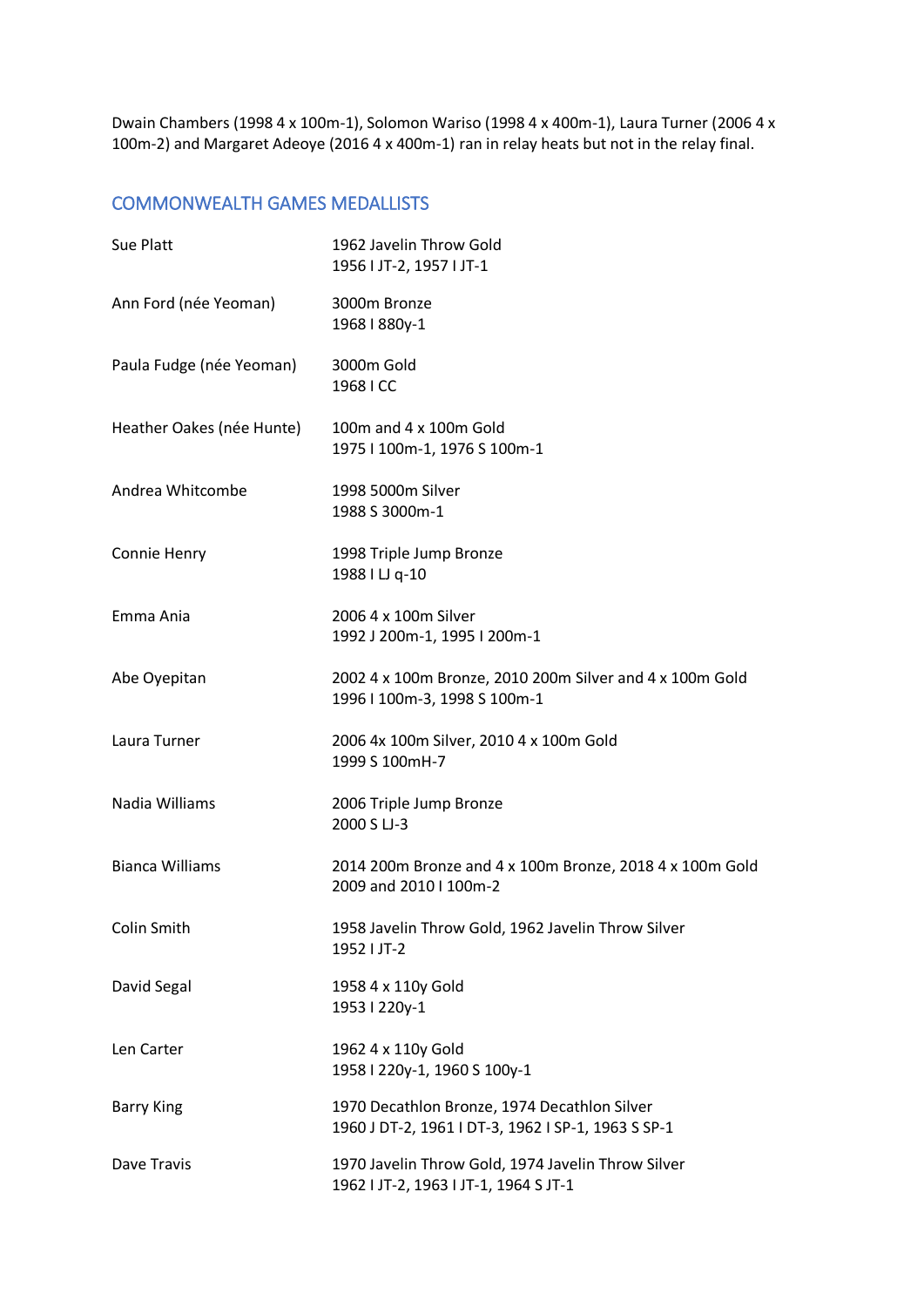| John McSorley           | 1970 Javelin Throw Silver<br>1959 S JT-2                                                             |
|-------------------------|------------------------------------------------------------------------------------------------------|
| Martin Reynolds         | 1970 4 x 100m Bronze<br>1966 S 220y-5                                                                |
| Mike Hauck              | 1970 4 x 400m Bronze<br>1962 and 1963 S 400m-1                                                       |
| <b>Henderson Pierre</b> | 1986 High Jump Bronze<br>1980   HJ-3                                                                 |
| Ade Mafe                | 1990 200m Bronze<br>1981 J 200m-2, 1983 I 200m-1                                                     |
| <b>Simon Williams</b>   | 1990 Shot Put Gold<br>1982 J SP-2, 1984 I SP-1, 1985 S SP-1, 1986 S SP-1                             |
| Tony Jarrett            | 1990 and 1994 110m Hurdles Silver, 1998 110m Hurdles Gold<br>1986 S 110mH-1                          |
| Julian Golley           | 1994 Triple Jump Gold<br>1988   TJ-3, 1989 S TJ-1, 1990 S TJ-1, 1991 S TJ-1                          |
| Peter Vivian            | 1994 Hammer Throw Bronze<br>1984 and 1985 J HT-1, 1986 I HT-1, 1987 I HT-2, 1988 and 1989 S HT-<br>1 |
| <b>Dwain Chambers</b>   | 1998 4 x 100m Gold<br>1994   100m-1                                                                  |
| Solomon Wariso          | 1998 4 x 400m Silver<br>1986 S 200m-2                                                                |
| Leon Baptiste           | 2010 200m Gold<br>2002 S 200m-1                                                                      |
| <b>Reuben Arthur</b>    | 2018 4 x 100m Gold<br>2011 J 100m-1                                                                  |

Tony Jarrett (1990 4 x 100m-1) and Margaret Adeoye (2014 4 x 400m-3) ran in relay heats but not in the relay final.

## BRITISH CHAMPIONS

| Sue Platt          | 1959-62 and 1966-69 Javelin Throw<br>$1957$ JT-1                                                |
|--------------------|-------------------------------------------------------------------------------------------------|
| <b>Pat Nutting</b> | 1961-63 200m Hurdles, 1963-64 80m and 100m Hurdles, 1968 80m<br><b>Hurdles</b><br>1956 70yH-dnf |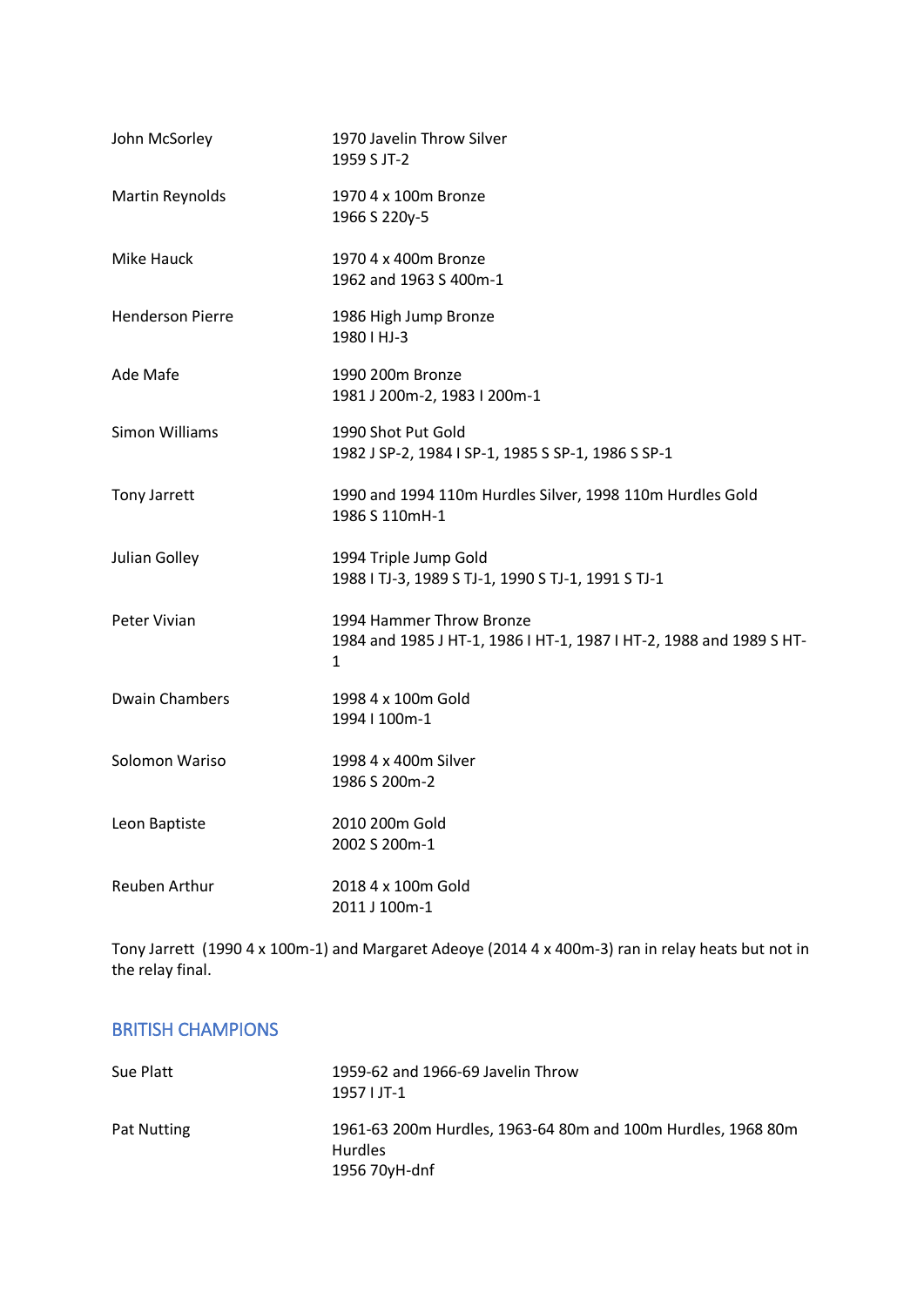| <b>Frances Slaap</b>                  | 1964 and 1965 High Jump<br>1959 S HJ-3, 1960 S HJ-1          |
|---------------------------------------|--------------------------------------------------------------|
| Lilian Board                          | 1967 440y<br>1963 J LJ-1, 1965 I 150y-2                      |
| <b>Heather Hunte</b><br>(later Oakes) | 1975 and 1979 100m<br>1975   100m-1, 1976 S 100m-1           |
| <b>Carol Mathers</b>                  | 1978 High Jump<br>1973   HJ-1, 1974 S HJ-2, 1975 S HJ-1      |
| Julia Avis                            | 1985 Discus Throw<br>1981 S DT-3, 1982 S DT-1                |
| Michelle Griffith                     | 1994-95, 1999-2000 and 2004 Triple Jump<br>1987   LJ-9       |
| Lyn Sprules                           | 1996, 1997 and 1999 Hammer Throw<br>1992   DT-3, 1993 S DT-2 |
| Andrea Whitcombe                      | 1997 and 1998 5000m<br>1988 S 3000m-1                        |
| Connie Henry                          | 1998 Triple Jump<br>1988 I LJ q-10                           |
| Abe Oyepitan                          | 2003 200m, 2004 100m<br>1996   100m-3, 1998 S 100m-1         |
| Laura Turner                          | 2005 100m, 2010 100m and 200m<br>1999 S 100mH-7              |
| Nadia Williams                        | 2007-09 Triple Jump<br>2000 S LJ-3                           |
| Julia Bleasdale                       | 2011 5000m<br>1996 J 800m-h-5                                |
| Margaret Adeoye                       | 2012 and 2015 200m<br>2000   200m-h-3                        |
| David Segal                           | 1957 and 1958 220y<br>1953   220y-1                          |
| Colin Smith                           | 1958, 1959 and 1963 Javelin Throw<br>1952   JT-2             |
| John McSorley                         | 1962 Javelin Throw<br>1959 S JT-2                            |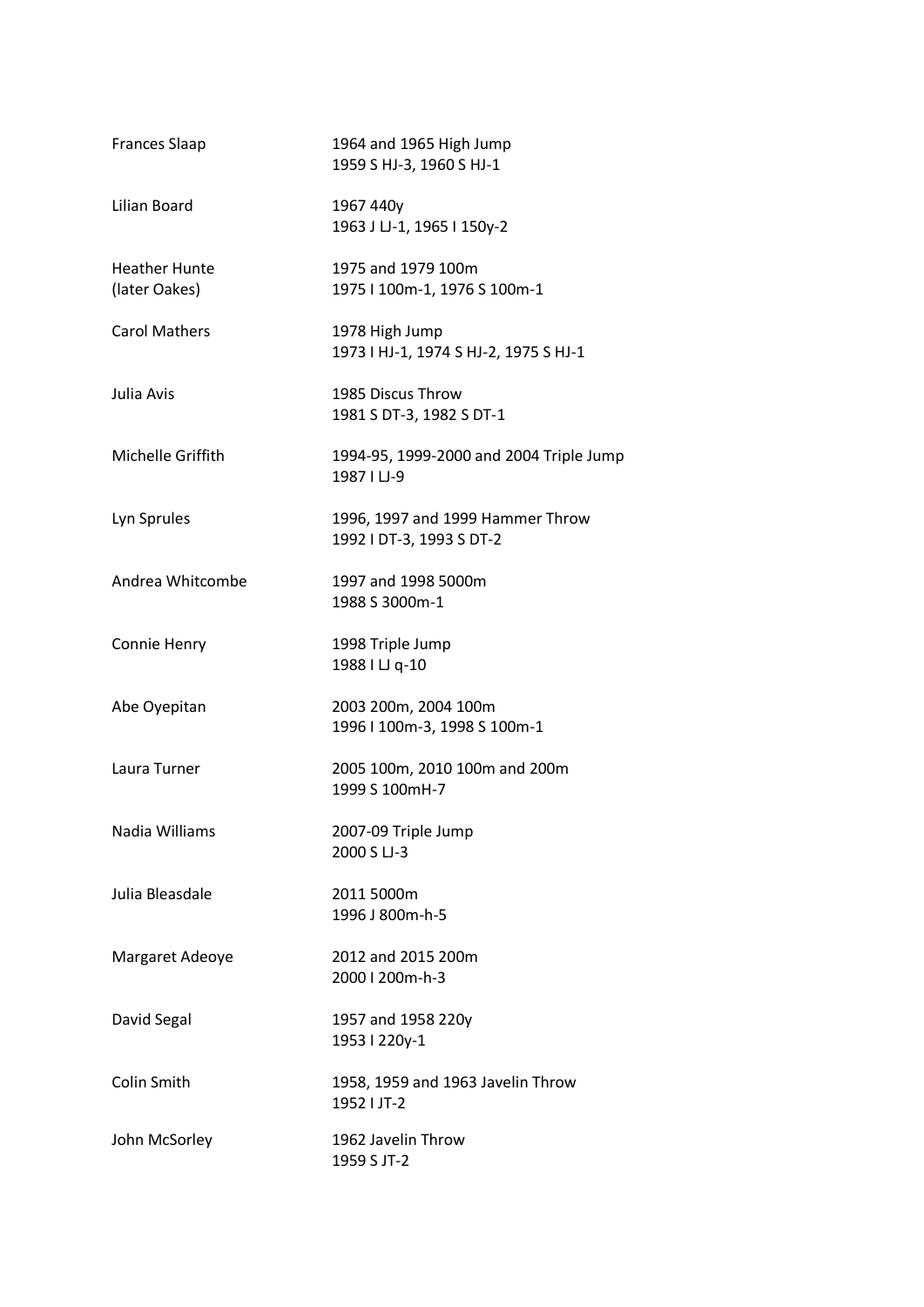| Dave Travis            | 1965, 1968 and 1970-74 Javelin Throw<br>1962   JT-2, 1963   JT-1, 1964 S JT-1                 |
|------------------------|-----------------------------------------------------------------------------------------------|
| David Bedford          | 1970-74 10000m, 1975 5000m Bronze<br>1967 S CC-2                                              |
| <b>Martin Reynolds</b> | 1970 200m<br>1966 S 220y-5                                                                    |
| Dave Kidner            | 1971 and 1973 Decathlon<br>1968 S LJ-2                                                        |
| <b>Barry King</b>      | 1972 Decathlon<br>1960 J DT-2, 1961 I DT-3, 1962 I SP-1, 1963 S SP-1                          |
| John Davies            | 1974 3000m Steeplechase<br>1969   1500mST-2, 1971 S 5000m-1                                   |
| Ade Mafe               | 1985 200m<br>1981 J 200m-2, 1983 I 200m-1                                                     |
| <b>Steve Crabb</b>     | 1987 1500m<br>1980   800m-4                                                                   |
| <b>Simon Williams</b>  | 1988 and 1989 Shot Put<br>1982 J SP-2, 1984 I SP-1, 1985 S SP-1, 1986 S SP-1                  |
| <b>Brian Taylor</b>    | 1990 Decathlon<br>1989 S 110mH-1                                                              |
| Julian Golley          | 1992 Triple Jump<br>1988   TJ-3, 1989 S TJ-1, 1990 S TJ-1, 1991 S TJ-1                        |
| Gary Cadogan           | 1993 400m Hurdles<br>1983   400m-1, 1984 S 400m-3                                             |
| Peter Vivian           | 1994 Hammer Throw<br>1984 and 1985 J HT-1, 1986 I HT-1, 1987 I HT-2, 1988 and 1989 S HT-<br>1 |
| Solomon Wariso         | 1994 200m<br>1986 S 200m-2                                                                    |
| <b>Richard Ashe</b>    | 1997 1500m<br>1992 S 3000m-7                                                                  |
| <b>Dwain Chambers</b>  | 2001, 2002, 2008, 2010-14 100m<br>1994   100m-1                                               |
| <b>Tony Jarrett</b>    | 2001 110m Hurdles<br>1986 S 110mH-1                                                           |
| Ben Whitby             | 2001 and 2002 3000m Steeplechase<br>1994 S 2000mST-6                                          |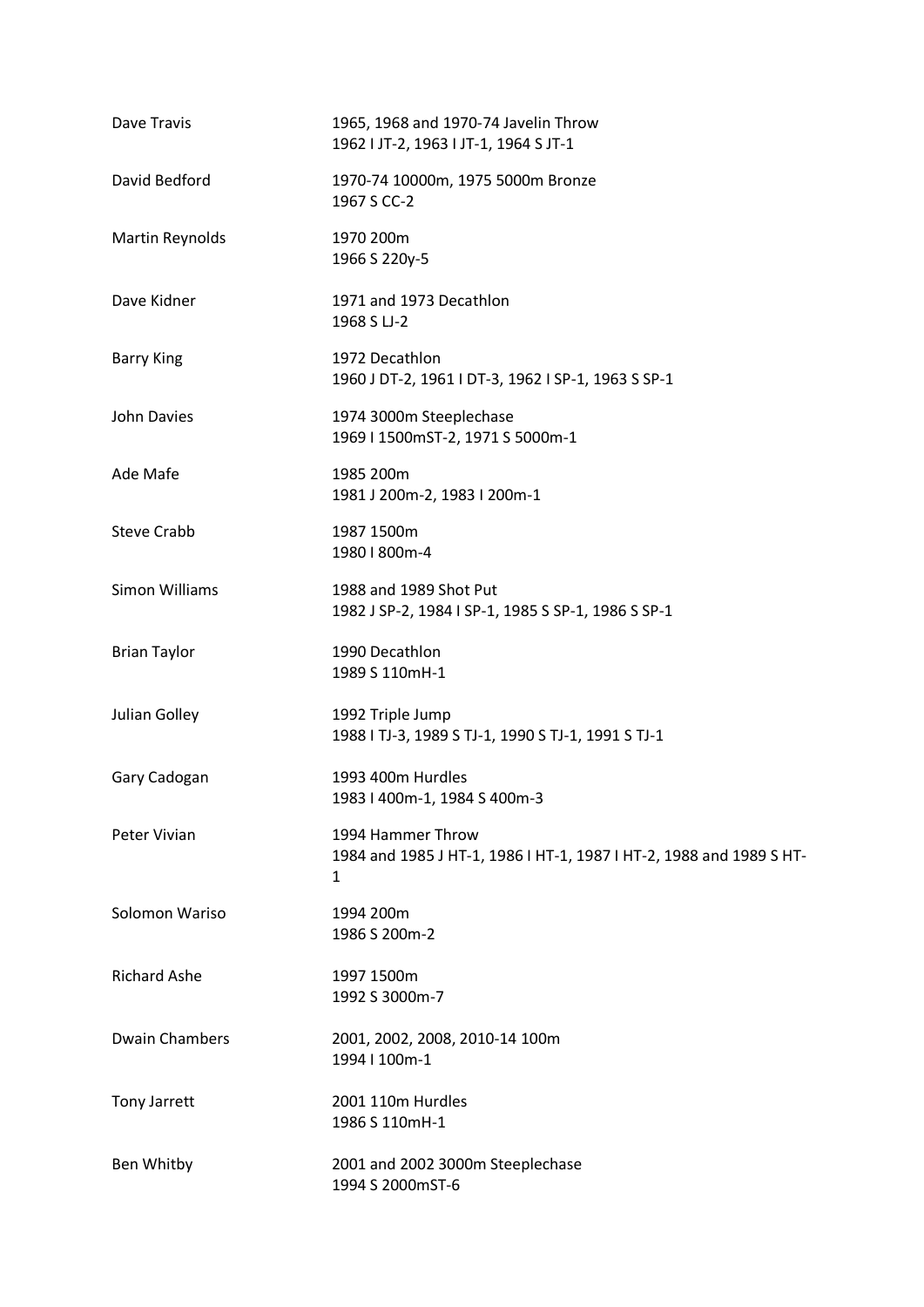| Mo Farah               | 2007 and 2011 5000m<br>1997 J 1500m-1, 1997 J CC-1, 1998 I 3000m-1, 1998 I CC-2, 1999 I<br>1500m-1, 1999 S CC-1, 2001 S 1500m-2 |
|------------------------|---------------------------------------------------------------------------------------------------------------------------------|
| Scott Overall          | 2009 5000m<br>1999   1500m-8                                                                                                    |
| Simeon Williamson      | 2009 100m<br>2004 S 100m-2                                                                                                      |
| Chijindu Ujah          | 2015 and 2021 100m<br>2010   100m-8                                                                                             |
| Daniel Bramble         | 2017 Long Jump<br>2009 S LJ-2                                                                                                   |
| Ojie Odoburun          | 2019 100m<br>2012   100m-h-7                                                                                                    |
| <b>Taylor Campbell</b> | 2021 Hammer Throw<br>2010 J HT-2, 2011 I HT-3, 2012 I HT-1, 2014 S HT-1                                                         |

*Notes regarding the athlete details shown above :*

An entry for each athlete consists of the first line detailing their Major Championship medal winning performances or their British Championship title win(s). Second (and subsequent) lines show their ESAA Championship performances in the abbreviated format - *yyyy a eeee p* where :

*yyyy* Championship Year

*a* Age Group (I – Intermediate, J – Junior, S – Senior, pre-1948 the age groups were Under-16 (U16) and Under- 14 (U14))

*eeee* Event

*p* Place achieved (note an 'h-' indicates the performance was in a heat; 'r-' indicates it was in a preliminary round and 'q-' indicates it was in a qualifying pool for a field event final)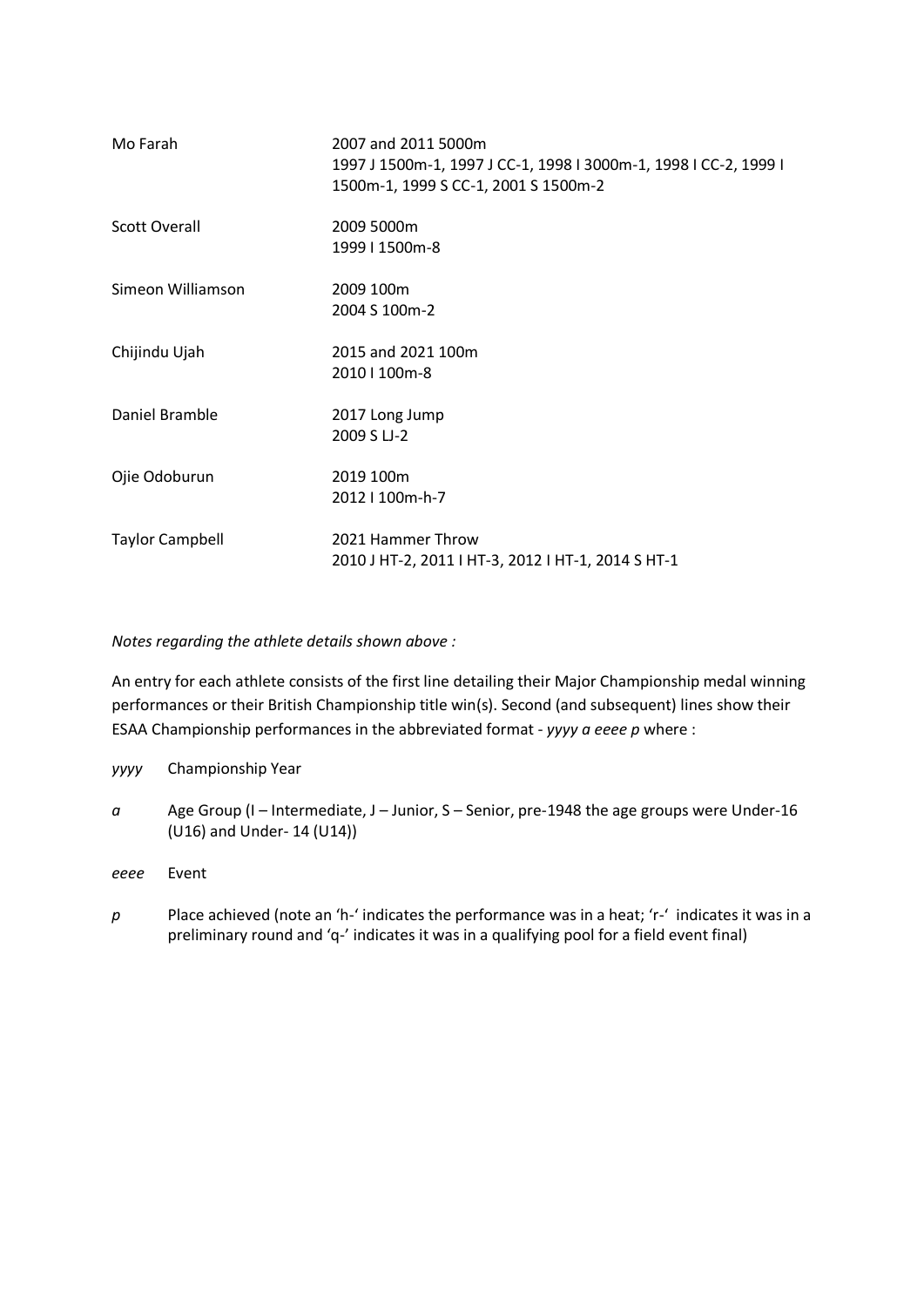## ESAA GIRLS CHAMPIONS

| 1925 | U14          | IJ     | Dorothy Moseley        | 1965 | $\mathsf{I}$ | DT    | Susan Butler          |
|------|--------------|--------|------------------------|------|--------------|-------|-----------------------|
| 1926 | U14          | IJ     | Dorothy Moseley        | 1965 | S            | IJ    | Patricia Wilson       |
| 1928 | U14          | IJ     | <b>Hilda Wiggins</b>   | 1966 | S            | DT    | Susan Butler          |
| 1929 | U14          | $\cup$ | E. Wakefield           | 1968 | $\mathbf{I}$ | 80yH  | Susan Turpin          |
| 1932 | U14          | 75yH   | Pearl Lane             | 1968 | $\mathbf{I}$ | 880y  | Ann Yeoman            |
| 1935 | U14          | 150y   | M. Tucknott            | 1969 | $\mathsf{I}$ | DT    | Lynne Irish           |
| 1935 | U16          | HJ     | <b>B.</b> Fieldwick    | 1969 | $\mathsf{I}$ | HJ    | Sylvia Rampton        |
| 1936 | U16          | HJ     | Margaret J. Godley     | 1970 | S            | HJ    | Sylvia Rampton        |
| 1937 | U14          | 75yH   | J. Patmore             | 1971 | S            | HJ    | Sylvia Rampton        |
| 1937 | U16          | 150y   | Joyce Ashford          | 1973 | $\mathbf{I}$ | HJ    | <b>Carol Mathers</b>  |
| 1937 | U16          | HJ     | Margaret J. Godley     | 1973 | $\mathbf{I}$ | SP    | Ereka Service         |
| 1939 | U16          | 100y   | Margaret Walker        | 1974 | J            | 75mH  | <b>Jill Duffield</b>  |
| 1947 | U16          | 150y   | V. Robins              | 1975 | $\mathsf{I}$ | 100m  | <b>Heather Hunte</b>  |
| 1949 | J            | $\cup$ | Jean Docker            | 1975 | S            | HJ    | <b>Carol Mathers</b>  |
| 1950 | $\mathsf{I}$ | HJ     | Sheila King            | 1976 | S            | 100m  | <b>Heather Hunte</b>  |
| 1950 | S            | DT     | June Prodger           | 1977 | J            | 100m  | Joanne Gardner        |
| 1951 | S            | DT     | D. Juniper             | 1978 | J            | 100m  | Claire Haslam         |
| 1952 | S            | 80mH   | Jean M. Wood           | 1978 | S            | JT    | <b>Maxine Jervis</b>  |
| 1953 | I            | JT     | Yvonne Kaye            | 1978 | S            | SP    | Susan Tudor           |
| 1955 | I            | JT     | Ann Roberts            | 1979 | J            | 75mH  | Diana Warnett         |
| 1956 | J            | HJ     | Diane Cooper           | 1979 | S            | JT    | <b>Maxine Jervis</b>  |
| 1956 | S            | 220y   | Jill Dudderidge        | 1980 | J            | JT    | Maxine Worsfold       |
| 1957 | J            | 100y   | Ann Roberts            | 1982 | S            | DT    | Julia Avis            |
| 1957 | J            | HJ     | Patricia Ford          | 1983 | J            | SP    | Michele Morgan        |
| 1957 | $\mathsf{l}$ | JT     | <b>Susan Platt</b>     | 1983 | $\mathsf{I}$ | 80mH  | Sonia Maynard         |
| 1957 | I            | $\cup$ | Marian Needham         | 1984 | J            | DT    | Michele Morgan        |
| 1958 | J            | HJ     | <b>Gwenda Matthews</b> | 1985 | S            | 400m  | Georgina Honley       |
| 1958 | I            | HJ     | Diane Cooper           | 1986 | S            | SP    | <b>Sharon Andrews</b> |
| 1959 | J            | HJ     | <b>Gwenda Matthews</b> | 1988 | J            | 200m  | Diane Smith           |
| 1960 | J            | 70yH   | Susan Beldham          | 1988 | S            | 200m  | Marcia Walker         |
| 1960 | $\mathsf{l}$ | 150y   | Suzanne Webb           | 1988 | S            | 3000m | Andrea Whitcombe      |
| 1960 | L            | HJ     | <b>Gwenda Matthews</b> | 1988 | S            | 400mH | <b>Tracy Allen</b>    |
| 1960 | S            | HJ     | <b>Frances Slaap</b>   | 1988 | S            | CC    | Andrea Whitcombe      |
| 1961 | S            | 100y   | Suzanne Webb           | 1989 | J            | 200m  | Diane Smith           |
| 1961 | S            | IJ     | Margaret Gouldsmith    | 1989 | $\mathbf{I}$ | HJ    | <b>Eleanor Cave</b>   |
| 1962 | J            | 100y   | <b>Christine Moore</b> | 1990 | J            | PEN   | Katie Budd            |
| 1962 | J            | IJ     | Patricia Wilson        | 1990 | $\mathbf{I}$ | 200m  | Diane Smith           |
| 1962 | S            | IJ     | Margaret Gouldsmith    | 1991 | J            | IJ    | <b>Tammy McCammon</b> |
| 1963 | J            | 100y   | <b>Christine Moore</b> | 1992 | J            | 200m  | Emma Ania             |
| 1963 | J            | IJ     | Lillian Board          | 1992 | $\mathbf{I}$ | 1500m | Sharon Murphy         |
| 1964 | I            | 100y   | <b>Christine Moore</b> | 1992 | $\mathbf{I}$ | CC    | Sharon Murphy         |
| 1964 | L            | IJ     | Susan Bevan            | 1994 | S            | 100m  | Evadne McKenzie       |
| 1964 | S            | 80mH   | Susan Beldham          | 1994 | S            | DT    | Tasha Saint-Smith     |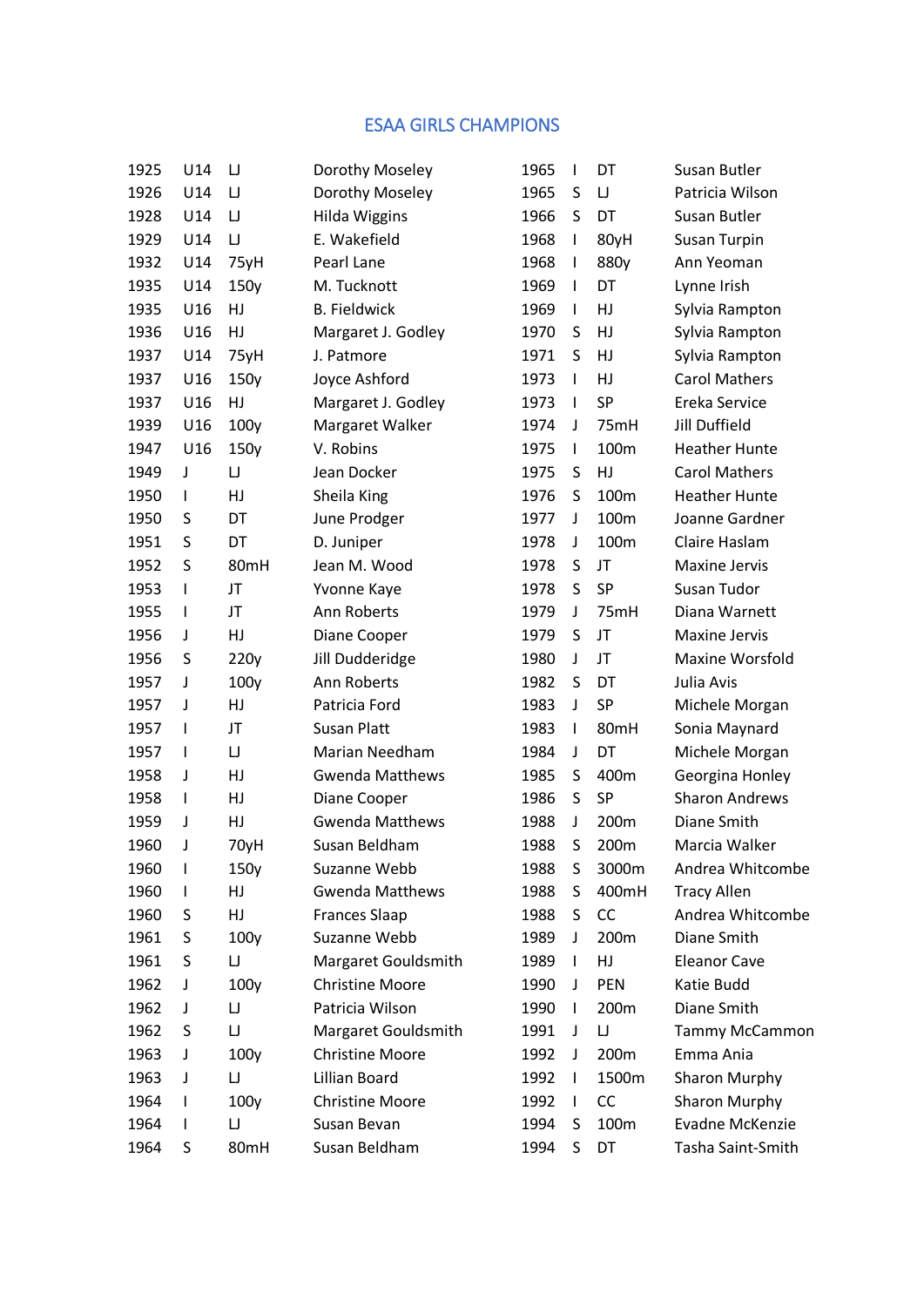## ESAA GIRLS CHAMPIONS (cont'd)

| 1995 |   | 200m       | Emma Ania                  | 2008 | S  | 400mH            | <b>Hayley Comer</b>     |
|------|---|------------|----------------------------|------|----|------------------|-------------------------|
| 1996 | S | 400mH      | <b>Tracey Duncan</b>       | 2009 | J  | 200m             | Desiree Henry           |
| 1998 | S | 100m       | Abi Oyepitan               | 2009 | L  | 100m             | Makeda Lewis            |
| 1998 | S | CC.        | Caroline Walsh             | 2010 | L  | 200m             | Desiree Henry           |
| 1999 | J | 100m       | Kara Dunn                  | 2010 | S  | 100m             | Marilyn Nwawulor        |
| 1999 |   | 100m       | <b>Cherie Pierre</b>       | 2012 | S  | TJ               | Mary Fasipe             |
| 2000 |   | DT         | Ellisha Dee                | 2013 | L  | 3000m            | Sophia Parvizi-Wayne    |
| 2001 |   | DT         | Ellisha Dee                | 2015 | J  | PV               | Jade Spencer-Smith      |
| 2002 | S | DT         | Ellisha Dee                | 2015 | S  | 3000m            | Sophia Parvizi-Wayne    |
| 2003 | J | 100m       | <b>Torema Dorsett</b>      | 2017 | J  | 200 <sub>m</sub> | Precious Adu            |
| 2003 |   | TJ         | <b>Yasmine Regis-Moses</b> | 2017 | J  | НT               | Francesca Williams      |
| 2003 | S | 400mH      | <b>Melanie Canning</b>     | 2018 | J  | 800 <sub>m</sub> | Zakia Mossi             |
| 2003 | S | DT         | Ellisha Dee                | 2018 | I. | PV               | Jade Spencer-Smith      |
| 2003 | S | НT         | Samantha Hynes             | 2019 | J  | 100m             | Nia Wedderburn-Goodison |
| 2004 | S | TJ         | Yasmine Regis-Moses        | 2019 | S  | PV               | Jade Spencer-Smith      |
| 2005 | J | <b>PEN</b> | <b>Chanel Taite</b>        | 2021 | J  | 200m             | Ann Oerlemans           |
| 2005 |   | 200m       | Ruth-Ann Watson            | 2021 |    | 100m             | Emmanuella Quaye        |
| 2006 |   | <b>PEN</b> | <b>Chanel Taite</b>        | 2021 |    | 200m             | Nia Wedderburn-Goodison |
| 2008 |   | TJ         | Jade Attoh                 |      |    |                  |                         |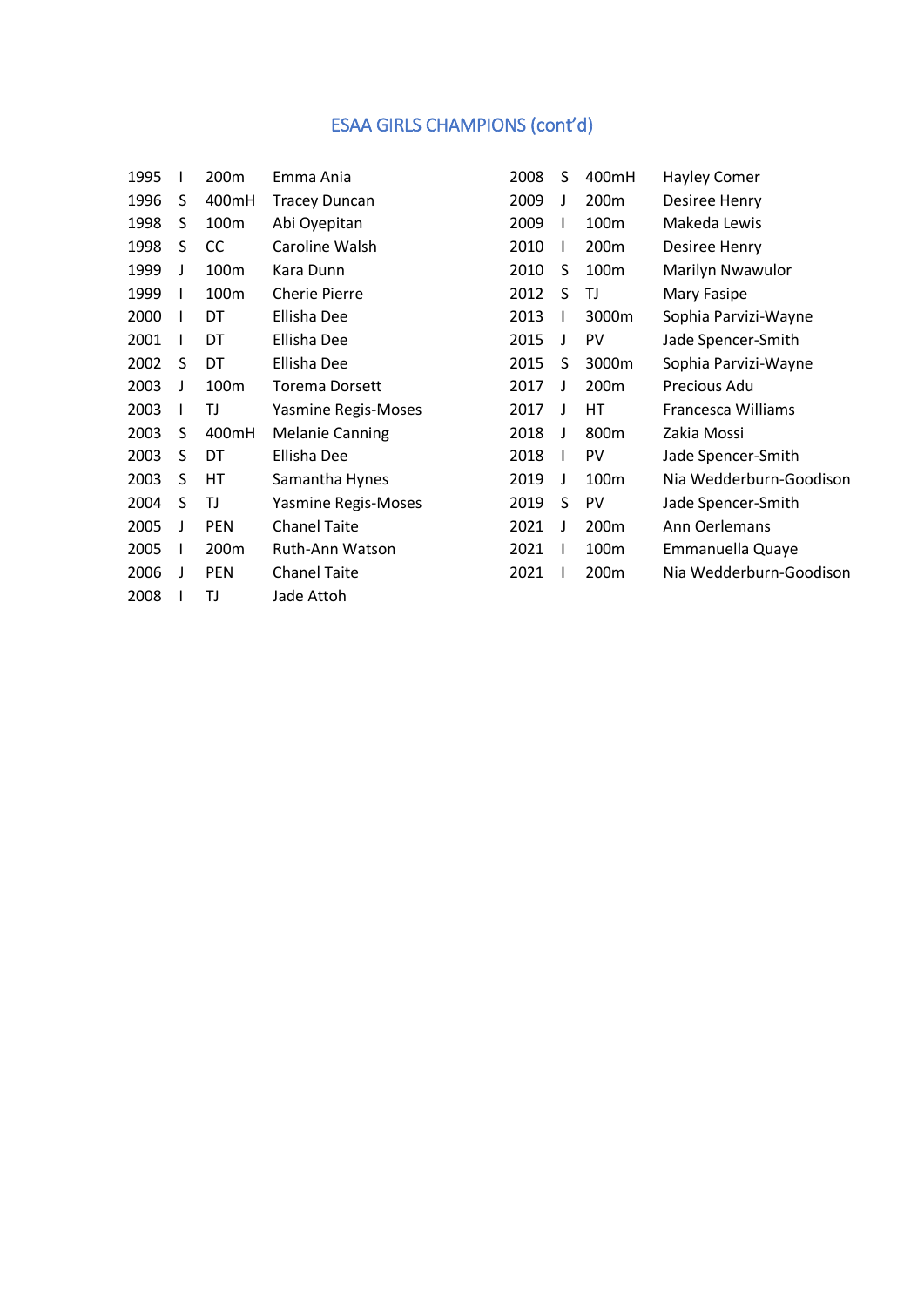## ESAA BOYS CHAMPIONS

| 1926 | U14                      | 100y     | Leonard Rumble          | 1959 | J            | IJ    | James Clarke             |
|------|--------------------------|----------|-------------------------|------|--------------|-------|--------------------------|
| 1926 | U14                      | 75yH     | H. Chambers             | 1959 | $\mathbf{I}$ | 220y  | Len Carter               |
| 1928 | U14                      | 100y     | J. Ambler               | 1959 | $\mathbf{I}$ | DT    | Peter Nimmo              |
| 1928 | U14                      | HJ       | G. Woolaway             | 1959 | $\mathbf{I}$ | HJ    | Keith Scrutton           |
| 1928 | U14                      | HJ       | L. Hinzman              | 1960 | $\mathbf{I}$ | 440y  | <b>Anthony McCaffrey</b> |
| 1928 | U14                      | IJ       | E. Shepherd             | 1960 | $\mathbf{I}$ | DT    | Peter Nimmo              |
| 1929 | U14                      | 100y     | J. Honeybun             | 1960 | $\mathbf{I}$ | PV    | Martin Higdon            |
| 1929 | U14                      | 75yH     | R. Hill                 | 1960 | S            | 100y  | Len Carter               |
| 1929 | U14                      | HJ       | P. Hall                 | 1960 | S            | HJ    | <b>Robert Russell</b>    |
| 1929 | U14                      | $\sqcup$ | J. Tompkins             | 1960 | S            | HT    | Peter Gibbs              |
| 1930 | U14                      | 880y     | Gordon Rutter           | 1961 | $\mathbf{I}$ | 880y  | Michael Bundy            |
| 1932 | U14                      | 220y     | J. Dorrell              | 1961 | S            | HT    | Peter Gibbs              |
| 1932 | U14                      | 440y     | E. Goodwin              | 1961 | S            | PV    | Martin Higdon            |
| 1932 | U14                      | HJ       | K. Mulcaster            | 1962 | $\mathbf{I}$ | SP    | <b>Barry King</b>        |
| 1935 | U14                      | 75yH     | S. Huntley              | 1962 | S            | 100y  | <b>Bob Frith</b>         |
| 1937 | U14                      | 75yH     | Norman Howard           | 1962 | S            | 220y  | Andy Ronay               |
| 1937 | U14                      | $\cup$   | L. Cave                 | 1962 | S            | 440y  | Mike Hauck               |
| 1937 | U16                      | 75yH     | J. Purrett              | 1962 | S            | PV    | Martin Higdon            |
| 1938 | U14                      | 220y     | R. Stroud               | 1963 | J            | 100y  | <b>Tony Hinton</b>       |
| 1939 | U14                      | $\cup$   | E. Spackman             | 1963 | $\mathbf{I}$ | JT    | Dave Travis              |
| 1947 | U16                      | $\cup$   | G. Bambrough            | 1963 | S            | 100y  | <b>Bob Frith</b>         |
| 1949 | J                        | $\sqcup$ | M. Spector              | 1963 | S            | 220y  | Andy Ronay               |
| 1950 | J                        | 220y     | R. Muspratt             | 1963 | S            | 440y  | Mike Hauck               |
| 1950 | S                        | 120yH    | Geoffrey Parr           | 1963 | S            | SP    | <b>Barry King</b>        |
| 1950 | S                        | 1M       | G. Mitchell             | 1964 | J            | 1M    | Philip Tucker            |
| 1950 | S                        | 440y     | M. Balls                | 1964 | S            | JT    | Dave Travis              |
| 1951 | S                        | 120yH    | Joseph Duffy            | 1965 | J            | 80yH  | David James              |
| 1951 | S                        | DT       | P. Frazer               | 1966 | J            | 80yH  | Paul Young               |
| 1952 | J                        | 80yH     | W. Clarke               | 1966 | J            | DT    | John Follett             |
| 1952 | $\mathsf{l}$             | 880y     | D. Fear                 | 1968 | J            | 1M    | David Miller             |
| 1953 | $\overline{\phantom{a}}$ | 220y     | David Segal             | 1968 | J            | IJ    | J. Cox                   |
| 1953 | $\mathbf{I}$             | SP       | D. C. Hackman           | 1968 | J            | SP    | <b>Brian Strange</b>     |
| 1953 | S                        | JT       | Michael Lanning         | 1968 | J            | TJ    | <b>Richard Philps</b>    |
| 1954 | J                        | 440y     | P. Lee                  | 1969 | J            | 200m  | A. Davis                 |
| 1954 | S                        | SP       | <b>Frank Crozier</b>    | 1969 | J            | SP    | C. Waller                |
| 1955 | S                        | SP       | D. C. Hackman           | 1970 | J            | 80mH  | J. Irving                |
| 1956 | J                        | HJ       | <b>Alexander Davies</b> | 1970 | I.           | SP    | <b>Brian Strange</b>     |
| 1957 | J                        | 440y     | A. Moss                 | 1970 | S            | 400mH | Paul Young               |
| 1957 | S                        | 120yH    | Peter White             | 1971 | J            | 80mH  | <b>Howard Squires</b>    |
| 1958 | J                        | DT       | Peter Nimmo             | 1971 | $\mathbf{I}$ | IJ    | <b>Tony Henry</b>        |
| 1958 | $\mathbf{I}$             | HJ       | <b>Alexander Davies</b> | 1971 | $\mathbf{I}$ | TJ    | Frank Attoh              |
| 1958 | S                        | 880y     | David Huxley            | 1971 | S            | 5000m | John Davies              |
| 1959 | J                        | 440y     | Anthony McCaffrey       | 1972 | J            | DT    | Owen Davis               |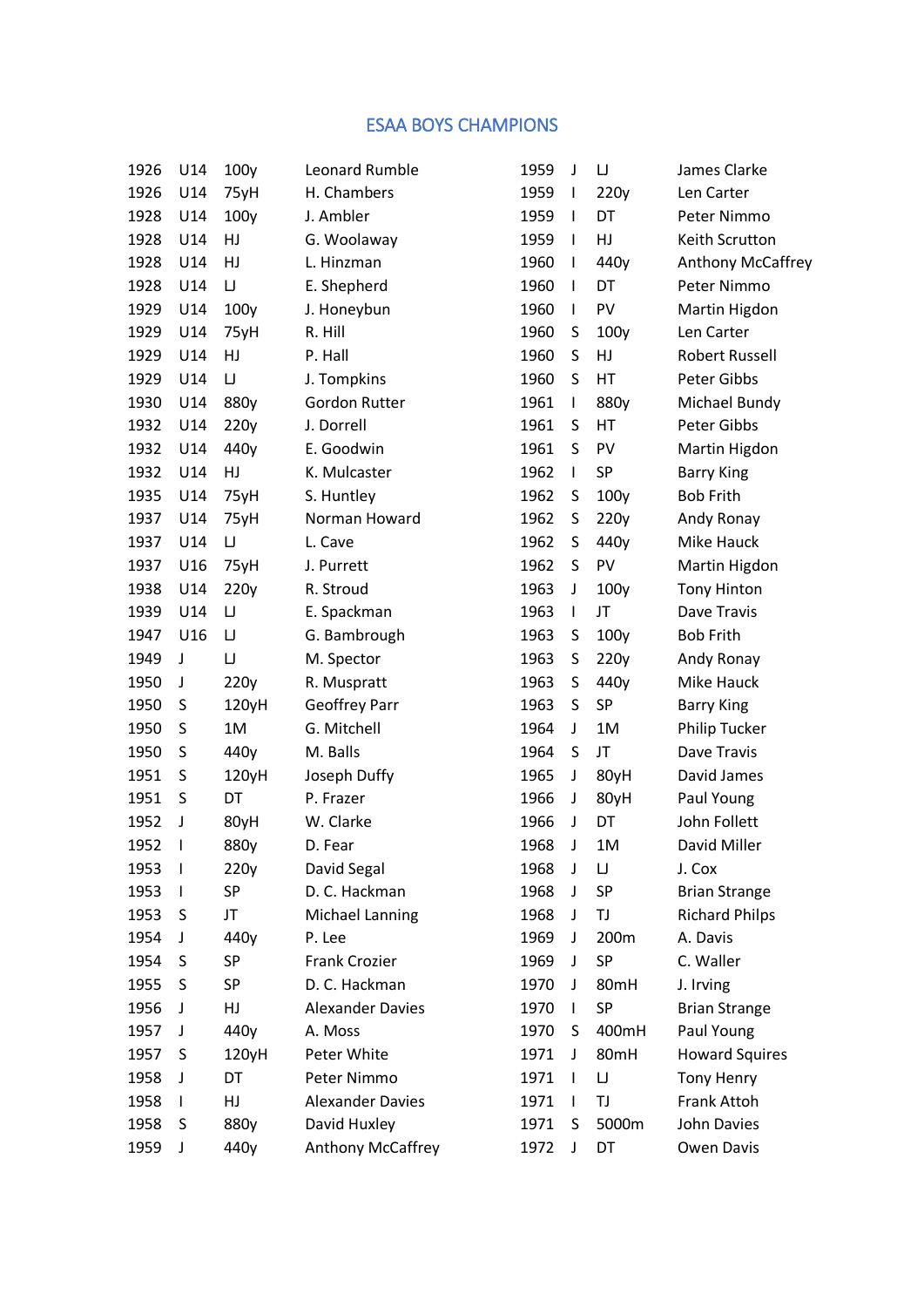## ESAA BOYS CHAMPIONS (cont'd)

| 1972 | $\mathsf{l}$ | TJ        | <b>Richard Maull</b>       | 1982 | S            | JT        | David Messom           |
|------|--------------|-----------|----------------------------|------|--------------|-----------|------------------------|
| 1972 | S            | 1500m     | <b>Graham Side</b>         | 1983 | $\mathbf{I}$ | 200m      | Ade Mafe               |
| 1973 | $\mathsf{l}$ | HT        | Matt Mileham               | 1983 | $\mathbf{I}$ | 400m      | Gary Cadogan           |
| 1973 | S            | TJ        | <b>Richard Maull</b>       | 1983 | $\mathbf{I}$ | HJ        | Leroy Lucas            |
| 1974 | J            | $\sqcup$  | M. Igwe                    | 1983 | S            | $\sqcup$  | Paul Baker             |
| 1974 | $\mathsf{l}$ | 100m      | David Hill                 | 1984 | $\mathbf{I}$ | SP        | Simon Williams         |
| 1974 | $\mathsf{l}$ | JT        | <b>Tony Smith</b>          | 1985 | J            | PV        | Pat Nicol              |
| 1975 | J            | <b>CC</b> | <b>Clifford Barley</b>     | 1985 | $\mathbf{I}$ | 200m      | Lloyd Stapleton        |
| 1975 | $\mathbf{I}$ | TJ        | <b>Megarry Effiong</b>     | 1985 | S            | 400mH     | <b>Bel Blik</b>        |
| 1975 | S            | 100m      | John Jakenfelds            | 1985 | S            | SP        | <b>Simon Williams</b>  |
| 1975 | S            | JT        | <b>Tony Smith</b>          | 1986 | T            | 400m      | Wayne McDonald         |
| 1976 | J            | HT        | <b>Charles Varley</b>      | 1986 | S            | 110mH     | Tony Jarrett           |
| 1976 | J            | PV        | <b>Tim Anstiss</b>         | 1986 | S            | <b>SP</b> | Simon Williams         |
| 1976 | J            | SP        | Antony Zaidman             | 1987 | $\mathbf{I}$ | 100m      | Andrew Mensah          |
| 1976 | I            | 100mH     | <b>Nathaniel Augustine</b> | 1987 | S            | DT        | <b>Simon Williams</b>  |
| 1976 | $\mathsf{l}$ | 1500mST   | James Mayhew               | 1987 | S            | $\cup$    | Jason Canning          |
| 1976 | $\mathbf{I}$ | TJ        | <b>Megarry Effiong</b>     | 1988 | J            | 100m      | Khairul Hussain        |
| 1977 | $\mathsf{l}$ | HT        | Michael Mitchell           | 1988 | S            | HT        | Peter Vivian           |
| 1977 | $\mathsf{l}$ | <b>SP</b> | Antony Zaidman             | 1988 | S            | TJ        | Patrick Teape          |
| 1977 | S            | JT        | <b>Matthew Bamford</b>     | 1989 | S            | 110mH     | <b>Brian Taylor</b>    |
| 1978 | $\mathbf{I}$ | 100mH     | Adrian Ash                 | 1989 | S            | HT        | Peter Vivian           |
| 1978 | $\mathsf{l}$ | PV        | <b>Tim Anstiss</b>         | 1989 | S            | TJ        | Julian Golley          |
| 1978 | $\mathsf{l}$ | <b>SP</b> | Antony Zaidman             | 1990 | J            | 200m      | Charles Gordon         |
| 1978 | S            | $\sqcup$  | Augustine Udo              | 1990 | J            | TJ        | Michael Duberry        |
| 1979 | J            | HT        | Alan French                | 1990 | S            | TJ        | Julian Golley          |
| 1979 | J            | JT        | David Messom               | 1991 | J            | 100m      | Kevin Mark             |
| 1979 | $\mathsf{l}$ | DT        | John Szablewski            | 1991 | J            | 80mH      | Tony Lashley           |
| 1979 | S            | HJ        | <b>Rupert Charles</b>      | 1991 | J            | IJ        | <b>Clinton Ellis</b>   |
| 1979 | S            | SP        | Antony Zaidman             | 1991 | S            | TJ        | Julian Golley          |
| 1980 | J            | <b>CC</b> | Eric Kimani                | 1992 | $\mathbf{I}$ | 200m      | Clayton Archer         |
| 1980 | J            | TJ        | <b>Steve Folkard</b>       | 1993 | J            | TJ        | Mike McKernan          |
| 1980 | I            | 400m      | John Weston                | 1993 | J.           | 100m      | <b>Trevor Cameron</b>  |
| 1980 | I            | JT        | David Messom               | 1993 | L            | 1500mST   | Jamie Kennedy          |
| 1980 | S            | 800m      | Gary Taylor                | 1993 | $\mathbf{I}$ | DT        | <b>Hector Lawrence</b> |
| 1980 | S            | HJ        | <b>Elliott Moore</b>       | 1994 | $\mathbf{I}$ | 100m      | <b>Dwain Chambers</b>  |
| 1980 | S            | SP        | Antony Zaidman             | 1994 | S            | 400mH     | Alex Hunte             |
| 1981 | J            | 800m      | Eric Kimani                | 1995 | J            | HT        | Jason Stone            |
| 1981 | J            | CC        | Eric Kimani                | 1995 | J            | JT        | Philips Olweny         |
| 1981 | L            | JT        | David Messom               | 1996 | J            | DT        | <b>Felice Miele</b>    |
| 1981 | S            | 1500m     | Gary Taylor                | 1997 | J            | 1500m     | Mohamed Farah          |
| 1981 | S            | 400m      | John Weston                | 1997 | J            | CC        | Mohamed Farah          |
| 1981 | S            | PV        | <b>Billy Davey</b>         | 1997 | S            | 3000m     | Sam Haughian           |
| 1982 | $\mathsf{I}$ | TJ        | <b>Steve Folkard</b>       | 1998 | J            | 200m      | Laurence Oboh          |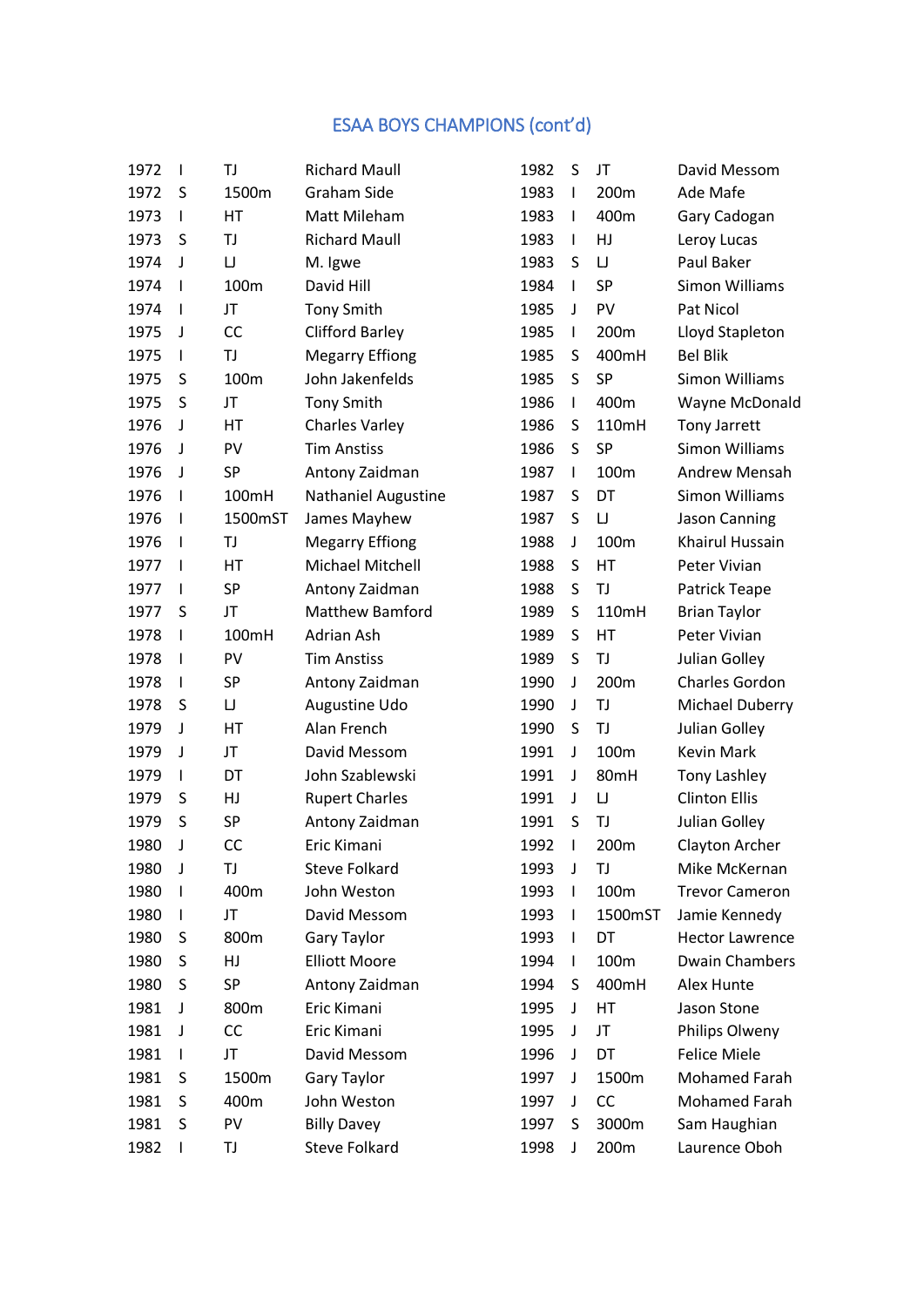## ESAA BOYS CHAMPIONS (cont'd)

| 1998 | J            | JT        | Kunal Kapadia           | 2008 | $\mathsf{I}$             | 200m      | <b>Rhion Samuel</b>     |
|------|--------------|-----------|-------------------------|------|--------------------------|-----------|-------------------------|
| 1998 | $\mathbf{I}$ | 3000m     | <b>Mohamed Farah</b>    | 2008 | S                        | $\cup$    | Paul Oluyemi            |
| 1998 | L            | DT        | <b>Felice Miele</b>     | 2008 | S                        | TJ        | <b>Daniel Lewis</b>     |
| 1998 | S            | DT        | Luke Rosenberg          | 2009 | $\mathsf J$              | SP        | Luke Roach-Christie     |
| 1999 | J            | 400m      | Fola Onibije            | 2009 | $\mathbf{I}$             | 200m      | Jordan Arthur           |
| 1999 | J            | DT        | <b>Steven Marlow</b>    | 2009 | $\overline{\phantom{a}}$ | CC        | Richard Goodman         |
| 1999 | J            | HT        | <b>Richard Greene</b>   | 2010 | J                        | HT        | Rafal Morawski          |
| 1999 | I            | 1500m     | <b>Mohamed Farah</b>    | 2010 | $\mathbf{I}$             | SP        | Luke Roach-Christie     |
| 1999 | I            | CC        | <b>Mohamed Farah</b>    | 2010 | $\sf S$                  | 100m      | Jordan Arthur           |
| 2000 | J            | CC        | Michael Smart           | 2010 | S                        | 3000m     | Richard Goodman         |
| 2000 | J            | HJ        | Ricardo Prevost         | 2011 | $\mathbf{I}$             | 100m      | Reuben Arthur           |
| 2000 | J            | HT        | Jason Joseph            | 2011 | T                        | 800m      | Jivendra Singh          |
| 2000 | J            | JT        | <b>Farron Paul</b>      | 2011 | J                        | SP        | Kai Jones               |
| 2000 | $\mathbf{I}$ | 1500mST   | <b>Daniel Lewis</b>     | 2011 | $\mathbf{I}$             | SP        | Luke Roach-Christie     |
| 2000 | S            | <b>CC</b> | <b>Richard Williams</b> | 2011 | S                        | TJ        | James Okeyemi           |
| 2000 | S            | DT        | <b>Felice Miele</b>     | 2012 | $\mathbf{I}$             | SP        | Kai Jones               |
| 2002 | L            | 400mH     | <b>Ben Carne</b>        | 2012 | S                        | DT        | <b>Gregory Thompson</b> |
| 2002 | I            | <b>CC</b> | Michael Smart           | 2013 | J                        | TJ        | Reon Joseph             |
| 2002 | $\mathbf{I}$ | HT        | Jason Joseph            | 2013 | $\mathbf{I}$             | 100mH     | Peter Kirby             |
| 2002 | S            | 200m      | Leon Baptiste           | 2013 | S                        | 3000m     | Michael Callegari       |
| 2003 | J            | U         | Luke Thomas             | 2013 | S                        | SP        | Luke Roach-Christie     |
| 2003 | J            | TJ        | Sean Wynter             | 2014 | S                        | HT        | <b>Taylor Campbell</b>  |
| 2003 | L            | 1500mST   | <b>Daniel Russell</b>   | 2015 | $\mathbf{I}$             | TJ        | Jude Bright-Davies      |
| 2004 | S            | 2000mST   | <b>Daniel Russell</b>   | 2015 | $\sf S$                  | 110mH     | George Vaughan          |
| 2005 | J            | TJ        | Nathan Fox              | 2015 | S                        | HJ        | <b>William Grimsey</b>  |
| 2005 | I            | IJ        | Nonso Okolo             | 2015 | S                        | <b>SP</b> | Kai Jones               |
| 2005 | I            | TJ        | Sean Wynter             | 2017 | $\mathsf J$              | TJ        | Josiah Wilson- Kepple   |
| 2006 | J            | 400m      | Matthew Webster         | 2017 | $\sf S$                  | 1500m     | Hamza Kadir             |
| 2006 | $\mathbf{I}$ | $\cup$    | Nonso Okolo             | 2018 | $\mathbf{I}$             | 200m      | Remi Jokosenumi         |
| 2006 | S            | 200m      | David Telfer            | 2019 | J                        | 100m      | <b>Reece Earle</b>      |
| 2006 | $\sf S$      | 400mH     | Andrew Howell           | 2021 | J                        | 100m      | <b>Teddy Wilson</b>     |
| 2007 | J            | <b>SP</b> | <b>Tom Peacock</b>      | 2021 | J                        | 300m      | Zico Jones              |
| 2007 | I            | TJ        | Nathan Fox              | 2021 | S                        | 800m      | <b>Jack Dickson</b>     |
| 2007 | S            | TJ        | <b>Daniel Lewis</b>     |      |                          |           |                         |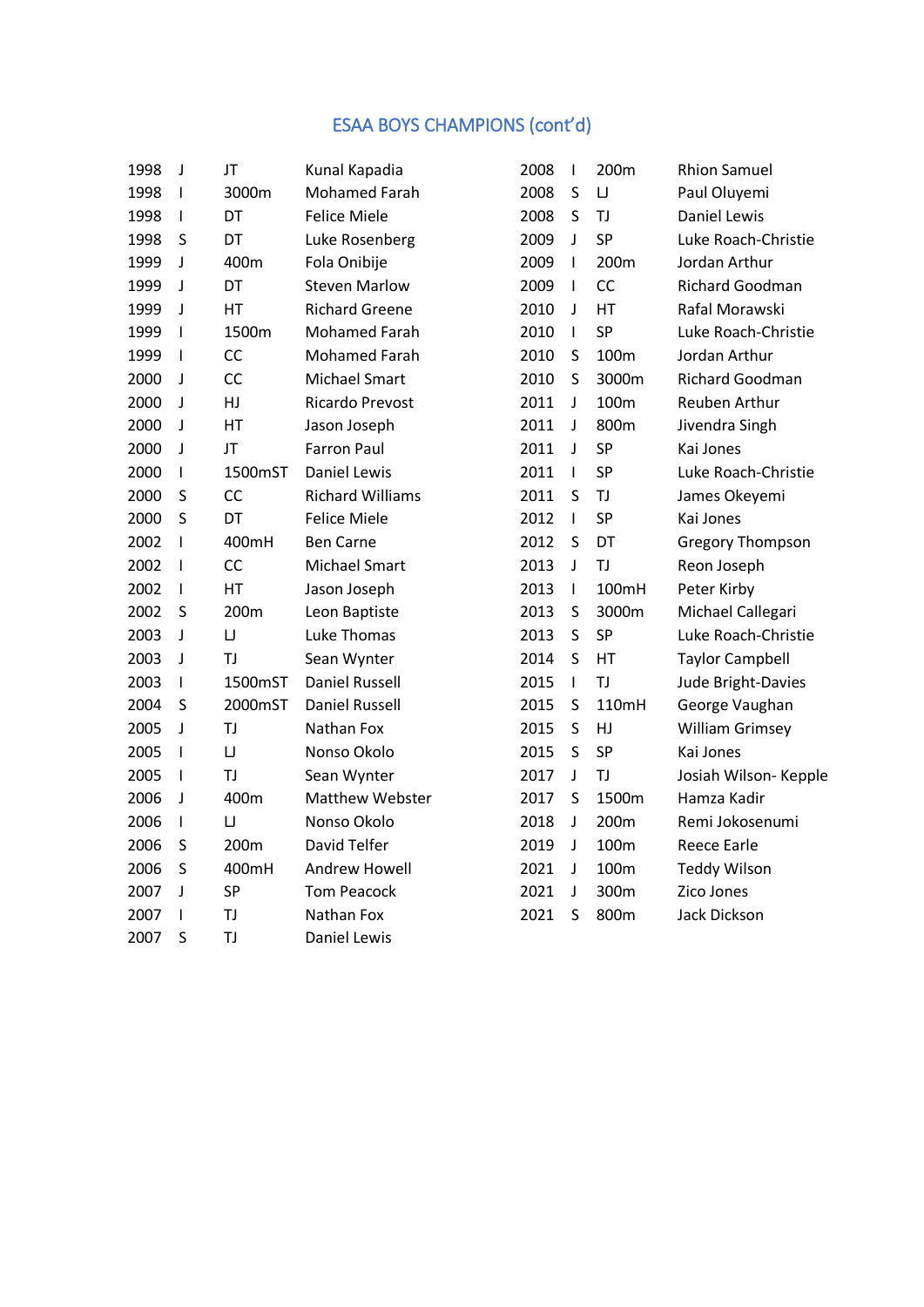## SCHOOLS INTERNATIONAL ATHLETICS BOARD (SIAB)

The SIAB hold 3 annual international meetings for school athletes from England, Ireland, Scotland and Wales. These are *Cross Country*, *Track and Field* and *Indoor Pentathlon Internationals*. A fourth event, an *Indoor Track and Field International* meeting, was also held from 1990 to 2000.

#### **SIAB GIRLS WINNERS**

| 1965 | S               | IJ               | Patricia Wilson      | 1993 | IJ               | <b>Tammy McCammon</b> |
|------|-----------------|------------------|----------------------|------|------------------|-----------------------|
| 1966 | S               | DT               | Susan Butler         | 1995 | 200 <sub>m</sub> | Emma Ania             |
| 1970 | S               | HJ               | Sylvia Rampton       | 1999 | 100 <sub>m</sub> | Cherie Pierre         |
| 1971 | S               | HJ               | Sylvia Rampton       | 2000 | DT               | Ellisha Dee           |
| 1975 |                 | 100 <sub>m</sub> | <b>Heather Hunte</b> | 2001 | DT               | Ellisha Dee           |
| 1981 |                 | JT               | Maxine Worsfold      | 2010 | 100 <sub>m</sub> | Bianca Williams       |
| 1987 |                 | 3000m            | Nicola Ashe          | 2010 | 200 <sub>m</sub> | Desiree Henry         |
| 1988 |                 | 3000m            | Nicola Ashe          | 2011 | IJ               | Celia Quansah         |
| 1989 |                 | HJ               | Eleanor Cave         | 2011 | TJ               | Mary Fasipe           |
| 1991 | U <sub>16</sub> | iIJ              | Tammy McCammon       | 2019 | 80 <sub>mH</sub> | Yasmin Uwakwe         |
| 1992 | U16             | i200m            | Emma Ania            | 2021 | 100 <sub>m</sub> | Emmanuela Quaye       |
|      |                 |                  |                      |      |                  |                       |

#### **SIAB BOYS WINNERS**

| 1961 | S | HT        | <b>Peter Gibbs</b>         | 1980 | ı   | 400m      | John Weston           |
|------|---|-----------|----------------------------|------|-----|-----------|-----------------------|
| 1961 | S | PV        | Martin Higdon              | 1980 | J   | CC        | Eric Kimani           |
| 1962 | S | 100y      | <b>Bob Frith</b>           | 1980 | ı   | JT        | David Messom          |
| 1962 | S | 220y      | Andy Ronay                 | 1981 | I   | JT        | David Messom          |
| 1962 | S | PV        | Martin Higdon              | 1984 | I   | <b>SP</b> | Simon Williams        |
| 1963 | S | 100y      | <b>Bob Frith</b>           | 1986 | ı   | 400m      | Wayne McDonald        |
| 1963 | S | 220y      | Andy Ronay                 | 1987 | I   | 100m      | Andrew Mensah         |
| 1963 | S | 440y      | Mike Hauck                 | 1990 | U16 | i200m     | <b>Charles Gordon</b> |
| 1963 | S | JT        | Dave Travis                | 1991 | U16 | i60m      | Kevin Mark            |
| 1963 | S | <b>SP</b> | <b>Barry King</b>          | 1991 | U16 | i60mH     | Tony Lashley          |
| 1964 | S | JT        | Dave Travis                | 1993 | ı   | 1500mST   | Jamie Kennedy         |
| 1969 | S | 100m      | Paul Pinnington            | 1994 | I   | 100m      | <b>Dwain Chambers</b> |
| 1970 | S | 400mH     | Paul Young                 | 1997 | J   | CC        | <b>Mohamed Farah</b>  |
| 1970 | S | IJ        | Paul Pinnington            | 1998 | I   | 3000m     | Mohamed Farah         |
| 1974 |   | 100m      | David Hill                 | 1998 |     | DT        | <b>Felice Miele</b>   |
| 1976 | ı | 100mH     | <b>Nathaniel Augustine</b> | 1998 | U16 | i1500m    | <b>Mohamed Farah</b>  |
| 1976 | I | 1500mST   | James Mayhew               | 1999 | I   | CC        | Mohamed Farah         |
| 1977 | I | <b>SP</b> | Antony Zaidman             | 1999 | J   | CC        | Sam Hall              |
| 1978 | I | 100mH     | Adrian Ash                 | 2001 | ı   | 200m      | Leon Baptiste         |
| 1978 | I | HT        | <b>Charles Varley</b>      | 2002 | ı   | HT        | Jason Joseph          |
| 1978 | I | PV        | Tim Anstiss                | 2003 | ı   | 1500mST   | <b>Daniel Russell</b> |
| 1978 | ı | <b>SP</b> | Antony Zaidman             | 2003 | I   | HJ        | <b>Tim Maitland</b>   |
| 1979 |   | TJ        | David Burgess              | 2006 |     | IJ        | Nonso Okolo           |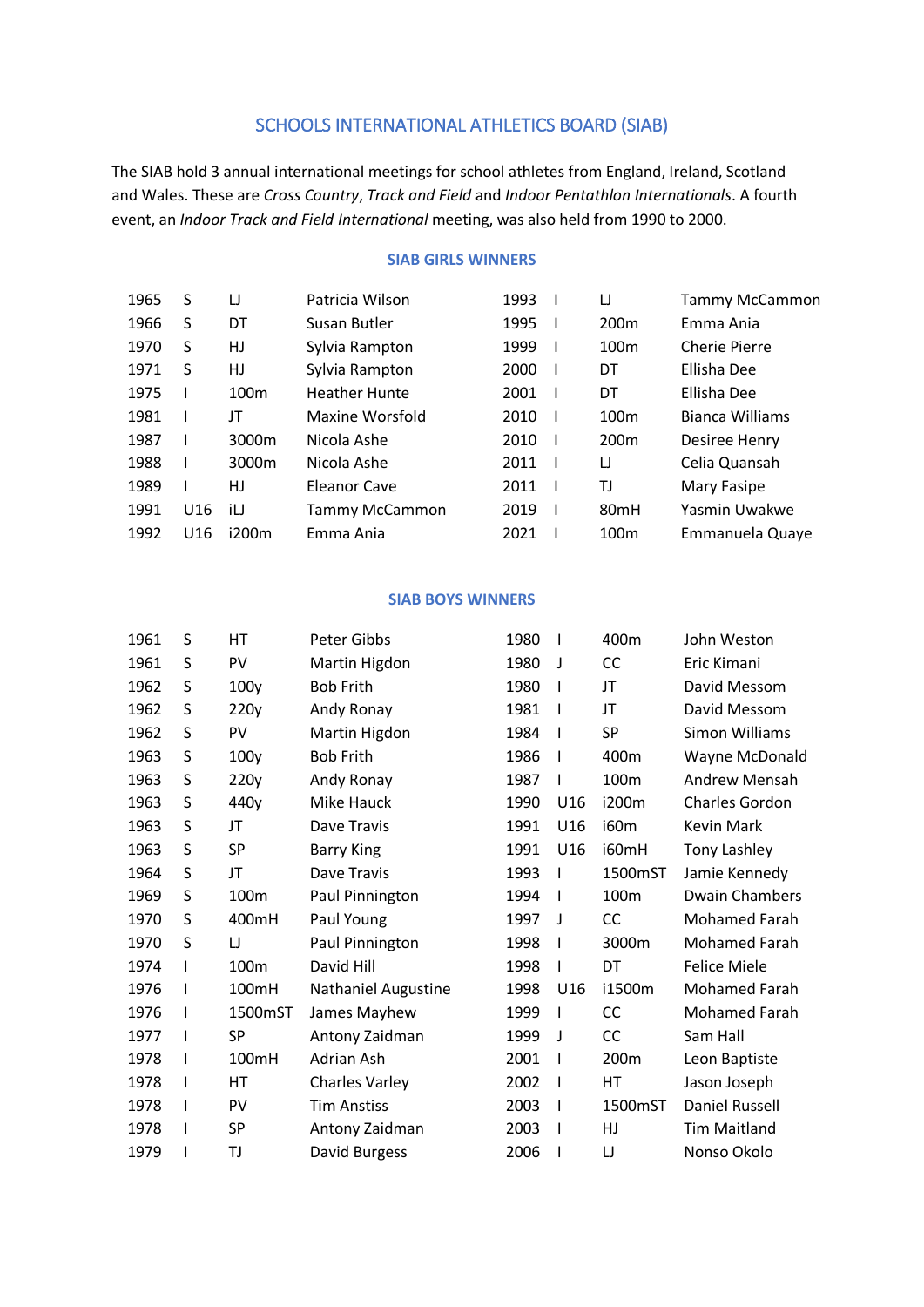#### **SIAB BOYS WINNERS (cont'd)**

| 2009 | 200 <sub>m</sub> | Jordan Arthur       | 2013 | 100mH | Jack Kirby        |
|------|------------------|---------------------|------|-------|-------------------|
| 2010 | SP.              | Luke Roach-Christie | 2015 | ΤI    | Jud Bright-Davies |
| 2011 | CC.              | Paulos Asgodom      | 2018 | CC.   | David Stone       |
| 2011 | <b>SP</b>        | Luke Roach-Christie | 2019 | CC.   | Mohamed Ali       |
| 2012 | SP               | Kai Jones           |      |       |                   |

SIAB winning performances are shown in the abbreviated format - *yyyy a eeee* where :

- *yyyy* Championship Year
- *a* Age Group (I Intermediate, J Junior, S Senior, Under-16 (U16), Over-16 (O16) and Under-18 (U18))
- *eeee* Event (preceded by an 'i' indicates at a SIAB indoor meeting)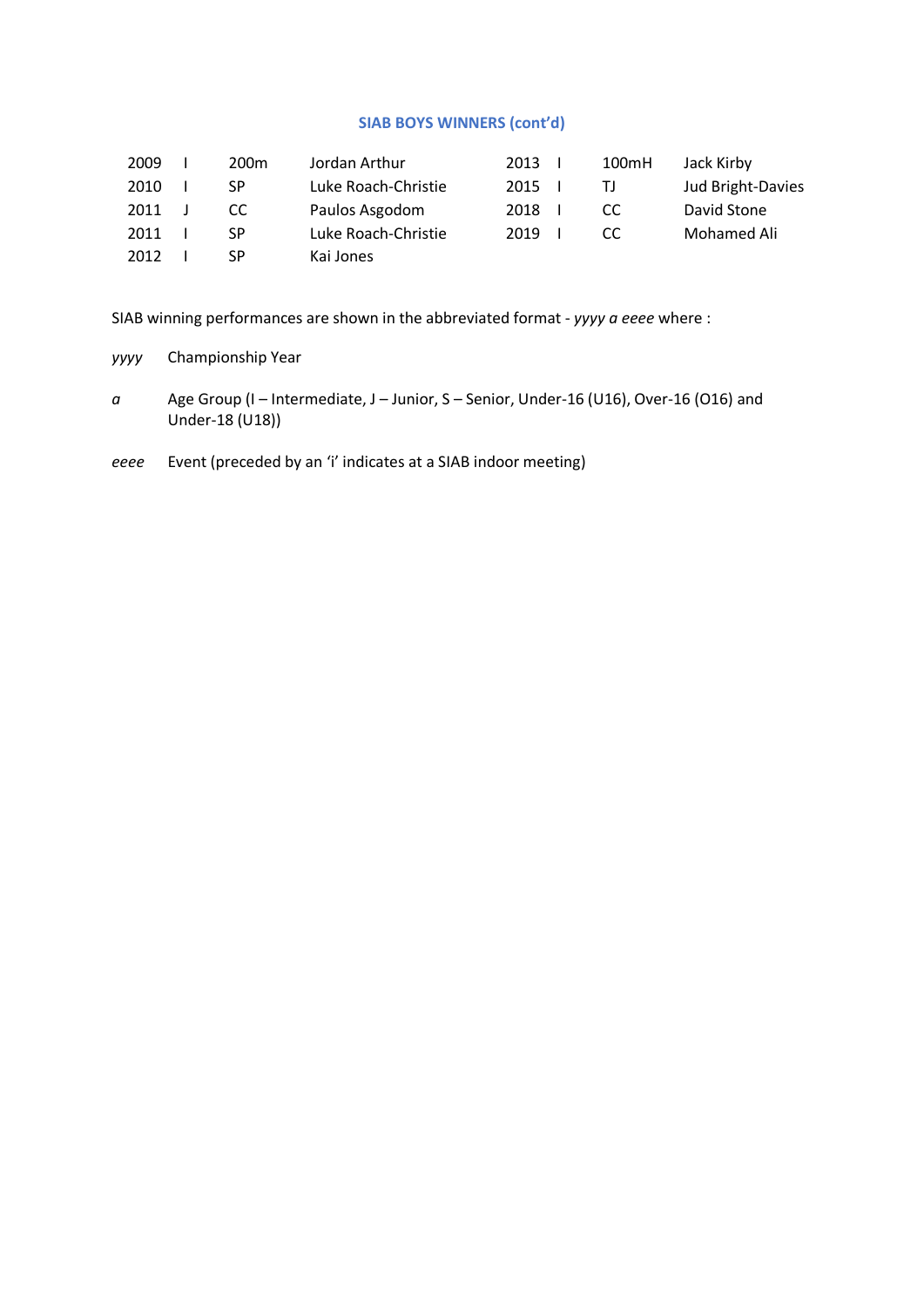## WORLD JUNIOR / U20 MEDALLISTS - GIRLS

Diane Smith 200m Gold and 4 x 100m Silver

## WORLD JUNIOR / U20 MEDALLISTS - BOYS

| 1994 Trevor Cameron | 4 x 100m Gold   |
|---------------------|-----------------|
| 1996 Geoff Dearman  | 4 x 400m Bronze |
| 2006 Ryon Pierre    | 4 x 100m Bronze |

Kevin Mark (1994 4 x 100m-1) ran in the relay heat but not in the relay final.

## WORLD YOUTH / U18 MEDALLIST - GIRLS

Desiree Henry 200m Gold

## WORLD YOUTH / U18 MEDALLISTS - BOYS

| 2003 | Jamahl Alert-Khan  | 200m Bronze |
|------|--------------------|-------------|
|      | 2013 Ojie Edoborun | 100m Silver |

## EUROPEAN JUNIOR / U20 MEDALLISTS - GIRLS

|      | 1977 Heather Hunte    | 4 x 100m Bronze               |
|------|-----------------------|-------------------------------|
| 1985 | Georgina Honley       | 4 x 400m Bronze               |
|      | 2011 Bianca Williams  | 4 x 100m Bronze               |
|      | 2011 Marilyn Nwawulor | 4 x 100m Bronze               |
|      | 2013 Desiree Henry    | 200m Silver and 4 x 100m Gold |
|      | 2015 Lily Beckford    | 4 x 400m Gold                 |

## EUROPEAN JUNIOR / U20 MEDALLISTS - BOYS

| 1977 | Christopher Sly       | 1500m Silver                        |
|------|-----------------------|-------------------------------------|
| 1981 | John Weston           | 4 x 400m Silver                     |
| 1985 | Ade Mafe              | 200m Gold and 4 x 400m Gold         |
| 1987 | <b>Tony Jarrett</b>   | 110m Hurdles Gold and 4 x 100m Gold |
| 1989 | Wayne Macdonald       | 400m Gold                           |
| 1991 | Tosi Fasinro          | Triple Jump Gold                    |
| 1995 | <b>Dwain Chambers</b> | 100m Gold                           |
| 1997 | Dwain Chambers        | 100m Gold and 4 x 100m Gold         |
| 2001 | Mo Farah              | 5000m Gold                          |
| 2003 | Laurence Oboh         | 4 x 100m Gold                       |
| 2003 | Leon Baptiste         | 100m Gold and 4 x 100m Gold         |
| 2005 | Simeon Williamson     | 100m Silver                         |
| 2007 | Luke Fagan            | 200m Bronze and 4 x 100m Silver     |
| 2013 | Chijindu Ujah         | 100m Gold                           |
|      |                       |                                     |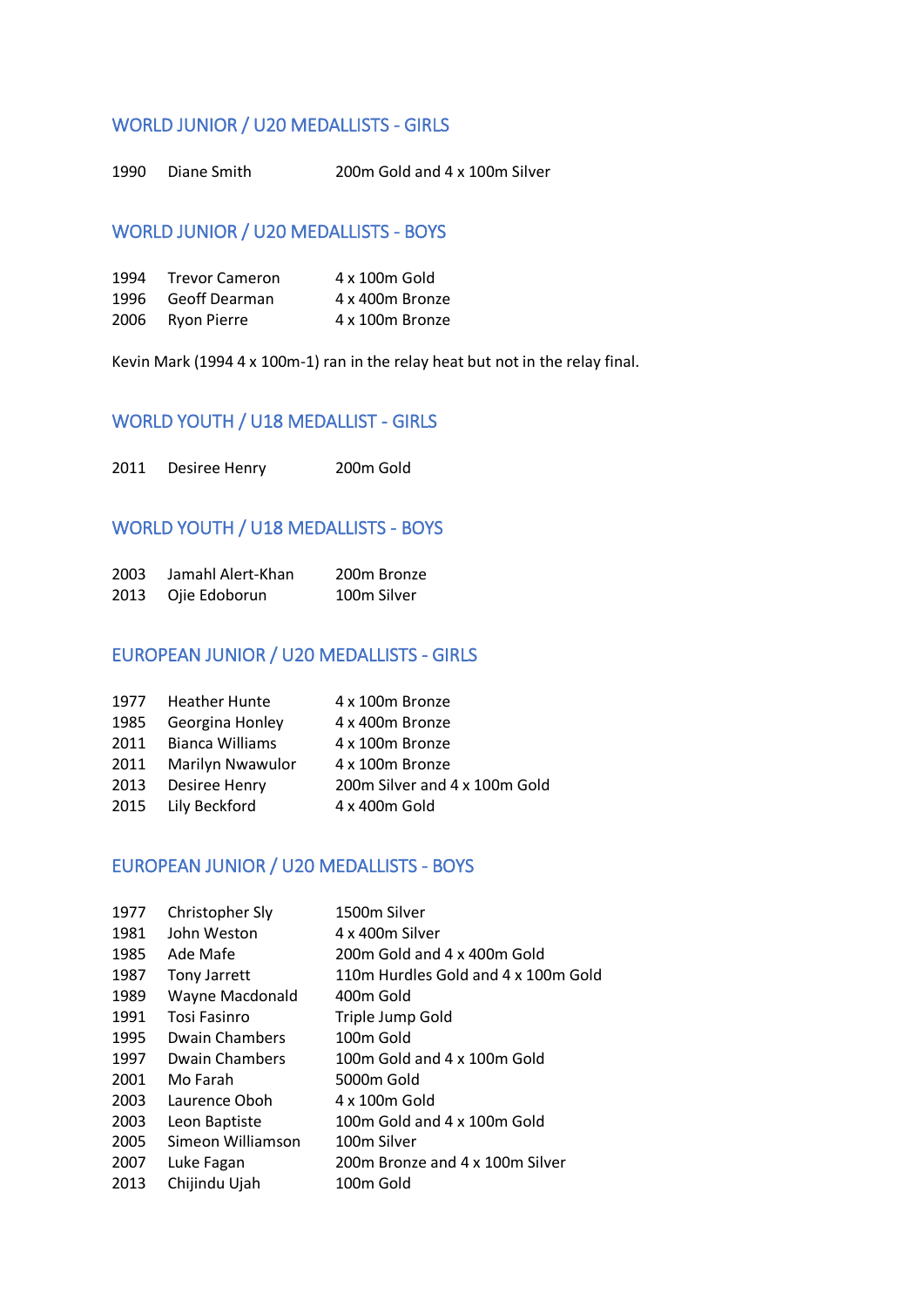Ojie Edoborun 100m Gold